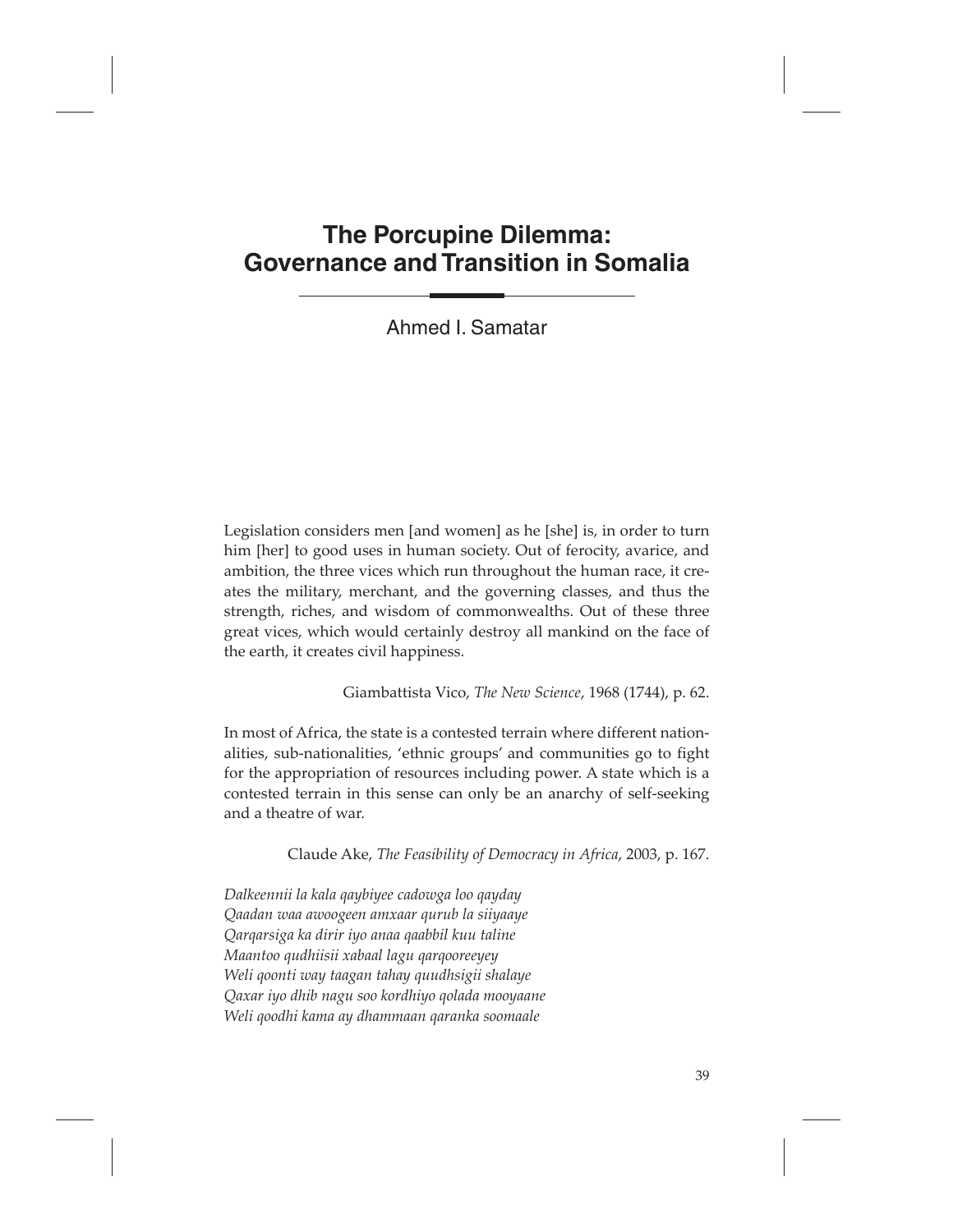*Hal haddii qaddaru eebbahay kaare kala qaaro In la qalo ninkii dhiqi jiraa aan ka qaanicine Dabbaax baa mindida kula qadhqadha qaalinta irmaane Qasdigoodu ba'anaa kuwaa qurus ka doonaaya Qaabaanqabtiyo beelyadiyo haaddan qananaysa EE waax qabiil lagu hantiyo garasho qoodaystay Qorshohoodu socon maayo oo ways qatalayaane EEbbow qarkay maanta taal qadanka soo meeri Soomaalidaa kala qubane qoysba dhan u jeedo Qaraabada isugu keen allow qaabad nabadaysa Qarankeenni soo celi aallow qaaddirbaa tahaye!*

Maxamuud A. Cabdalle (Shiine) 2006

#### **I. Introduction**

As of this writing, too far from "civil happiness," Somalis continue sliding deeper into a fallen time—pitiful victims of their own follies and an ill-informed, if not manipulative, international and regional system. More precisely, the fight over the state in the past decade and a half has been at once violent and so disabling that, in the eyes of the rest of the world, Somalis have become the paradigmatic embodiment of self-inflicted *politicide.* Dismayingly, though the Somali state institutions are no more, the contestants wage their battles as if the prize is just waiting to be picked up. Oblivious, then, to the fact that the state and governance are more than the sum of capricious self-promotion and claims of Potemkin political appellations and appointments, the aggressively ambitious bestow a vulgar concreteness to Jorge Luis Borges' metaphor of the condition of "two bald men fighting over a comb." The ultimate costs of the death of the state and subsequent communal strife are a withering of the national civic identity and spirit and, therefore, a descent into a form of moronic existence. Six instantiations of this condition are: (a) disunity exemplified by some in the northern Somali Republic (Somaliland) calling for a separate sovereignty in that region; (b) an essentialization of clanist maneuvers and mischief that have proven to be incapable of producing legitimate and competent leaders fit for the challenges of the epoch, let alone bring forth workable institutions for the immediate juncture; (c) the degeneration of Mogadishu from the once breezy, relatively cosmopolitan nerve-center of the post-colonial order to a dilapidated hell's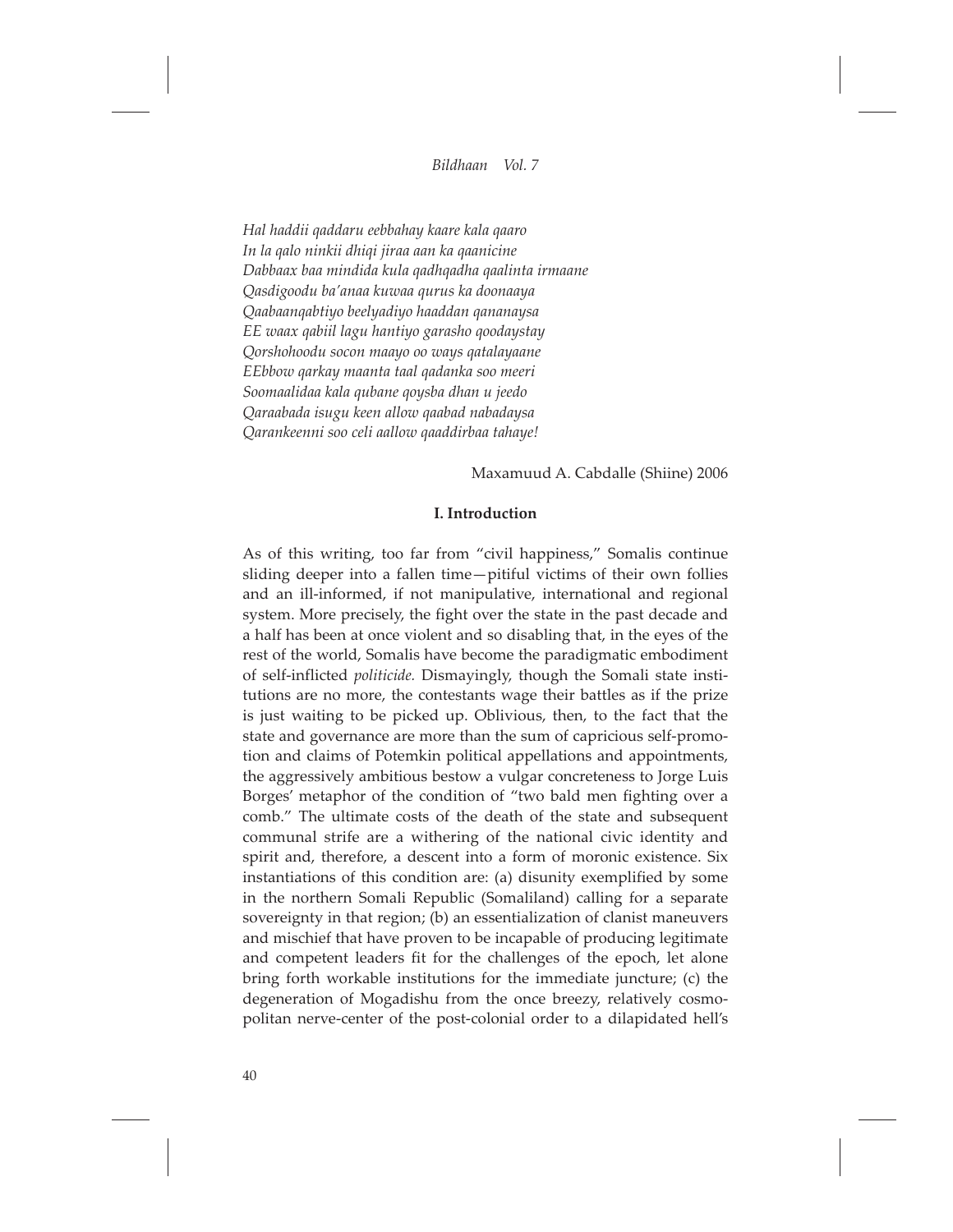gate overwhelmed by new deadly conflagrations and mountains of illdisposed filth; (d) a deepening socioeconomic impoverishment, barely assuaged by remittances from relatives in the diaspora, decline in educational opportunities and standards, and deteriorating public health, $1$ including the return of polio; (e) an acute national vulnerability to easy bamboozlement, and now direct military intervention or invasion by foreign actors, particularly neighboring Ethiopia; and (f) a mixture of incredulity and contempt on the part of the larger global community. To be sure, these negative attributes (and many more) make up *the* defining face of Somali reality. But it is also vital to note that, among the paradoxes of the current sharp cut in time (the meaning of civil war), numerous ordinary women and men, in every zone of the country, have taken it upon themselves to address the immediate concerns of their families and neighborhoods, the virus of sectarian cabals, and, commensurately, keep the candle of civic values flickering for a future undergirded by a peaceful and legitimate and competent governance.

If at the core of the Somali catastrophe, defined as a series of interlocked crises, is the bloody and unending tussle over political power and the direction of the society, last year's tidings from Mogadishu conveyed the appearance of a new actor upon the stage: the Union of Islamic Courts. Claiming to be at once fed up with polluting warlord shenanigans and inspired and tightly held together by an Islamic *zeitgeist* rather than kin loyalty or hunger for egotistical glory through personal rule, the Union of Islamic Courts (UIC) changed immediate history<sup>2</sup>: it defeated the warlords camped in Mogadishu; extended its influence into most of the deep south and the central regions; opened both Mogadishu airport and port facilities for general use; returned the streets of the capital to its denizens; challenged the legitimacy and leadership of what many Somalis had labeled a *fadhiid*-like (Somali for retarded) Transitional Federal Government (TFG) and its regional patrons; and rattled the nerves of some of the foreign policy officials of the current U.S. Administration<sup>3</sup> and strict secularists. Despite some lightning successes and raising the already high temperature of politics in Somalia, the victory of the UIC did not last long. A combination of sophomoric tactical mistakes (e.g., reactionary and foolish social policy declarations and acts, severe lack of administrative and worldly sophistication, and ill-prepared but loud nationalist bravado against an Ethiopian regime itching for an opportunity to set up its own clients to run Somalia) and a desperate pleading by the leadership of the TFG (President Abdullahi Yusuf and Prime Minister Ali Geedi),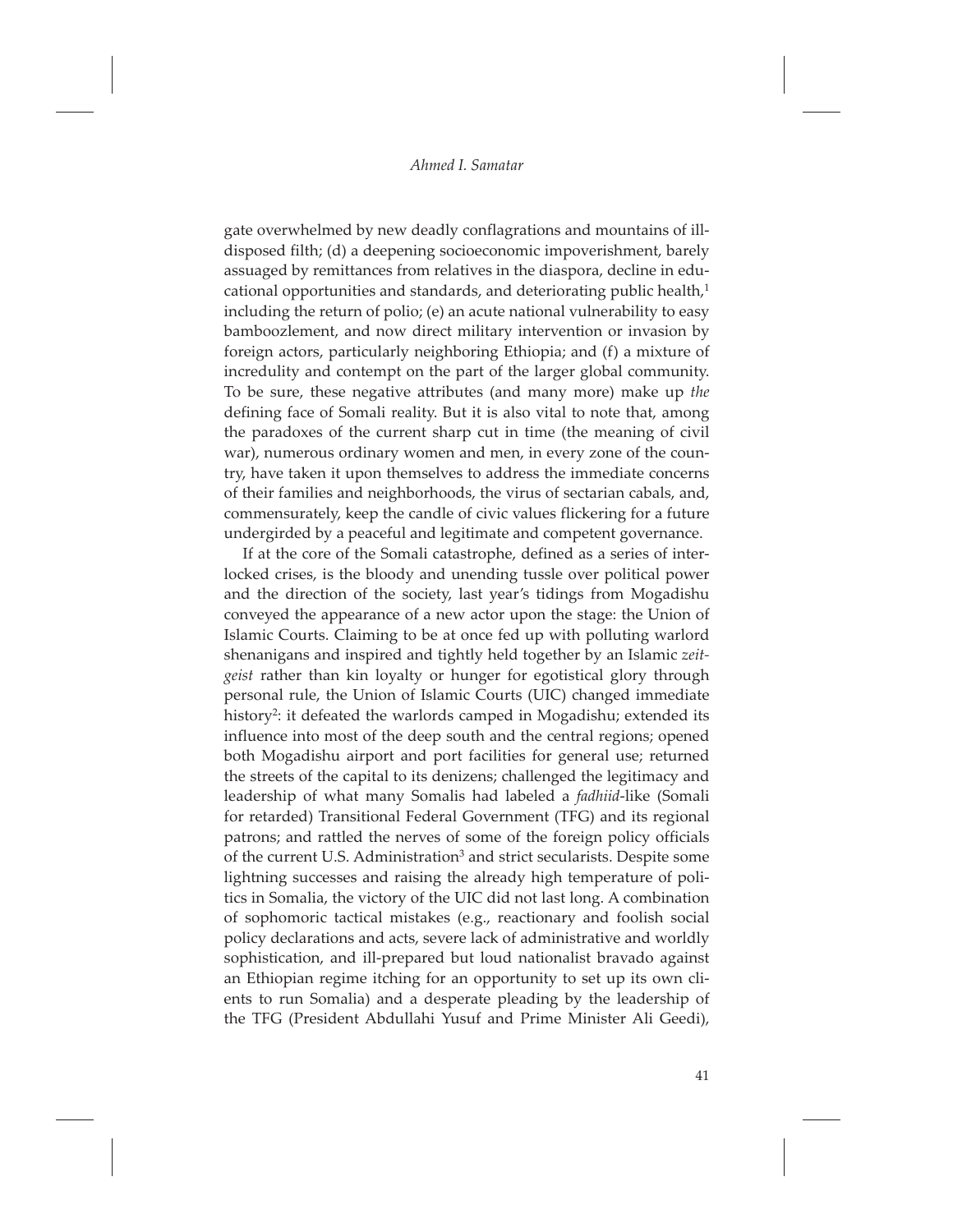under an alarmist fabrication that "Islamic terrorists" aligned with Al-Qaida had infiltrated the UIC, convinced the U.S. to bless and aid Ethiopia's invasion.<sup>4</sup> The ultimate objectives included these three: to destroy the Union of Islamic Courts, their leadership and base of support; to capture Mogadishu; and to install Colonel Yusuf and his agreeable regime.

At the moment of this writing, the Ethiopian invasion is five-months old and has had the following consequences: Mogadishu's residents are thrown back into the violent and twilight zone where immediate deprivation and untimely death lurk; Ethiopian forces and their junior Somali satraps are pitted against an urban resistance that is not limited to the remnants of the armed wing of the UIC militia; over a thousand persons have been killed so far, and hundreds of thousands of civilians have fled, increasing pressure on already dismal conditions for refugees in camps inside and outside the boundaries of the country; hatred for Ethiopia and sympathy for, if not solidarity with, the resistance has become more visible, particularly among the diaspora;<sup>5</sup> and any possible redemption and effectiveness of the TFG has all but evaporated, except among those who either betray stigmata of clanist vice or are driven by sheer opportunistic motivations. Here is how one reporter relayed the crux of these developments:

There was a burst of optimism beginning Dec. 28, when government troops, with Ethiopian firepower behind them, marched into Mogadishu and planted the hope that the anarchy was ending. Cheering crowds poured into ruined streets. Aid experts in Nairobi circulated ambitious reconstruction plans. Ethiopian and American officials, who had worked together to overthrow the Islamists, breathed a mutual sigh of relief.

But what has happened in the past few weeks has *killed* (my emphasis) that mood. A deadly insurgency has started, beginning with a few clans connected to the Islamists and now expanding to several more… . All analysts agree that the violence will continue and probably intensify unless the government reconciles with clan elders, who control as much as anyone controls, what happens in Somalia.

…So far, there's been very little of that. Instead of reaching out to truly influential figures, analysts say the government has picked ministers not because they have any substantial support among their clans but because they will do the government's bidding. The result is an increasingly isolated, authoritarian and unpopular government in which the transitional president, Abdillahi Yusuf Ahmed, is accused of behaving more like a *clan warlord* (my emphasis)—which he was—than a national leader.6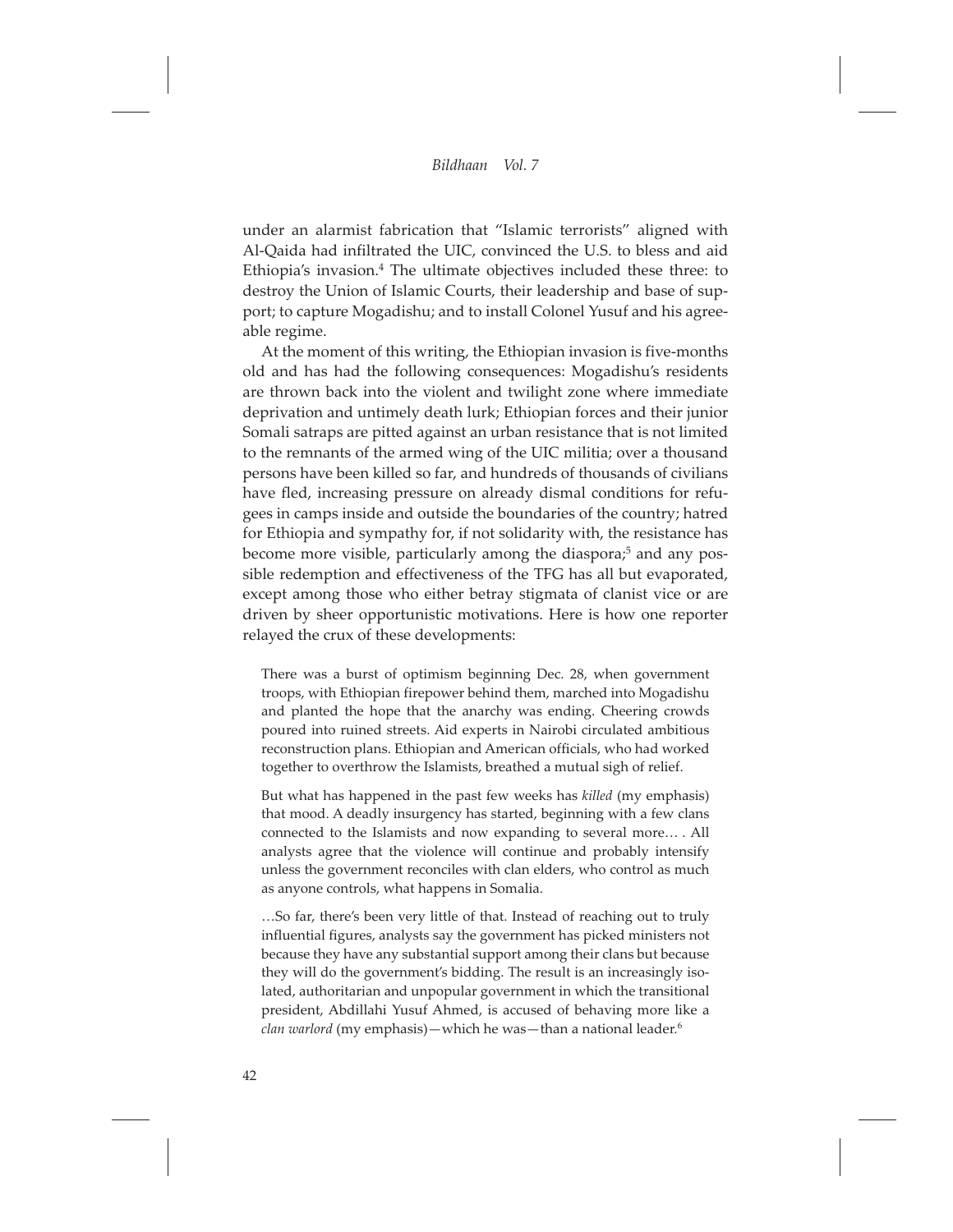Looking at these reports closely reminds one of Aristotle's injunction in *The Politics* that two things are most corrosive of political leadership and institutions: hatred and contempt. The first is the antithesis of good will, compassion, and fairness; the latter is the opposite of respect, integrity, and wise competence—the essential ingredients of authority. Given such dire circumstances, the Somali catastrophe has entered a new stage: direct foreign occupation and an ugly spectacle typified by bloodletting and civic dishonor. This assignment, more urgent than ever, is an exploration of the *aporia* of governance in the contemporary Somali milieu. Seeking theoretical and narrative accumulation, it raises four pertinent and difficult questions:

- What is the state?
- Why do Somalis need a national state?
- What kind of a state might that be?
- How might that state come into being and maintain a viable existence?

While it is not possible to treat exhaustively these large questions, I will attempt to enter into each one of them, with a hope of advancing the *practical reasoning* so much needed among Somalis, particularly those who aspire to influence the fate of the country in a constructive way. This essay, partly drawing on and updating already published research, has four main components. First, I will address briefly the phenomena of the state and governance. Second, I will present a historical sketch of the Somali context. Third, I will examine the current age of statelessness and some attempts to reconstruct the state. Fourth, I will reassert why the state is even more significant for the journey forward and will offer a quick look at some different arrangements of governance that a new state might take. I will conclude with a few civic meditations. Finally, there are two supreme convictions that inform this exercise. The first is that *the state is not only, in the famous expression of Jacob Burckhardt, "a work of art," it is equally a necessity for civilized living.*<sup>7</sup> The second relates to the role of intellectuals in contexts similar to the Somali one. Since by themselves they can't stop the politically egotistical and their armies, in the memorable words of Julian Benda, "from filling all history with the noise of their hatred and their slaughters," intellectuals can deny them the opportunity of "thinking of themselves as great men [or women] as they carry out these activities."8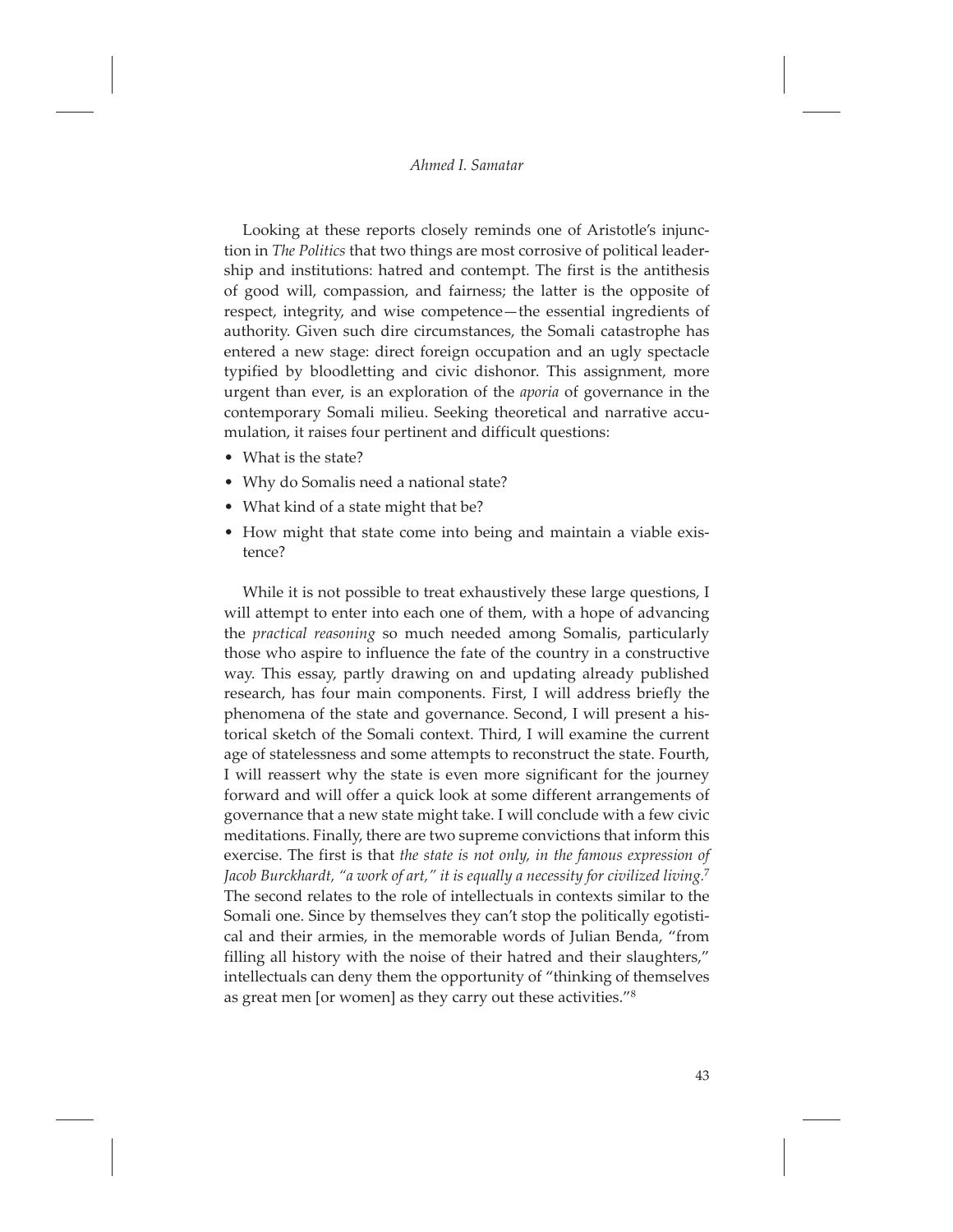#### **II. The State: What is it?**

To talk about governance presupposes the existence of both political activity and a state. If governance is the concrete manner of conducting public power, politics is the sum of multifarious engagements that, first, establish contact and workable concordance among strangers and, second, accompany competition for influence and authority. The state is, essentially, the main institutional link between politics and governance. The interplay between the three is constant.

Basic political activities precede the appearance of the state and are not confined to its formal arena.<sup>9</sup> Primordial groups, typified by small bands and intimacy or, more precisely, kin attachments, have existed and continue to survive, ever so precariously, without a formal authority structure solely designed to perform political tasks. Such communities negotiate myriad individual and family interests and idiosyncrasies, in addition to the vagaries of the general material and cultural context, through custom and a set of reciprocal (*talantaali* or *gemeinschaft*) but not necessarily equal arrangements. The seeds of what we call the state are buried in those early human activities, but the appearance of the state as we have known it is a relatively modern design. One would trace the genetic base and evolution through a number of historical thresholds, which perhaps began with "city republican forms" best exemplified by the little known but pioneering Mesopotamian urban experiences and, later, the other more celebrated version in classical Greece. These early aggregations of large, but by no means universal, interests and networks, provision of public goods, and the subsequent investments of authority in persons embedded in such institutions give glimpses of some of the enduring characteristics of what we contemporaneously identify as the state.

The evolution of the idea and structuring of the state is long and complicated, and with numerous variations. That story is not told here. What is relevant to our purposes is to note its ancient pedigree, define its morphology, and point towards its key attributes. I define the state as *a constellation of norms, and institutions and those who inhabit them, ostensibly to manage the collective political fate of a given society*. Political destiny includes significant contradictions and concerns that add up to political identity and direction. Structurally, a state has the following features: monopoly on coercion, specific territorial boundaries, a relatively fixed population, economic and cultural functions, sovereignty, and recognition by other states and their organizations. The supreme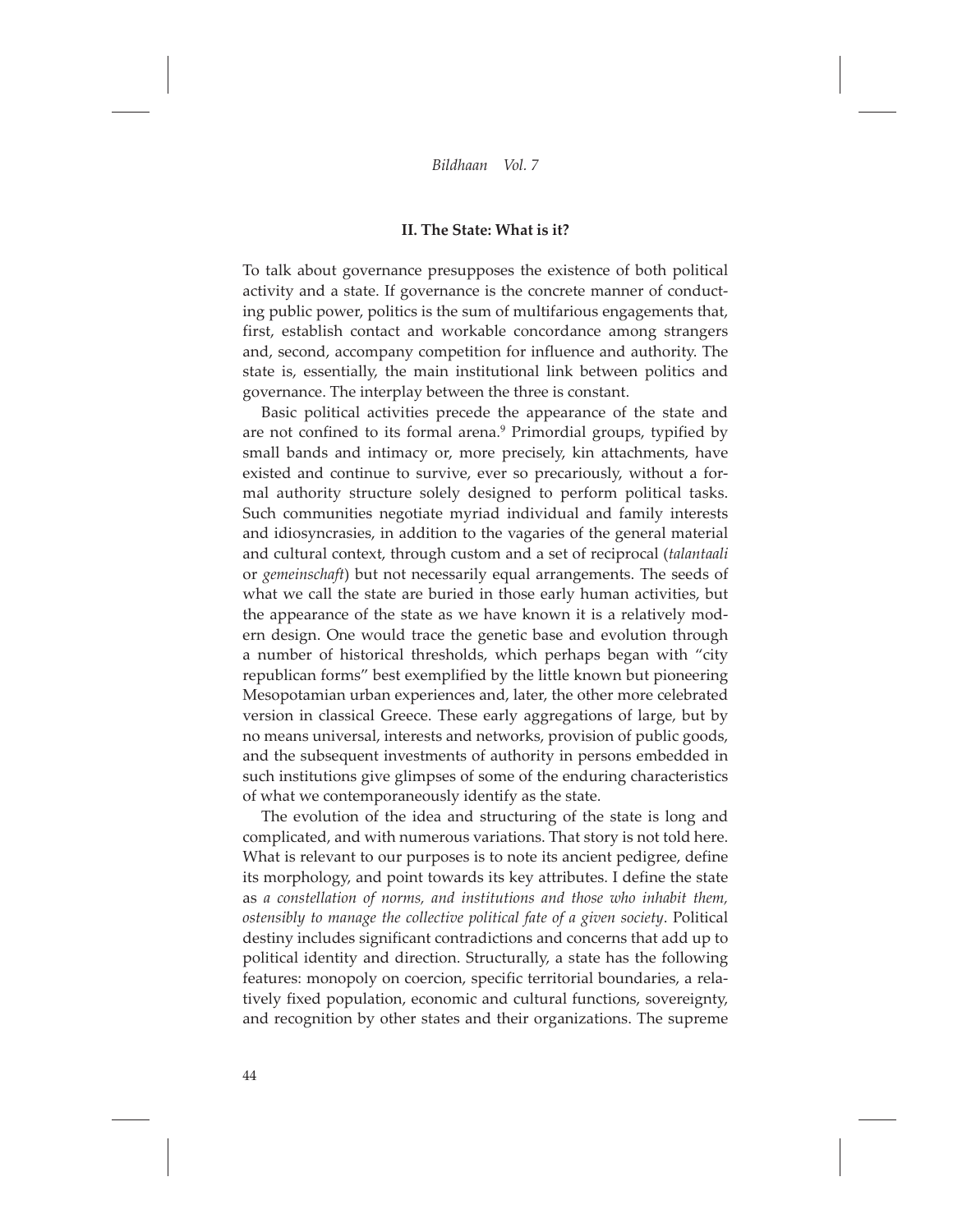

public power, the state, in Stuart Hall's phrase, is "a historical phenomenon;" that is, a creation of human beings in interaction which, in turn, also acts in profound ways upon individual and collective life.

#### **A. Frames**

The state is not some formless thing. Rather, its internal constitution can be anatomized. I suggest, heuristically, four main elements that make up the state: leader, regime, administration, and commonwealth. I touch upon each briefly.

The *leader* is the individual who immediately embodies the state in question. He/she can make a positive difference in his/her time, leaving behind a legacy of competence, constitutionalism, and order. On the other hand, the leader can also preside over ineptness, corruption, and institutional disarray, whose consequences include an undermining of constructive efforts by others and the killing of civic spirit.

But leadership in *not* just "personal." Usually appointed by the leader, a *regime* is a constellation of officials assigned to the highest portfolios of executive authority. To be sure, even under the most favorable circumstances, both a leader and her/his team have their own individual and clique interests that they represent. Nonetheless, if a regime is to attain any modicum of acceptance and legitimacy by the larger society, self or factional gain would have to be tamed by a combination of inclusive aspiration, a consciousness of needs, ethical and legal conduct, and effective management. Thus, members of a successful regime are, in Walter Lippman's expression, "the custodians of a nation's ideals, of the beliefs it cherishes, of its permanent hopes, of the faith which makes a nation out of a mere aggregation of individuals." Moreover, leadership or regime cannot limit itself solely to the role of the keeper of tradition and noble ambition; rather, progress depends on the intellect to detect and the courage to articulate the hidden, and even the unutterable, elements of what is often called "vision."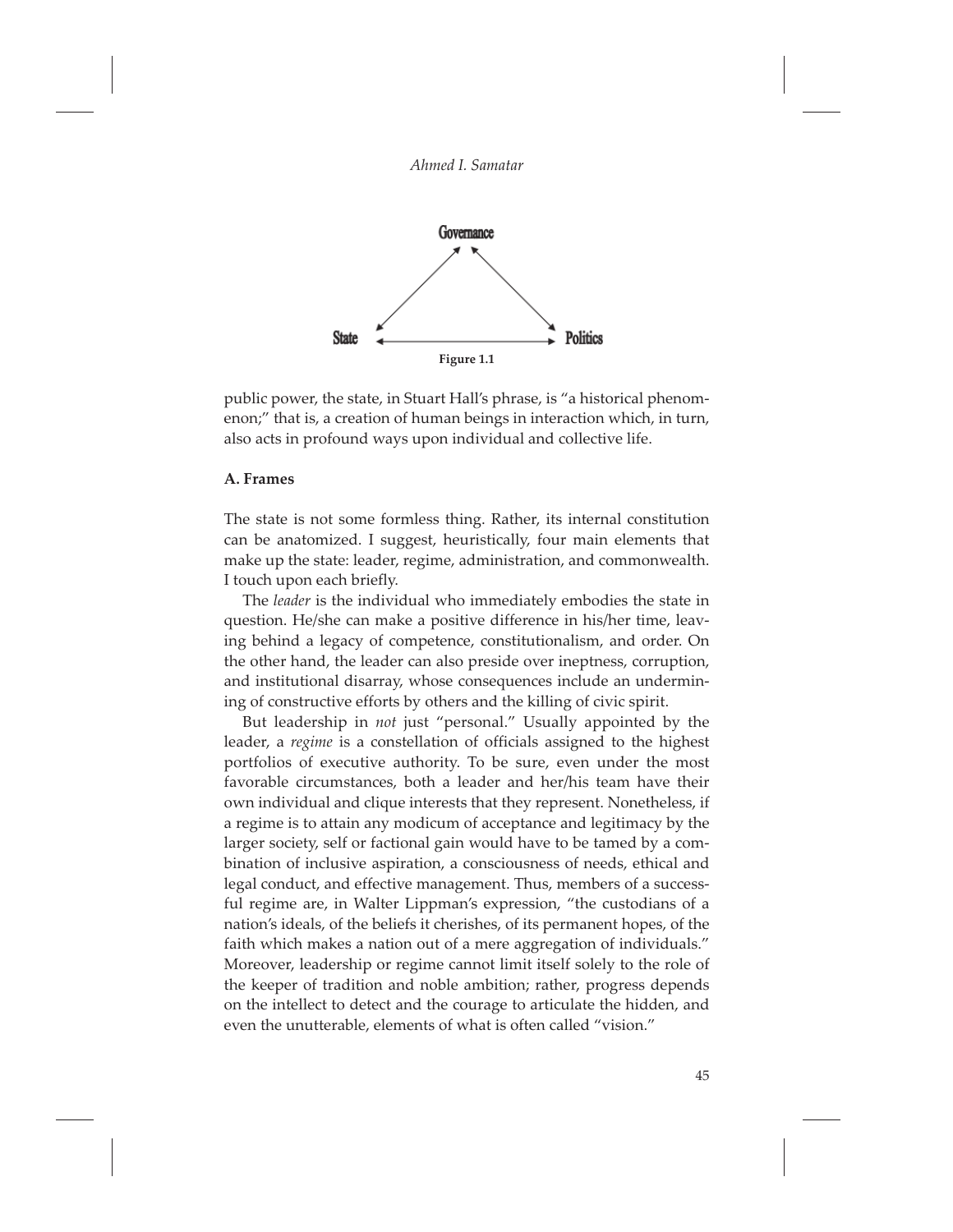The *administrative* frame underscores the infrastructure of the state. Here are located institutions (e.g., civil service, courts, law enforcement, and educational policy, facilities, curricula and personnel) that carry out the day-to-day assignments and preserve procedures and documents of the operations of the state. This is important for the way a society governs itself—one which presents a test case for a regime to monitor itself, the relative autonomy of offices and institutions, and their competence. In other words, the greater the compliance with basic rules and the legitimacy of state apparatuses, the larger the dividends for both a regime's reputation and the viability of public life and order. In contrast, the more the operational organs are tied to the whims of regime interest, the greater the degree of evaporation of the rightfulness of all three frames. This is the ultimate cost of incompetence and corruption.

The final element of the state is the most complex yet foundational: *commonwealth*. In its most inclusive sense, this entails the association and spirit of public belonging that is not easily derailed by narrow impulses. To create an identity large enough to accommodate kinship with the other *beyond* filial or other exclusive affiliations is to transmute the self into a *citizen*—the oldest of the challenges to the establishment of a political community. Here, then, particularity meets universality—that is, individual or group interest engages the imperative of a large social bond characterized by civic values and, in the felicitous expression of Edmund Burke, "common affections." To be sure, leadership and regime formation in one sense are testimony to a significant and inescapable alienation that comes with the momentary victory of one group. Commonwealth, by contrast, absorbs the divisive fallout from oppositional politics as it reinvigorates *vivere civile*. The result is the return of the state, through sound governance, to societal ownership, a source of competence and an architect of common destiny. Without this grounding spirit of belonging, particularity becomes the norm—the antithesis of a national project. Politics, through the operations of the state, then is an unavoidable and contradictory activity that at once unveils centrifugal issues and facilitates centripetal ideas and action. In weighing the balance of the tension between difference and commonality, it is the latter that defines the health of political life in a given society. For, beyond the struggle for power, a rather narrow objective that could easily lead to a desolation of the spirit, a politics fit for "symbiotic creatures" is, in the lasting reflections of Johannes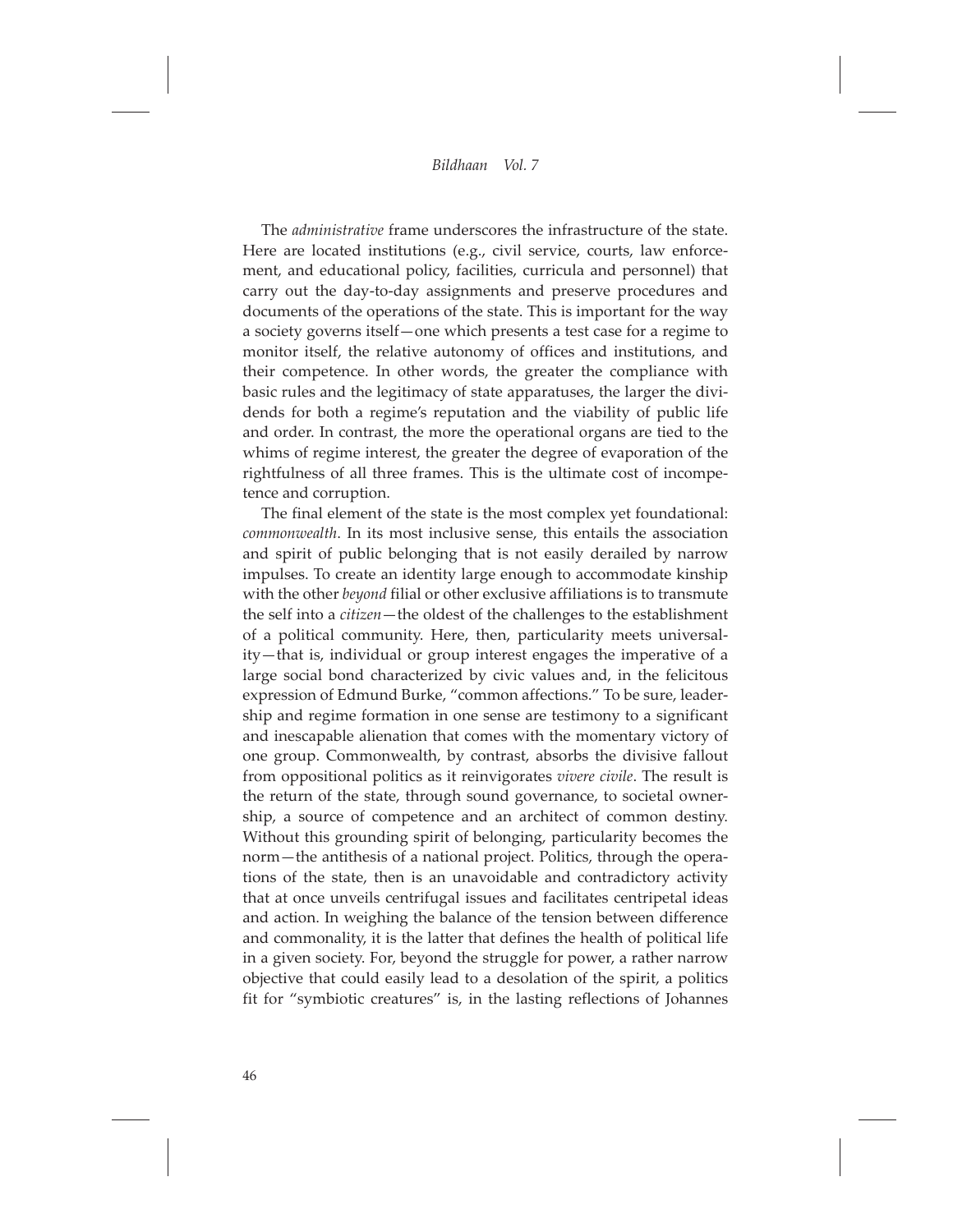



Adapted from Abdi Ismail Samatar and Ahmed I. Samatar, eds., *The African State: Reconsiderations*, p. 9.

Althusius, "the art of associating men [and women] for the purpose of establishing, cultivating, and conserving social life among them."

Each of the four frames of the state, much like the parts of a body, performs at once its own local functions and works in concert with the rest to keep the whole purring along. Any damage to one means trouble for the others; and when the accumulation of deficiencies becomes greater than the assets, the state and its society are confronted with major problems. Be that as it may, it will be a mistake to overlook the significance of both the larger society, that is, the matrix of private space and action, and the global environment. Put more precisely, in addition to the vitality of the frames, the degree of health or morbidity of the state is also conditioned by its history, endowments of its society, and the vagaries of regional and transnational circumstances. Such a configuration of frames and forces produces different state forms that, in turn, have consequences for the seminal project of development.

States come in many guises (see Figure 1.2). For the sake of parsimony, however, one could offer a spectrum that registers five possible types that vary from, at one extreme, the highly effective, to its opposite, the dead. The primary distinguishing factors include (a) the haleness of each frame; (b) the degree of coordination; and (c) the depth of interior attachments to fellowship and collective realization.

Since no state is immune to the vicissitudes that result from the jostling among individuals as well as larger social forces, a quintessential element of human historicity, an *integral* state is emblematic of a moment of delicate balance. That is, the cost of the quotidian grind and its intimidating ambiguities is compensated by efficacious state actions that replenish a mentality of collective stake-holding and exude hope. Antonio Gramsci, so existentially and theoretically aware of this supreme contradiction, reduces the challenge to its basics: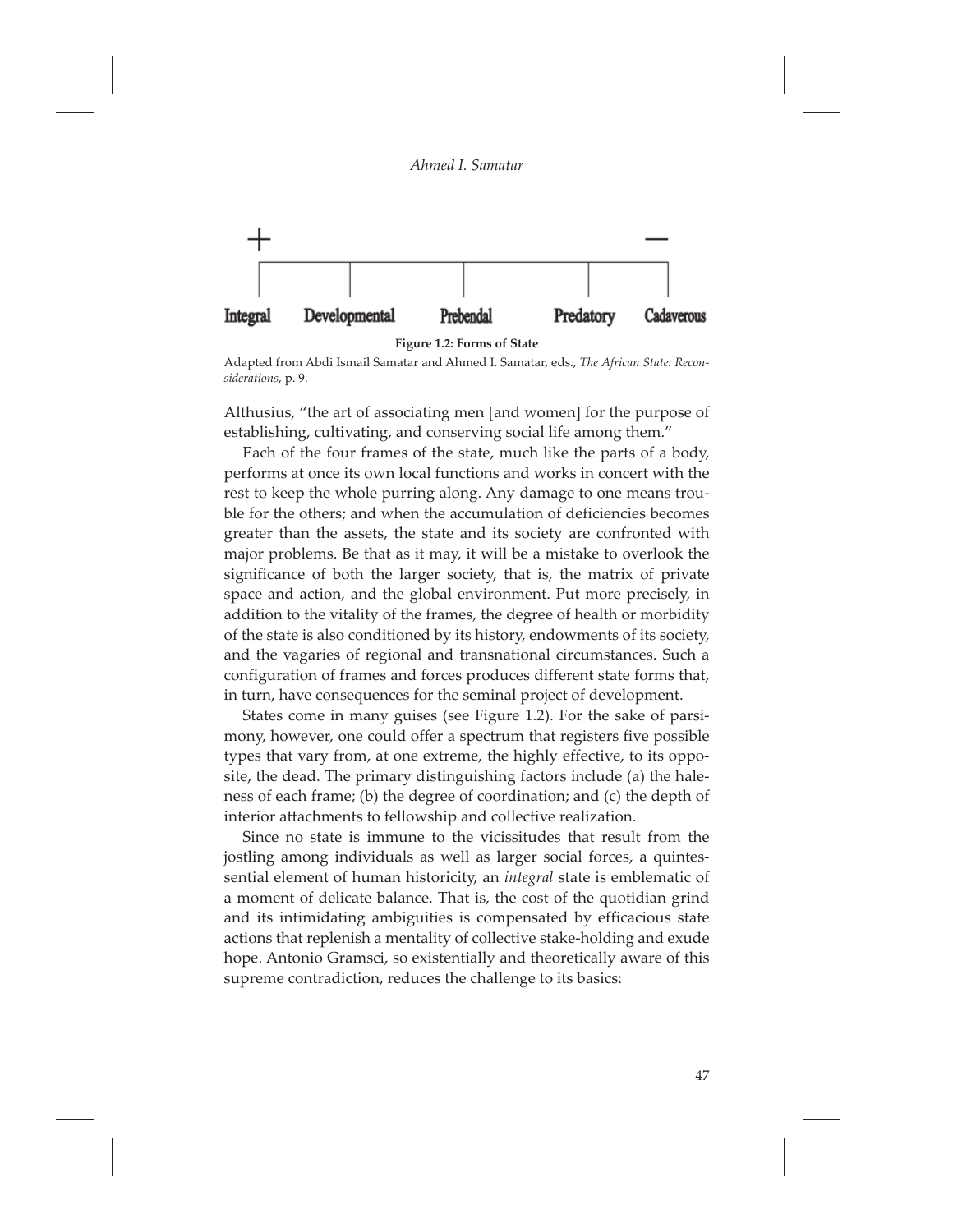What is needed for [an integral state]…are men [and women] of sober mind…who don't cause an absence of bread in the bakeries, who make trains run, and who provide the factories with new materials and know how to turn the produce of the country into industrial produce, who insure the safety and freedoms of the people…who enable the network of collective services to function and who do not reduce the people to a despair and to a horrible carnage.<sup>10</sup>

Gramsci's effective state does not only succeed in delivering public goods but, particularly important, the leadership generates a degree of moral and intellectual bonding with the citizens. This "organic" affiliation is central to what he calls "hegemony," or the establishment of the "national-popular." Africa has yet to produce an integral state.

If an integral state is the guardian of isonomic polity and general prosperity, a *developmental* state is the next best project. In this context, the state is conspicuously activist in both the improvement of human capital and the enhancement of the productive forces and national accumulation. But, as has often been the record, achievements in the economic and social realms may come at the cost of civic pluralism and basic liberties. Because the developmental state is primarily driven by ambition to quickly mollify external and domestic vulnerabilities of the society, such a singular attention leaves little room for open dissent and debate. In the end, a developmental state is visibly Janus-faced impressive in marshalling resources and building economic capacity, but relatively less attentive to the creation of an ambience conducive to republican individuation. Moreover, and in acute cases, heavy disincentives are presented to those who dare to disagree or insist on moral autonomy.

There are exceptions to the discrepancy between development and democracy, as the case of Botswana demonstrates. The Botswana state has been Africa's premier developmental state. Despite the shackles inherited from British colonialism, the state qualitatively transformed its society from a South African labor reserve to one of the fastest growing economies in the world for the better part of the last 35 years. Botswana maintained genuine commitment to liberal democracy since independence. This blending of development and democracy makes Botswana unique among developmental states. Botswana has some of the ingredients necessary for establishing an integral state.

Post-apartheid South Africa is a state in transformation. The independent state has strong democratic credentials. Leadership commit-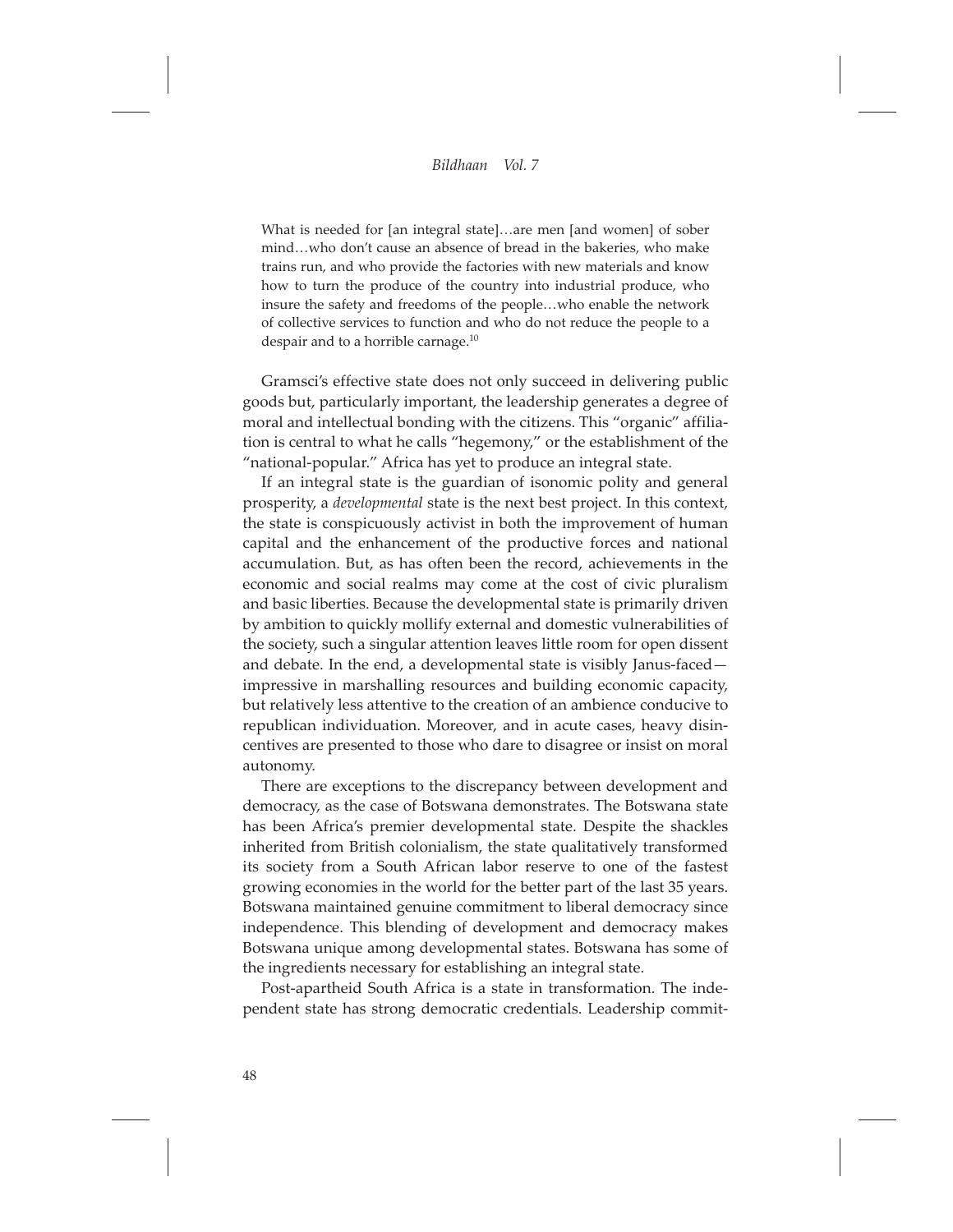ted to democracy is supported and monitored by vibrant civil society. South Africa is striving hard to undo white economic domination and to empower the majority in order to sustain its new democracy. This requires the broadening and deepening of the country's physical and social infrastructure. The successful dual transformation of South Africa will depend on the quality of state management, and how supportive the global economic climate is. The key question in the South African debate is whether the neo-liberal shift in development policy will broaden and deepen the market.

A *prebendal* type is typically preoccupied with the protection and reproduction of the immediate interests of a regime and its associates. At the same time, the economy becomes a source of personal and group enrichment, usually in the form of shady rent-seeking, and the political institutions amount to little more than a haven for personal privilege. A key feature of a prebendal state is high dependency—a combination of subservience to external powers, venality, and despotism at home. Unless turned around, and there is time and space for such action, these liabilities increasingly blunt any developmental propulsion, creating a general culture of disregard for the common good. Nigeria was the archetypical prebendal state. However, it degenerated into a predatory institution under successive civilian and military regimes. The cost of predation became exceedingly onerous under General Abacha's regime. Consequently, key organs of civil society struggled against the regime during much of the 1990s. At the end, the military retreated and a civilian government was elected. Retired General Obasanjo's leadership of the past decade made some encouraging attempts in rebuilding public institutions so they may gain legitimacy and sufficient capacity to meet the development needs of the Nigerian society. Nonetheless, heavy reliance on rent from oil, ethnic and religious antagonism, and a misappropriation of national wealth continue to be part of political practice.

The *predatory* state is synonymous with diabolical politics. When the prebendal state loses what little functional capacity and stability it had, alienation mounts apace. No more even a symbol of disordered legitimacy, the last veils of collective belonging drop, and scavenging over dwindling public resources becomes openly vicious. For the regime, with an ever-narrowing grid, leadership turns into its antithesis—that is, cruel selfishness that slides into open criminality. In the meantime, as decay advances, a mixture of aghastness and hyperanxiety over personal and family survival becomes the paradigm of social and political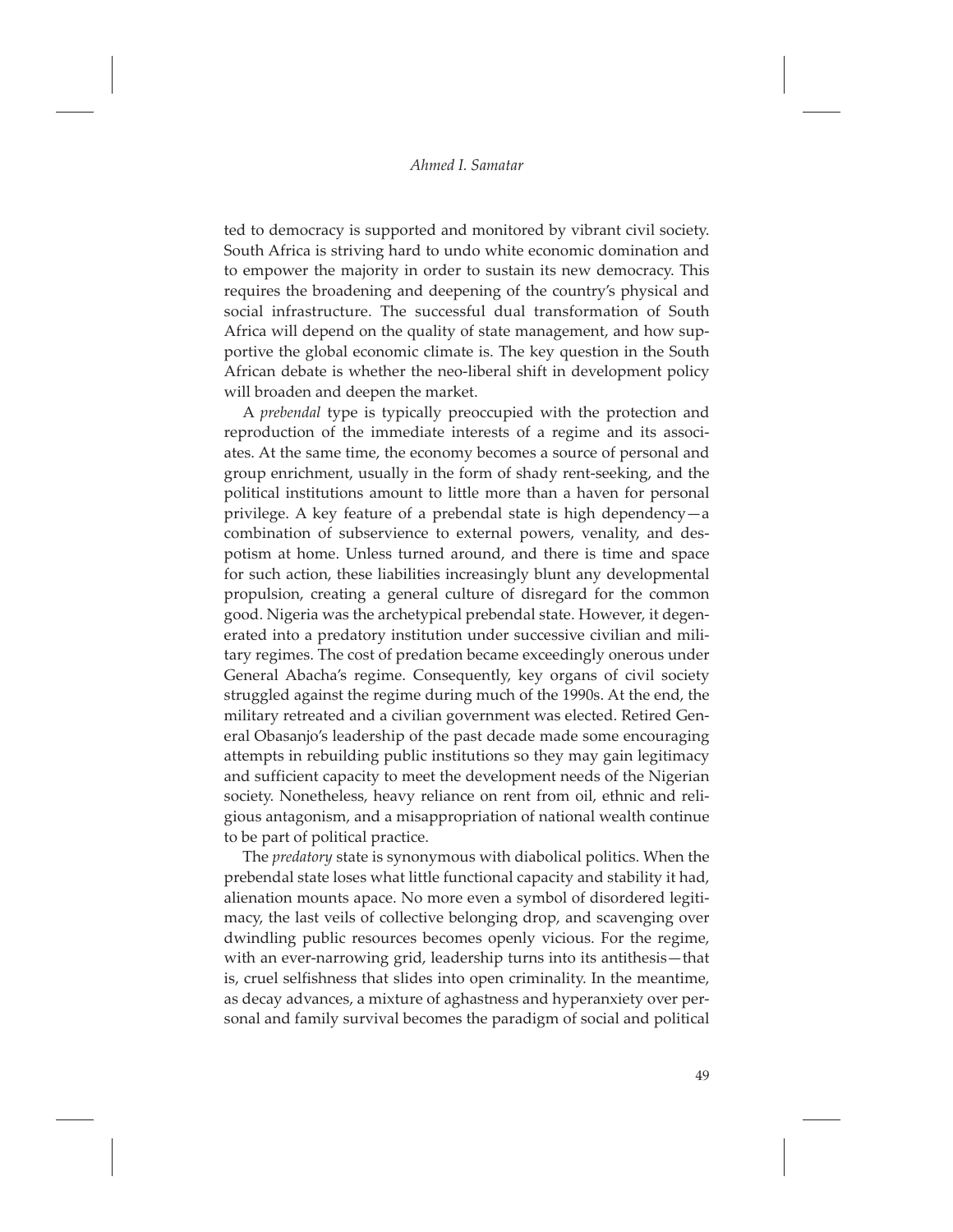conduct. With the full atrophy of the vital functions of the state, the *centaurs* become one-dimensional beasts. Together, these factors dissipate the stock of citizenship and mark the beginnings of the death of civic virtue. As Maurice Godelier asserts, "without development of the material and intellectual productive forces, any society risks becoming gradually and unwittingly stagnant and turning in on itself, becoming less able to cope with the effects of internal conflicts." Mobutu's Zaire, Taylor's Liberia, and Mugabe's current Zimbabwe come to mind as proximate examples.

Sadly, the predatory state may not be the last stop in the glide towards optimum degeneration; it can get worse. With heightened physical and economic insecurity, and the evaporation of public discourse and life, many take flight to anywhere before the final curtain. Those who stay behind are enveloped by a new barbarism, one defined by a looting of what is left of the commons, further retailing of identities, and prodigality of terror. Thus spoke Wole Soyinka, as he reflected on such happenings in parts of the continent:

The land of Syle Cheney-Coker, poet, who declares himself content to be 'the breakfast of the peasants,' 'the hands that help the fishermen bring in their catch,' 'a hand on the plough that tills the fields,' is silenced. This land also of the playwright Ulisu Amadu Maddy, of the urbane critic Eldred Jones, of skilled silver and goldsmiths, of the sublime sculptures of the Nimba peoples and the timeless lyrics of their griots (a traditional musician/poet or minstrel), has been turned into a featureless landscape of rubble, of a traumatized populace and roaming canines among unburied cadavers. How does a sculptor begin to carve with only stumps for arms? How does a village griot ply his trade with only the root of the tongue still lodged at the gateway of memory? The rest has been cut out—often the hand that wields the knife is the hand of the future, the ubiquitous child-soldier—and the air is bereft even of the solace of its lament.

A lament can be purifying, consoling, for a lament still affirms the retention of soul, even of faith, yes, it is a cry of loss, of bereavement, an echo of pain but is, therefore, an affirmation of humanity, a reaching out to the world that is still human or to forces that shape humanity. A lament does not emerge from atrocities, for an atrocity is the very silencing of the human voice. It deadens the soul and clogs up the passages of hope, opening up in their place only sterile accusations, the resolve of vengeance, or else a total surrender to the triumph of banality. We can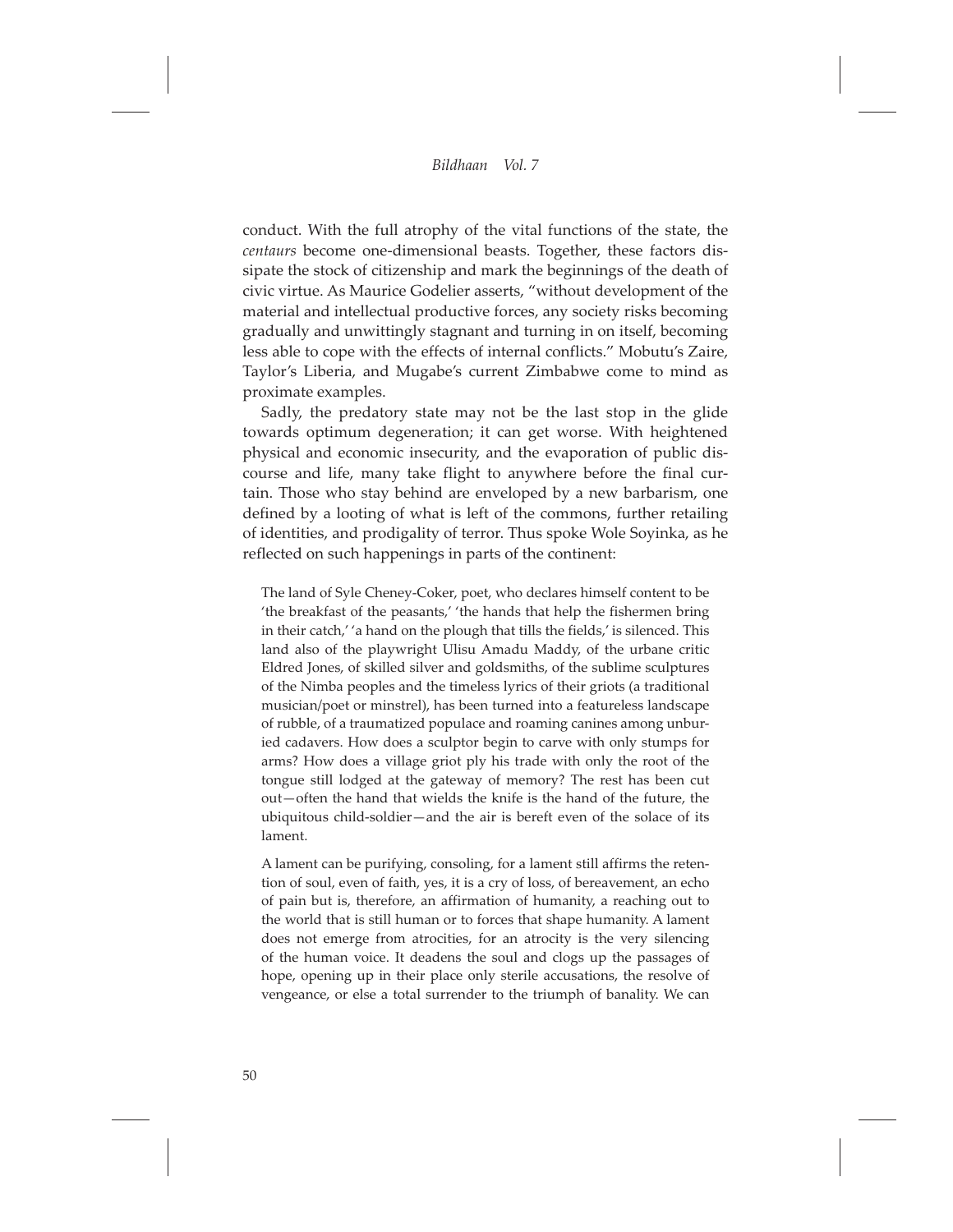no longer speak of wars on the continent, only arenas of competitive atrocities.11

The end point of such an experience is the *cadaverous* state. Every frame is damaged to such an extreme extent that civic life is, simply put, no more. An immediate lesson is how easy it is to demolish in quick time what has taken years to build. The Somali case is an instantiation of this type.

## **III. History: A Backward Glance12**

A review of the evolution of political order and authority in the Somali context could be periodized into the following: pre-colonial, colonial, and post-colonial. This section of the essay attempts to offer a highly compressed account of each, before I move on to the current conjuncture of collective moral and institutional failures.

## **A. Pre-Colonial Order**

The descent of Somali society into mutual hatred and full disintegration, best exemplified by the demise of the state, cannot be understood solely within the orbit of one isolated factor or another. Rather, the condition is better understood by seeing it as the total shattering of a mode of being in the world and a companion failure to invent a new one. This now defunct mode of existence included a lean but sustainable material production and reproduction; a cultural pattern, informed by a sense of the divine, which portrayed a moral code and common sense; and a loose political practice marked by local legitimacy and accountability. Buffeted by a compounded mixture of its own shortcomings and a series of powerful external intrusions, however, the old "form of life" gradually lost its delicate calibration and grace. No other moment in contemporary Somali history so somberly reflects such a loss of way than the killing of civic politics. Here, then, I attempt to: (1) recapture the substructure and nature of the old order; and (2) identify some of the major transformations (mostly focused on the state) that could be associated with the prevailing madness and destruction of virtue.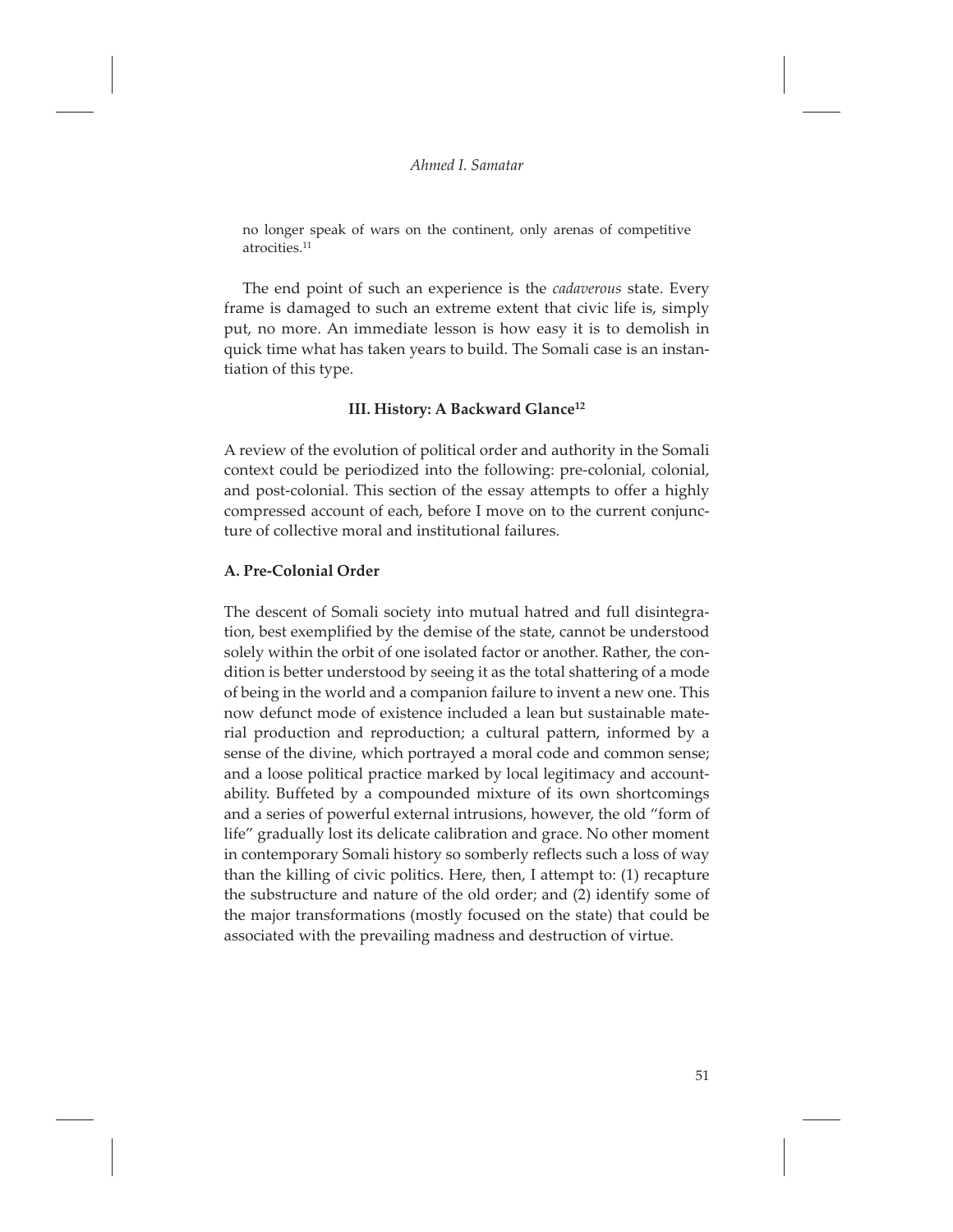## *1. The Constitution of Umma*

Somalis of traditional times were not feral creatures, bereft of *phronesis*, who roamed lawlessly the range land of the Horn of Africa; on the contrary, they did create a long time ago a pastoral, and later some agro-pastoral, political economy based on a thorough awareness of the vagaries of a very exacting ecosystem. This mode of livelihood, based on the household and largely self-sufficient, had an intricate division of labor. For example, womenfolk were primarily responsible for the management of domestic concerns, including the condition of the portable home or *Agal*; men dealt most with issues of security, knowledge about the weather and the range, general welfare of the herd, and formal relations with the world outside, including relatives. Finally, young boys and girls were assigned to look after small ruminants grazing around the homestead. Such material existence had some notable communitarian characteristics that included *Miilo* (a precise and transparent procedure for fair distribution of water, the most precious of all resources on the range), agreements on access to pasture, and an informal but reciprocal claim on each other's labors. But there was a downside to these arrangements. For instance, even in a good season, when the rains and pasture were plentiful, surplus was, at best, meager—turning economic activities into a perpetual effort of living on the edge. In other words, shortages and hunger were familiar shadows that haunted the Somali landscape. In the modern era of the late twentieth century—an age of expanding human and livestock populations, declining ecosystems, and changing appetites and habits of consumption—the old and precarious, if somewhat balanced, material life was bound to come under great stress.

The economic basis of early Somali society had correlate political institutions and practices: kinship—a combination of blood-ties and customary law. Each household, *Reer*, was led by the oldest male, usually the father or grandfather, who was expected, particularly at a certain age, to have acquired a degree of competence in local history, culture, and values. Further, this person was connected to two kinds of immediate social networks. The first and most primary was the *Tol*, a solidarity with male-kin based on a belief in a common male lineage; the second, though more shallow and of less weight, was based on marriage ties, or *Xidid*.

Male-lineage identities performed many positive functions of which security and the payment of blood-money, *Mug*, or restitution to an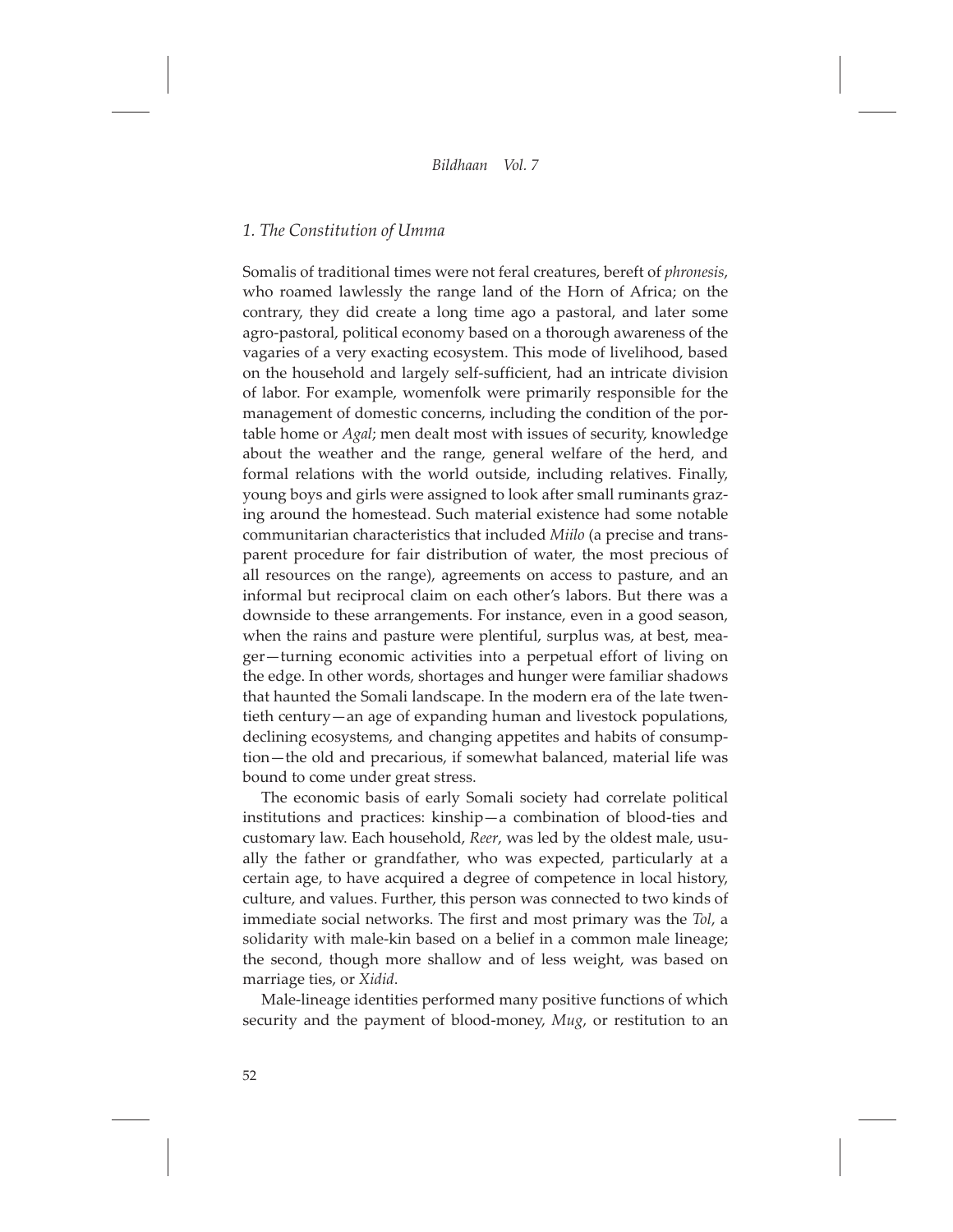injured party, and mutual assistance in hard times like droughts were paramount. On the other hand, *Tol* identity was totally exclusive, liable to group privilege and, in times of high stakes, susceptible to chauvinistic demonization of the "Other." *Xidid*, bonding through marriage, was the first counterweight to the narrowness of *Tol* in that it expanded a man's self-definition by obligating him to his in-laws and the people of his mother. A second element of kinship was *Xeer*, an unwritten code of conduct that set specific guidelines for intra- and inter-kin transactions. Within the compass of *Xeer* were the following: preservation of the wisdom of the ages and habits of community, delineation of obligations and entitlements, and supervision of criminal justice. The combination of *Xidid* and *Xeer* further offset the parochialism of *Tol* by enlarging the range of affiliations. The incarnation of the confluence of those pieces of kinship culture was the elder, one of two foundations of traditional leadership. In a few larger and somewhat more structured kin communities, august appellations like *Sultan* or *Ugaas* were used.

The other part of the old moral order was Islam. Arriving on the Somali shores around the tenth century, Islam, through *Al-Quran*, *Al-Hadith*, and *Al-Sunnah*, infused new and powerful values into the existing Somali cosmology. Among these were a deeper spirituality and a greater sense of piety. At the worldly level, Islam also brought *Qanoon*, a set of laws to guide the behavior of the believers. Much more than *Xeer*, Islam extended the margins of the relevant universe by linking Somalis to a world of co-religionists. The bearer of this new knowledge and, as a result, the leader in this realm was the *Sheikh*, the learned and reverent. Under the aegis of such leaders, the crucial affairs of the community were discussed in open meetings, *Shir*. Finally, from the perspective of the modern world, it is worth registering that the old Somali order carried the seeds of two essential ingredients of democratic practice: separation of powers and open, participatory deliberations, albeit male-centered. The calibration of the above elements set the basis of Somali society for a large stretch of its existence. Despite a rigorous environment with a very modest economic base that frequently created tensions among various kin groups and clashes with the neighbors (particularly Abyssinians), the Somali people of the Horn of Africa moved through history with a sense of independence and confidence. But that situation did not last forever, for new and momentous transformations that will dramatically alter the nature of political authority and culture were in the offing. I will present a thumbnail sketch of critical watersheds.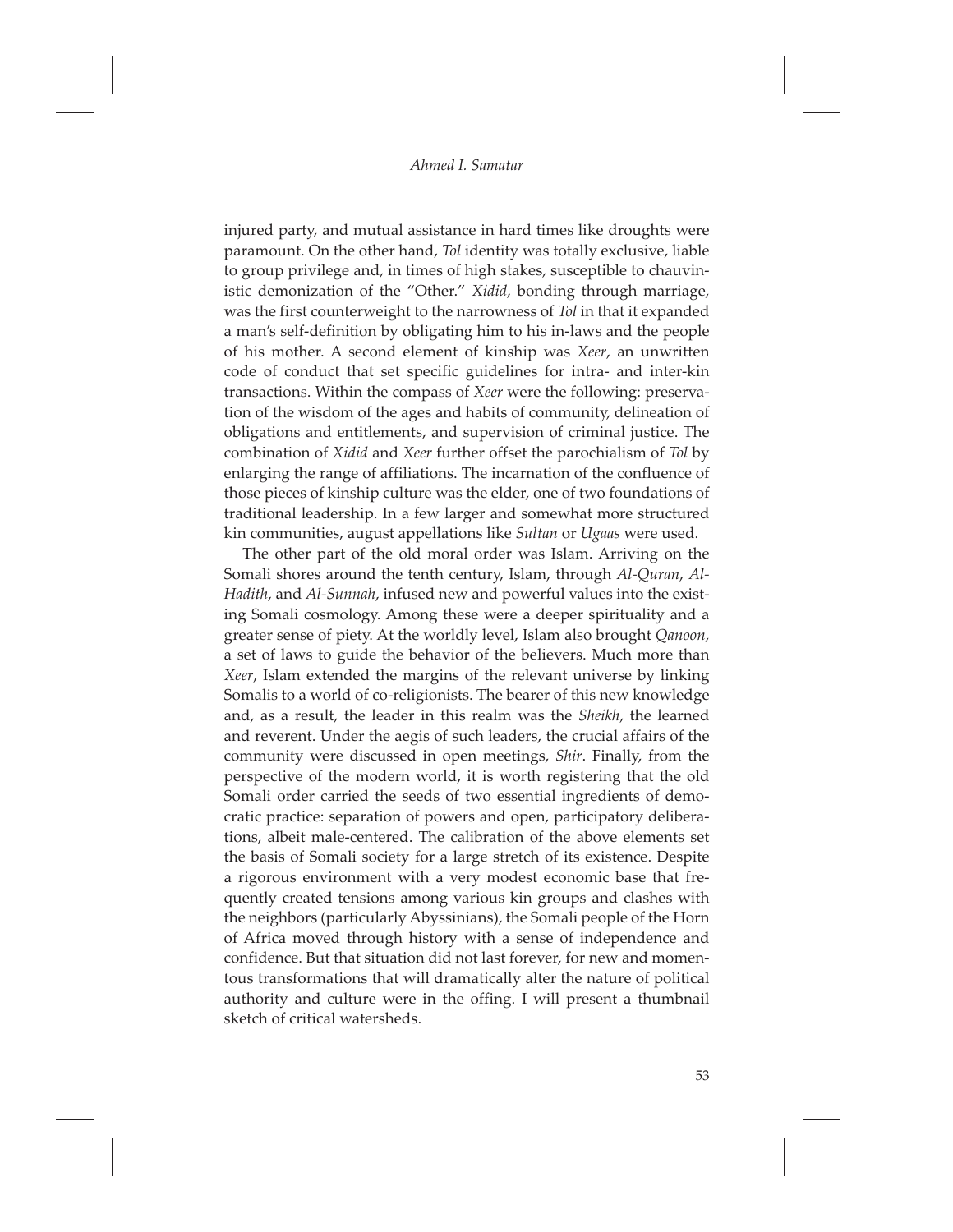#### **B. Conquest: The Colonial Order**

Somali contact with the outside world did not start with the onset of colonialism. Earlier, as mercantile trade spread into the Indian Ocean littoral, coastal towns like Mogadishu, Merca, and Zeila appeared. The main purveyors of these activities were Middle Eastern and Islamic merchants. Although the center of gravity of Somali society continued to be located in the interior, or *Miyii*, the establishment of urban centers underlined a growing economic and cultural interaction with other and distant worlds. In short, Muslim traders became the first bridgeheads in the gradual "incorporation" of Somali society into the expanding "modern world-system." New commodities began to find their way into the hinterland, slowly impacting social relations and habits. With their new wares and culture of literacy, Middle Eastern arrivals to the coast began to attract a few Somalis with their inducements. Here was the genesis of the family "middleman" who will divide his loyalties between the merchants from other lands and kin group in the countryside.

Whatever was the balance of forces between the urban/coastal towns and the hinterland, by the closing stages of the nineteenth century, a new and revolutionary force arrived: multiple colonizers. First there were the British and the French, and later the Italians, to be joined at the table for the scramble for Somali territories by the Emperor of Ethiopia, Menelik. By 1920, despite a fierce resistance on the part of Somalis led by the legendary Sayyid Mohamed Abdille Hassan, colonial order in five guises was in place. For our purposes, some of the most visible consequences of the conquest were the following:

- Persuasion of some Somali elders to become clients of the new colonial schemes represented by a governor or district commissioner.
- Intimidation and humiliation, or ultimately dismissal, of those who failed to comply.
- Appointment of collaborators who were, in large measure, accountable only to the colonial authorities.
- Emerging class differentiation based on lowly bureaucratic appointments, participation in the colonial economy—particularly the export of livestock from the North—and land expropriation by the fascists in the riverine areas of the South.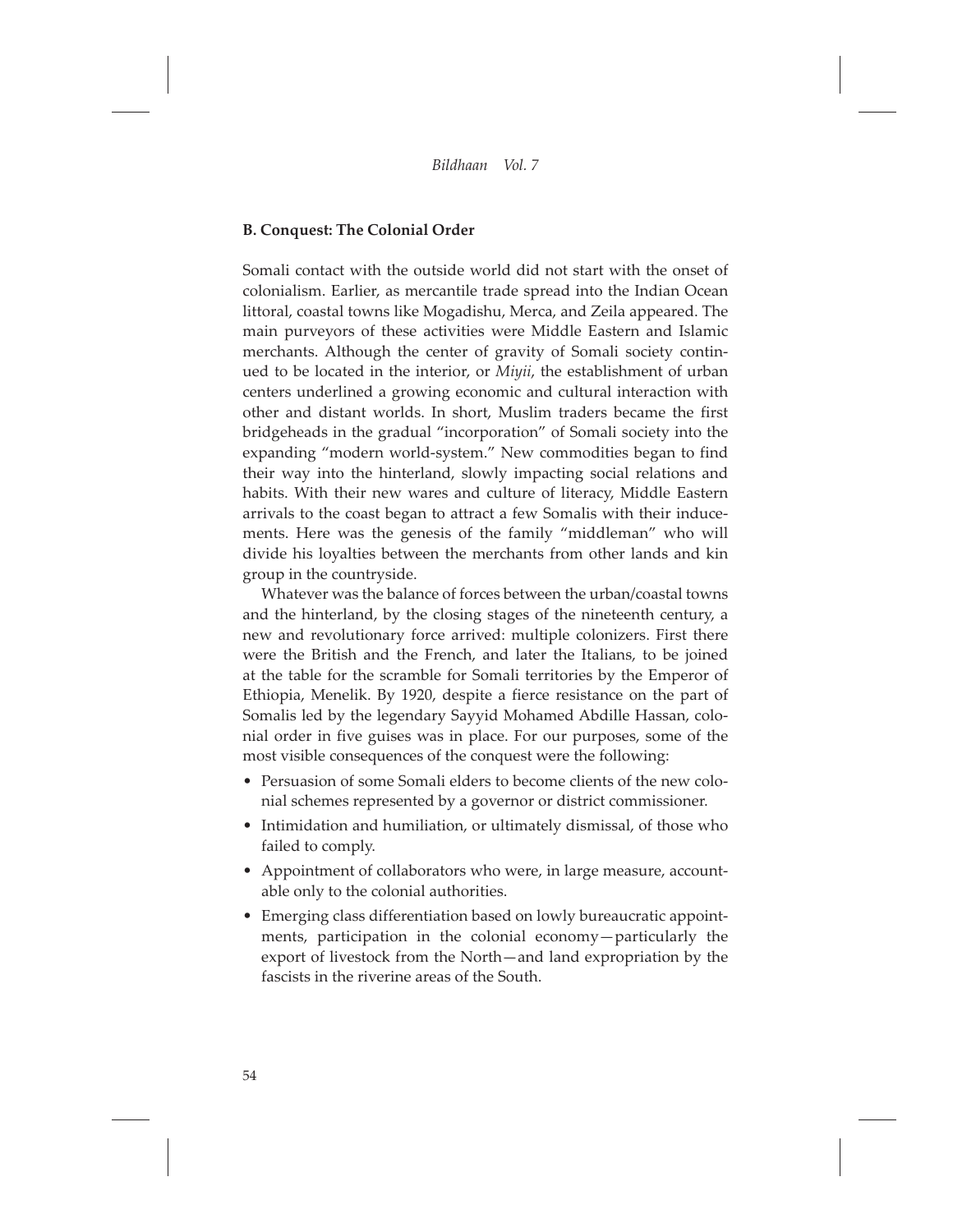- Calculated manipulation of differences and disputes among kin groups, which frequently pitted one group against another and gave old communal antipathies new combustion.
- Conscious and frequent use of state violence to bring populations to heel.
- Relegation of Islam to a private affair with little relevance to the political order.
- Decoupling of the operational side of the state from a sense of righteousness and inclusive community.
- Total defeat of Somalis by turning them into subjects of five different colonial administrations.

Nearly half a century after the consolidation of colonialism, nationalist forces taking the inspiration from the heroism of the Dervish movement of Sayyid Mohamed Abdille Hassan, a general awakening of other subjugated societies, and emboldened by a moral as well as material weakening of the colonial metropole due to the circumstances surrounding the Second World War, won their campaign for independence. Precisely, on July 1, 1960, British Somaliland and Italian Somalia joined together to become the new Somali Republic, leaving the other three (Djibouti, the Ogaden, and the NFD) under foreign rule.

## **C. The Post-Colonial State**

Typical of African decolonization, the Somali post-colonial state came into the world draped in sharp contradictions. On the one hand, it effused a populist temper that promised both a retrieval of collective honor and peoplehood, and a quick march towards socio-economic development. On the other hand, there was very little understanding, particularly on the part of most of the new leadership and regimes, of the complexities of domestic reconstitution, let alone the difficulties inherent in profitably engaging a bi-polar international system.

Within a few years, the glow of independence began to dim. In fact, as early as 1961, signs of regional discontent appeared when a group of mutinous junior military officers from the North took over Hargeisa. In that same year, in a referendum, a very thin majority of the Northerners voted against the constitution, which was designed to become the basis of the new polity. On both occasions, a component of the Northern elite saw the new dispensation as biased towards the South.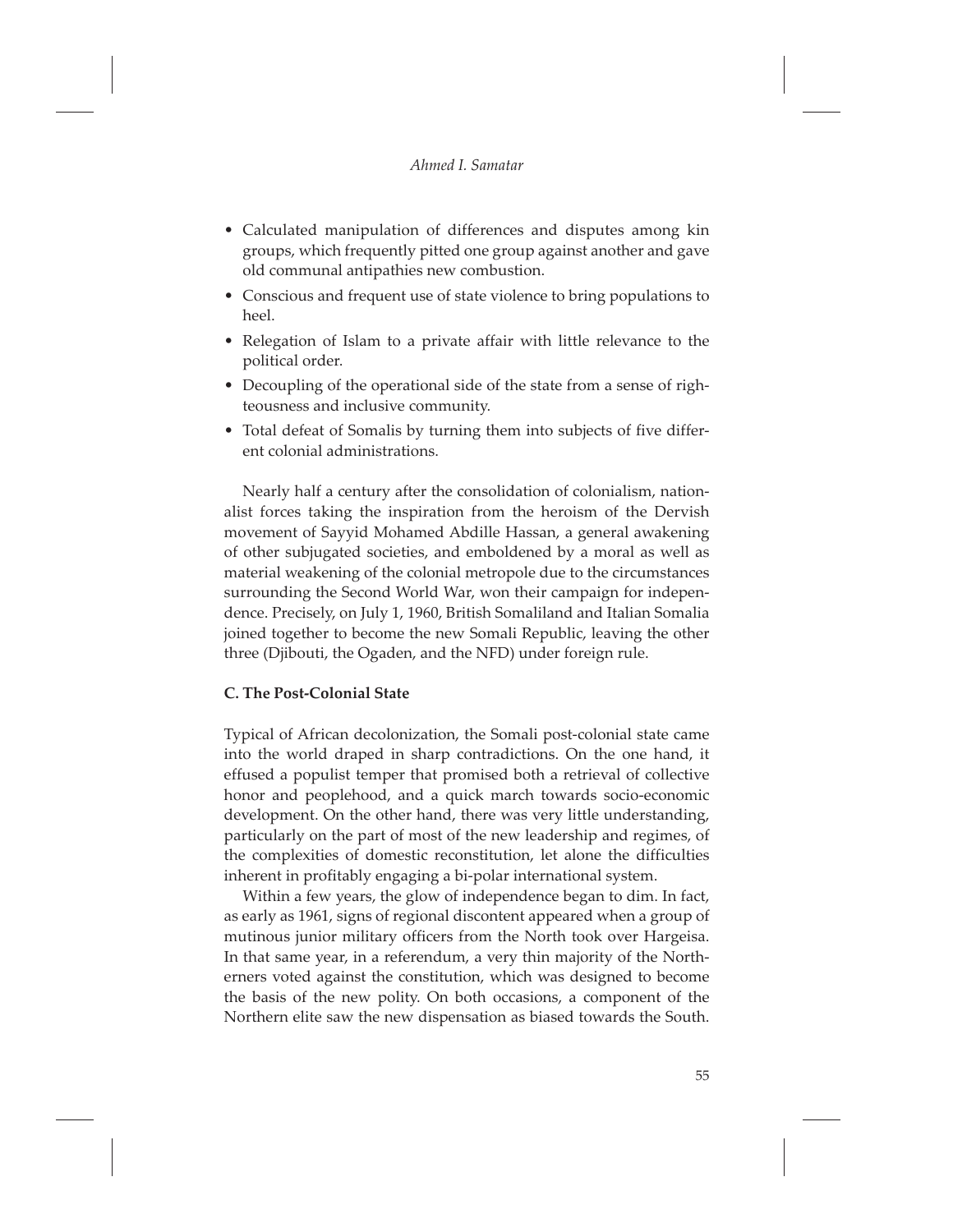Looking at the distribution of the senior political leadership, regime portfolios, high echelons of the new bureaucracy, and other state apparatuses, as well as the concentration of most significant decision-making in Mogadishu, the seeds of regional jealousy and suspicion were planted—to be a lasting source of exploitation by a few ambitious individuals. Furthermore, while investments were made in a few agricultural and educational projects, serious socio-economic development was left on the back burner. Those early years, then, set the basis for three characteristics that will define a considerable part of the civilian tenure of the post-colonial state: relentless competition among a narrow elite over the spoils of the state through reckless looting of a very precarious economy; fixation on liberating the other three Somali territories; and a desperate search for international patrons that will supply both economic and military aid.

The one exceptional but brief moment was between 1964 and 1967. Those four years are now overwhelmingly regarded by both Somalis and others informed about the country's political history as an interlude of extraordinary leadership as a result of the combined ethical resoluteness and diligent demeanor of President Aden A. Osman and Premier Abdirazak H. Hussein. Between them, they set competence and probity as the signature tune in the conduct of the state. Meditating on the disheartening history of governance in Somalia over the past three-and-a-half decades, one of the country's most respected senior civil servants, Ali Said Araleh, testified thus:

Aden was so strict with the taxpayers' money that he saved enough from the presidency annual budget to build a presidential retreat in Afgoi, while others were pocketing public money. For instance, Prime Minister Egal used public revenue to build his private villa (Villa Baidoa) on the road to Afgoi. Prime Minister Abidirazak's respect for the law and his anti-corruption effort has no parallel in our history. His hands are absolutely untainted and the two are peerless as Somali leaders.<sup>13</sup>

In those yesteryears of civilian order, obsession with winning a seat in parliament turned electoral politics into a fractious business in which over sixty parties were registered for 123 seats in 1969. Further, office-holding became a license for indulgence in *Musuq Maasaq*, that is, corruption and unethical behavior. The second item made the population somewhat schizophrenic in that the very regimes that were so offensive to them were, in the same breath, asking of them to mobilize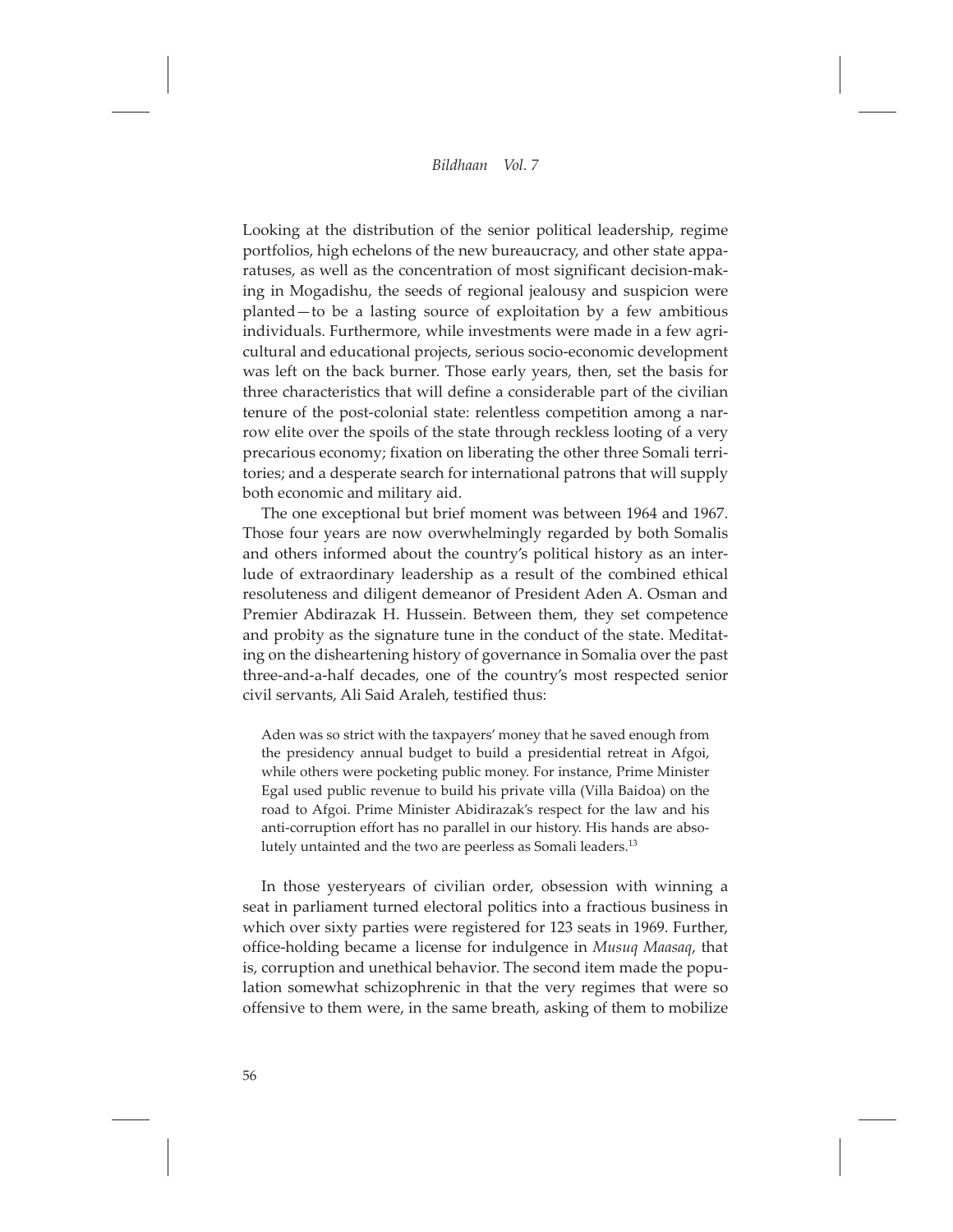selflessly for a continuation of the nationalist struggle. The third issue set Somalia on its reputation as a beggar nation, heavily reliant on external contributions to both the annual budget and the financing of development expenditures. It also drove the whole region into the vortex of Superpower competition. By 1969, nine years of civilian incompetence and malfeasance culminated in the assassination of President Sharmarkee, testimony to the widening gulf between the state and society. A few days later, the military stepped in.

General Siyaad Barre's regime's tenure (1969–1990) can be divided into two broad periods: 1969–1979 and 1980–1990. Siyaad Barre and his cohorts (the Somali Revolutionary Council or SRC) came to power with the promise of eliminating corruption, rebuilding the economy and social institutions, returning to a genuine democratic governance, and a re-enchantment of the sense of national purpose. The first few years were notable for a number of bold initiatives. For instance, an official orthography was set for the Somali language, accompanied by a successful literacy campaign. New schools and roads were built, cooperative farms were established, and laws affirming the equality of women were introduced. All in all, despite an expansive nationalization of economic activity and the public shooting of two very senior SRC colleagues of Siyaad Barre and ten theologians, the regime enjoyed a modicum of popularity up to the middle of the decade.

The years from 1975 to 1978 were determinative. Nationalization bred new forms of cronyism and inefficiencies that began to enervate productivity and transactions, compelling many to withdraw from the official economy. Relationship with the Soviet Union and its allies had developed into a tighter embrace, with more military equipment pouring into Somalia and, in the process, creating one of the largest armed forces in Black Africa. Further, the rhetoric about socialist democracy began to wear thin and voices of dissent started to speak about what they saw as the emergence of a harsh state and sycophantic politics. By mid-1977, with the Ethiopian regime of Col. Mengistu still reeling from gruesome internal power struggles, Somali forces in combination with guerillas of the Western Somali Liberation Front (WSLF) mounted a surprise and initially successful attack on the Somali-inhabited region of Ethiopia. They captured almost all of the Ogaden, except the three large cities of Jigjiga, Harar, and Dire Dawa. By early 1978, the Soviets had shifted their allegiance to Ethiopia. Together with Cuban and South Yemeni troops and new Soviet weapons, the Ethiopians counterattacked. Within a short time, the Somalis were decimated and then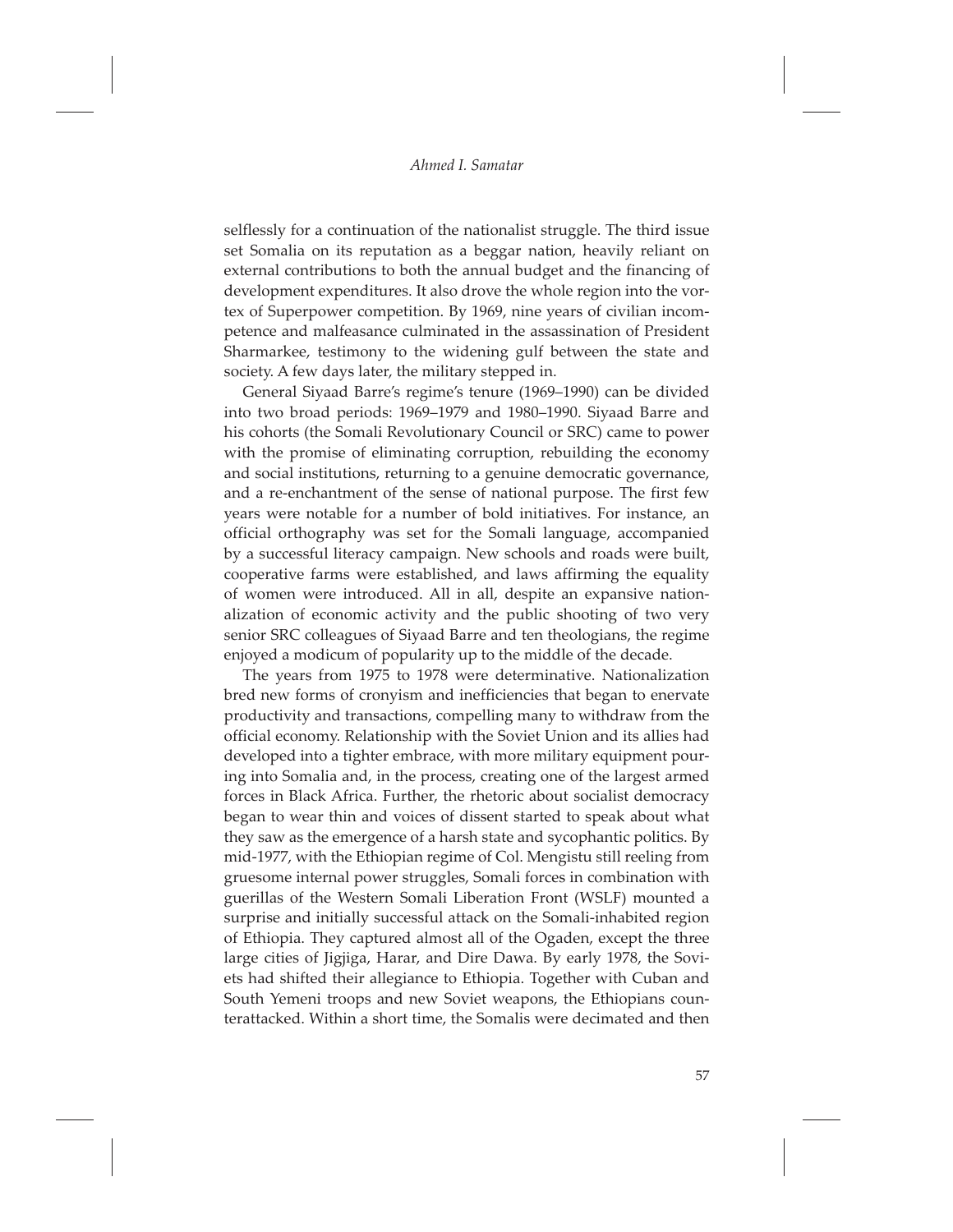compelled to withdraw. By all accounts, the cost was enormous. In addition to the loss of thousands of lives, the war generated high inflation, as well as made the face of state power more militaristic. In the wake of intense recriminations that followed, a group of military officers staged a bloody but unsuccessful coup. The year 1979 closed with no external patron, deteriorating economic conditions, large refugee populations, serious damage to regime credibility, and the appearance of organized dissidence claiming the loyalties of their respective kin groups. Siyaad Barre and the regime responded by manipulating kinbased identities and, worse than the colonial administrations, pitted one segment of society against another, while the state was turned into a fortress. At this juncture, the Somali state clearly showed the same maladies that Clapham identified in many countries on the continent:

The rapid increase in the militarization of Sub-Saharan Africa from the mid-1970s onwards was a response, not simply to external developments, but to the desperate attempts of autocratic states to impose themselves on increasingly rebellious populations. The result, generally speaking, was to accelerate the process of state decay, while vastly increasing the cost in human suffering.<sup>14</sup>

The period from 1980 to 1990 was the decade of real decay, unprecedented repression, civil war, and final dissolution. Despite aid from the new Reagan Administration, including military training and supplies, the economy got worse. Here, the most onerous of the burdens fell on the farming communities of the lands in between and adjacent to the Shabelle and Juba rivers. For instance, tensions between customary land tenure and post-colonial state interventions in the form of leaseholding became acute. In addition, as the urban economy—including salaries and other amenities of state offices—declined precipitously, political power was deployed to arbitrarily grab pieces of land in these riverine zones. In many situations, this was tantamount to a full dispossession of the tillers of the land whose generations of intensive labor made these regions into the most productive parts of Somalia. But economic suffering was not limited to the southern regions. In many parts of the North, a growing privatization of the common range, more permanent settlements, and supervision of communal practices of land use had pressed hard on the environment. In addition, by the end of the 1980s a combination of highly top-heavy state decisions, mounting and commodified economic activities, and changing habits of everyday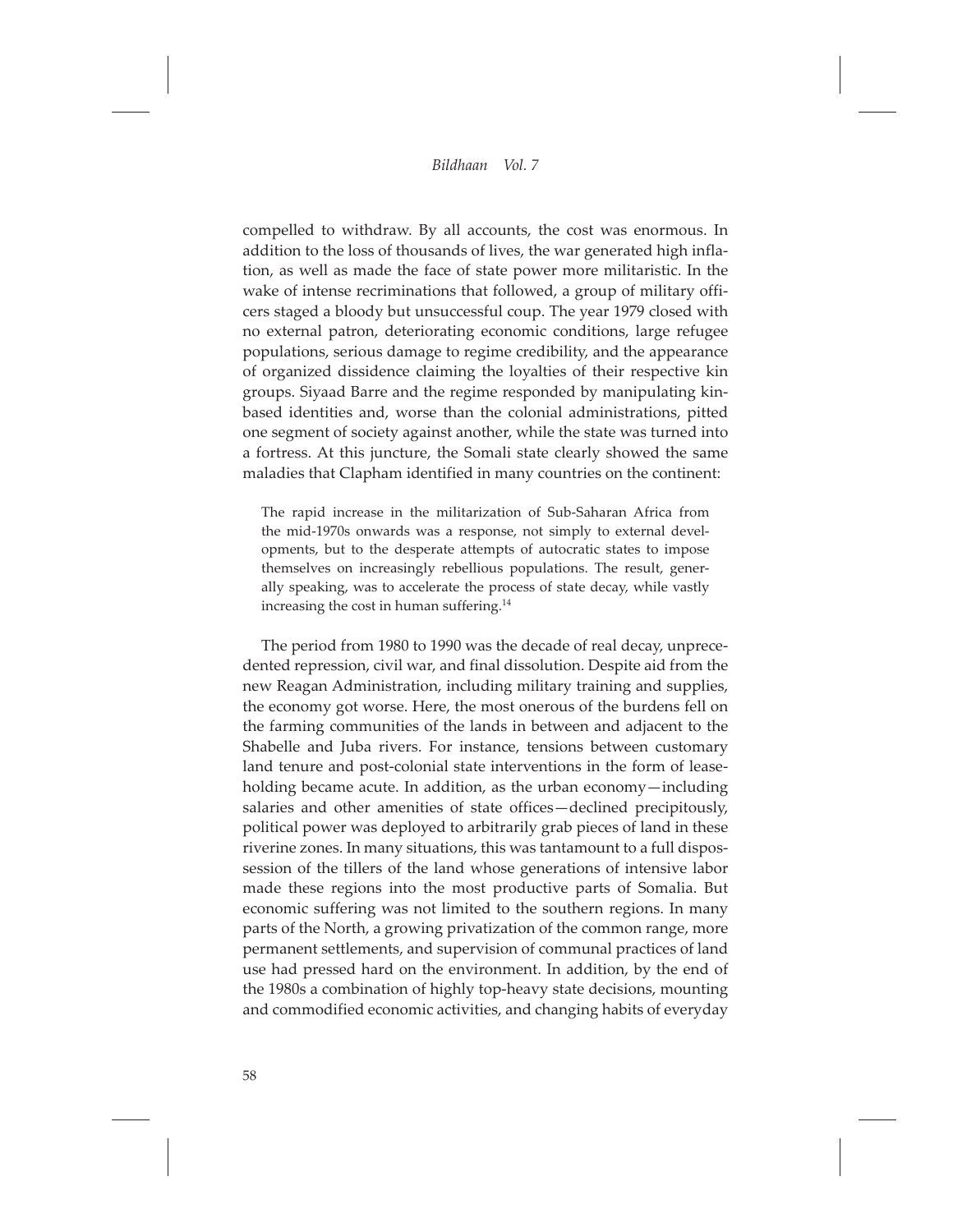life had created new and dramatic circumstances. An extensive study in even remote Erigavo District underscores these transformations. It is worthy of extensive quotation.

The development of a cash economy, coupled with the remittances from the Gulf in terms of goods-in-kind for animals sold there, has meant that the average pastoralist now has greater access to consumer items such as mass-produced cooking utensils and clothing. Also now more readily available are substitute foods, in particular white flour and white rice. The pastoral women claimed that to a large extent these new foods were substituted for their traditional diet, based on meat and sorghum. This change in customary diet, while convenient for pastoralists as the new foods can be easily stored and transported, had a negative nutritional impact. The new foods are significantly lower in iron and the B vitamins than the traditional meat and sorghum diet… . The Erigavo District has the dubious distinction of recording one of the highest maternal mortality rates in the world, a trend which could be markedly reversed if a return to the traditional diet could be achieved.15

New IMF structural adjustment policies triggered the devaluation of the shilling by more than 90 percent, further cutbacks in state employment and social spending, and a worsening trade balance. In 1985, the national debt climbed to the tune of US \$1 billion. Further, armed dissidents started to mount guerrilla-style challenges, crippling the reach of the authority of the state. The momentous year was 1988 when the forces of the Somali National Movement (SNM) crossed from their bases in Ethiopia and fought their way into some of the major centers in northwestern Somalia, including Hargeisa. A fierce engagement ensued in which the full military weight of the state was unleashed on mostly Isaaq-inhabited zones of the region. Thousands were killed, two of the towns heavily damaged—Hargeisa with the help of aerial bombardment—and tens of thousands hurried across the border in search of refuge in Ethiopia.

These events awakened the world to what was happening in Somalia. Consequently, international aid, including nearly \$680 million from the United States, began to dry up, further isolating the regime. In 1989, rebellion spread to many areas of the South. Siyaad Barre, in a last-ditch effort to salvage his authority, sent more weapons to his kin and cronies while at the same time doubling his efforts to weaken the opposition through greater exploitation of lineage differences. By the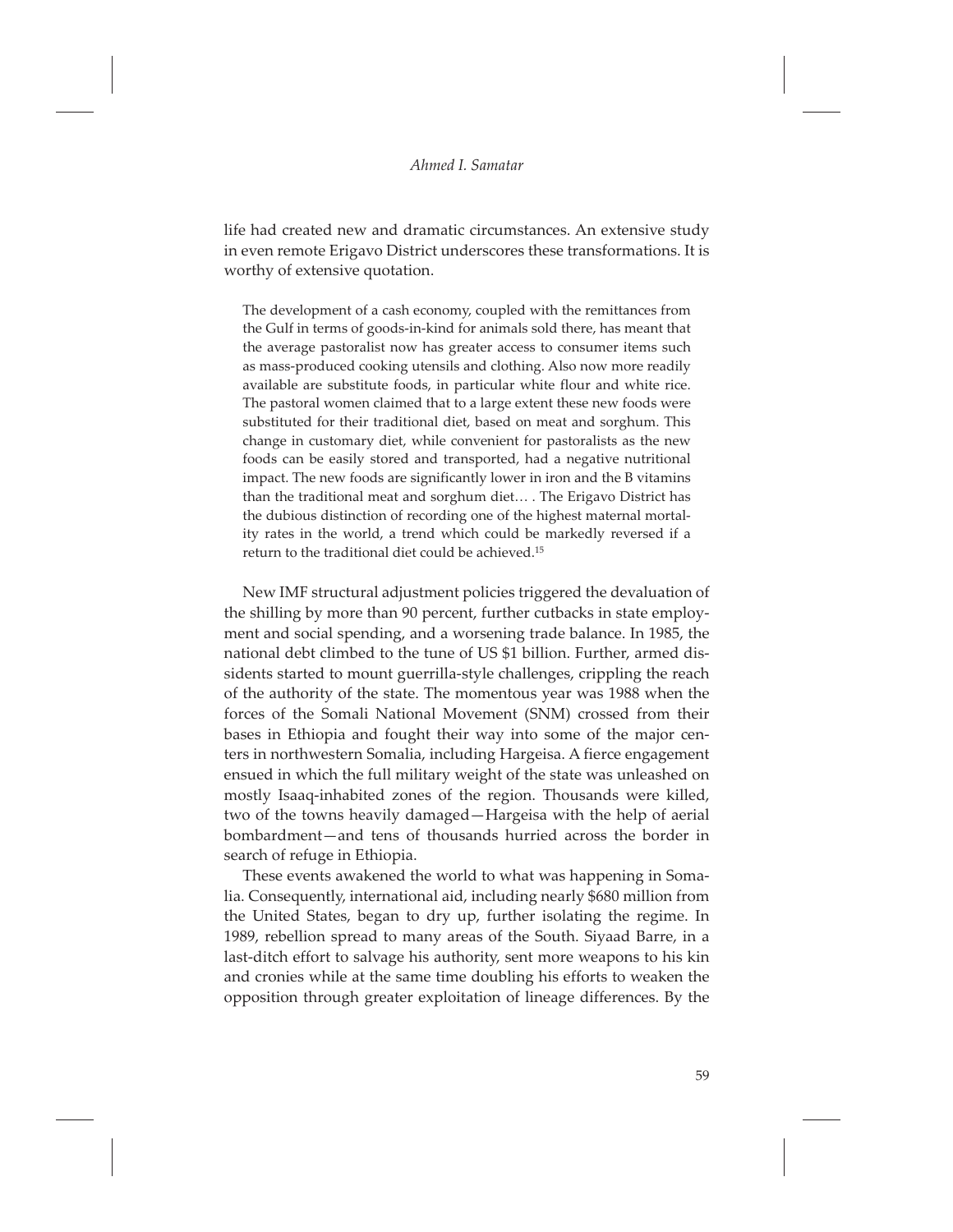end of the year, the capital and a few other urban centers were under the effective rule of the regime.

In January 1991, Mogadishu itself exploded. After a month of handto-hand combat between the last remnants of the fully clanized Somali army and the forces of the United Somali Congress (USC), who had a large following in the capital, the regime expired. Thousands died, and Siyaad Barre escaped to the territory of his kin, leaving behind a ruined country and people.

#### **IV. Dissolution and Political Squalor**

From 1991 to the present could be best characterized as years of misanthropy, blood-letting, greater destruction of whatever was left of the elements of the national state, massive and concentrated starvation, the break-up of the North and South, failed international intervention, continuing exodus from the country, and a generalized existential bleakness, especially for the majority inside the country.

As soon as Siyaad Barre fled, the leader of the civilian wing of the USC, Ali Mahdi Mohamed, was declared the interim president. Two immediate consequences followed: (1) General Aideed, the chairman of the USC and commander of their fighting forces, was quick to anathematize the act as an unwarranted and unilateral power grab; and (2) he threw a gauntlet by announcing himself to be the rightful person to assume the office. These developments destabilized the already fragile alliance within the Hawiye lineage group, which was predominant around the environs of the capital. In the meantime, other armed organizations, or *Jabhad*, around the country, of which there were no less than a dozen, made their own counterclaims. Personal ambition combined with assumed representation of local interests, and the disappearance of central authority, gave aspiring individuals confidence to press for any advantage.

To compress, in quick time other developments transpired. First, some of the better organized and armed kin groups declared war on the USC and, subsequently, helped spread the post-Siyaad Barre atrocities to many areas of the South. Second, the SNM proclaimed the northern region a new sovereign state—the Republic of Somaliland. Third, Mogadishu entered its second and longest phase of mayhem and savagery. Since the capital was the premium, the Mahdi and Aideed forces went at each other with unrestrained ferocity. Simultaneously, thousands of armed hungry men and derelict youth gangs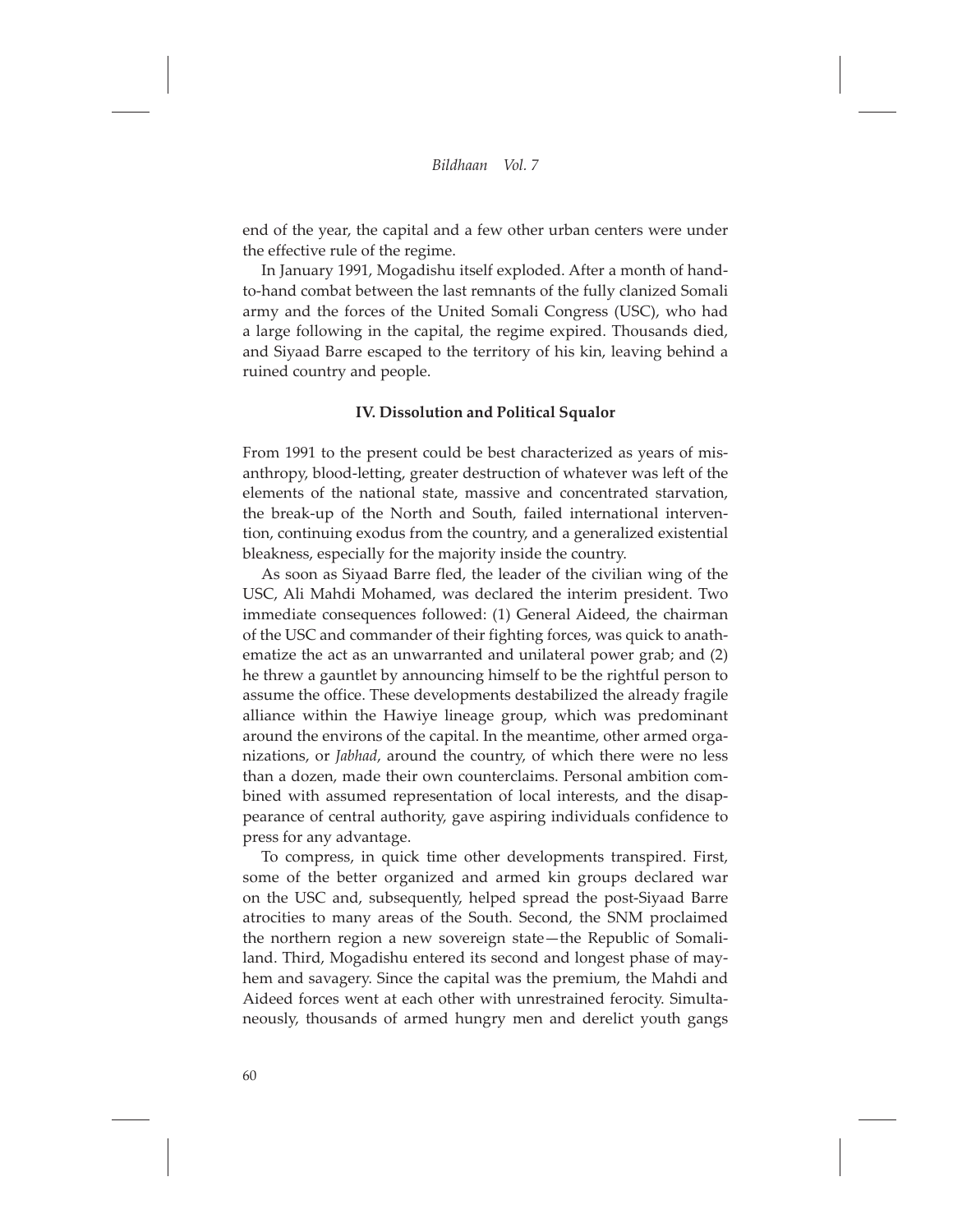roamed the streets and neighborhoods, pillaging with great abandon. Fourth, hundreds of thousands were made destitute and displaced, causing greater movements of people inside the country and across the borders to the neighboring countries and beyond. Fifth, with a total lack of security and disruption of economic activities, particularly in the agricultural zones of the South, widespread hunger turned into a carnival of starvation.

Offended and alarmed by vivid pictures of suffering and grim news from Somalia, in early December 1992, a multinational force of over 34,000 troops (of which 24,000 were Americans) landed on the beaches of Mogadishu. By mid-1993, the immediate goal of delivering food to the starving was accomplished. However, other objectives like disarmament of clan militias, inception of a national dialogue, and rebuilding of basic public institutions proved very difficult.

The United Nations, which took over command of the multinational forces as well as the political mission, convened a number of high-profile conferences among the more than one dozen factions and a few representatives from other segments of the society. While these meetings came to be generally known for bizarre disagreements and petty jealousies among the participants, General Aideed became the most obdurate of them all. In addition, during the summer and autumn of 1993, two ugly and jarring events took place. First, on June 5, twentytwo U.S. troops were killed and more wounded, while dozens of Somalis lost their lives. The day after, the body of one of the dead Americans was dragged through the streets. In the wake of all this, a general consensus was reached that Somalis had had their chance and, therefore, they should be left to their own devices. President Clinton set March 31, 1994, for complete American withdrawal, with the U.N. mandate to end soon after.

### **A. Regional Particularities**

If the last sixteen years were, quintessentially, a time of further descent into internecine warfare, destructive claims and counterclaims by somewhat known as well as obscure clanists, and international bewilderment, it has also been a time of some dramatic changes. Among the latter was the appearance of regionalist identities, partly as a logical extension of the confluence of the death of the national state, the rising prominence of genealogical affinities, and even narrower individualist subtexts that always hid in the inner folds of identity politics. The two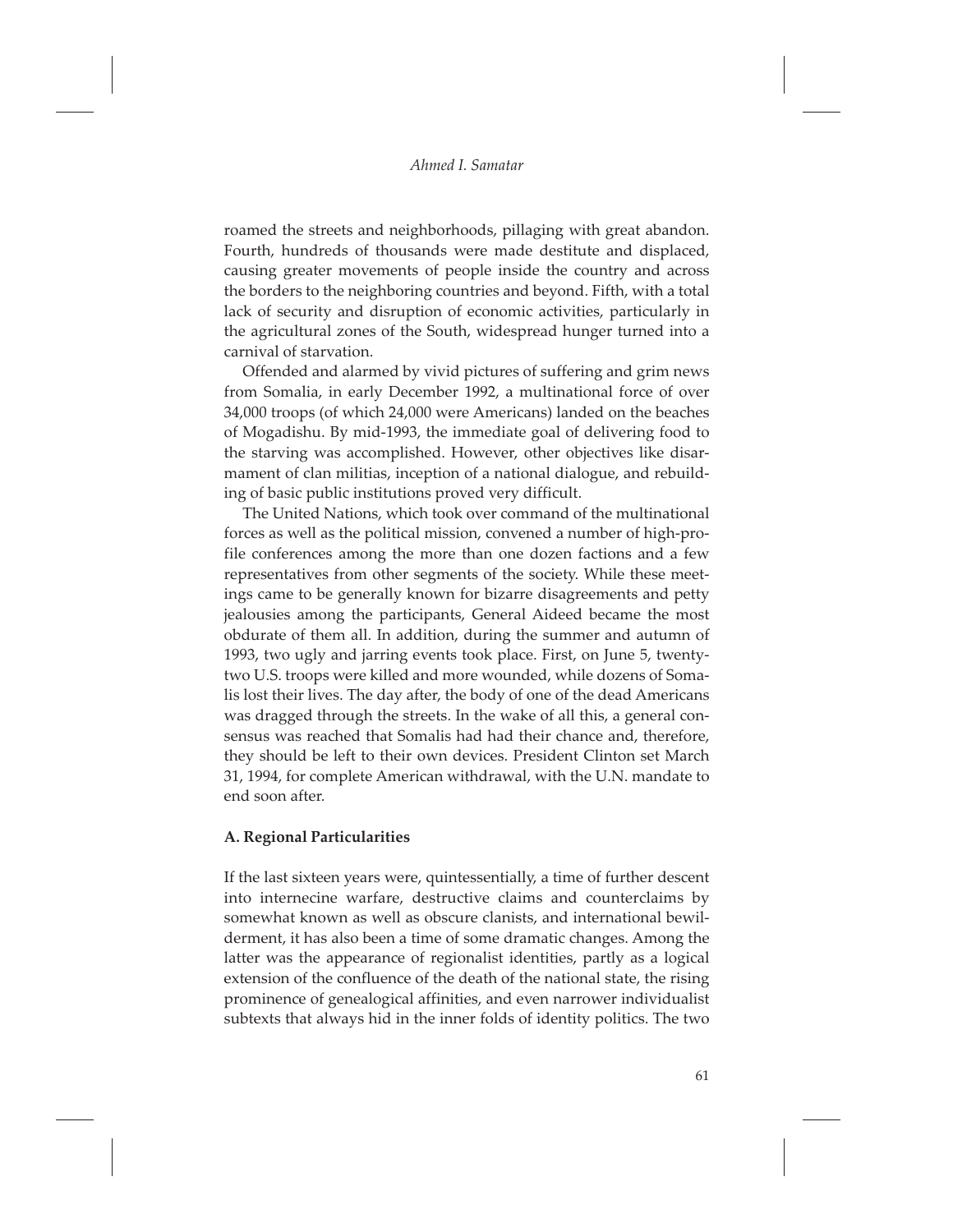most pronounced examples of arguments for regional distinctiveness were: North (Somaliland) and Northeast (Puntland).

### *1. North (Somaliland)*

This was, and still is, the most extreme of any advocacy for regional particularity. Founded on the assumption that the post-colonial Somali Republic was no more, proponents of this new entity (primarily incited by an agitated and armed wing of the SNM) declared the secession of the region from the rest of the country in Burao in May 1991. A careful inquiry into the atmosphere surrounding the event shows that, in addition to the horrible developments taking place in Mogadishu, the Burao declaration was endorsed by those present (non-SNM) not because they were sold on the value of the idea but as a temporary acquiescence to prevent immediate bloodshed and to buy time for a return to noncoercive and democratic deliberations over the direction of the politics of the region. To date, that communal-wide and free conversation among the people of the area has *not* taken place. The only relevant act worth mentioning, in this context, is the conduct of an abruptly arranged constitutional referendum on May 31, 2001. Though it was reported that 97 percent of the votes cast endorsed the constitutional basis for an "independent Somaliland," it became quickly evident that: (a) active encouragement and menacing discouragement dominated the atmosphere—that is, on the eve of the voting, enthusiastic mobilization was accorded those in favor of secession in contradistinction to intimidating pressures on dissenters, and (b) a boycotting by the communities of the eastern zone of the region was staged, a disaffection that has turned into defiant and bloody resistance in this portion of the territory.

Despite the above, this region has produced significant accomplishments, superior to any other initiatives in other parts of Somalia.16 First, and most noteworthy, is the creation of an indigenously constructed *modus operandi* among the various communities, which has resulted in a modicum of order. Second, rudimentary political structures of governance are in place. Here, the main units are: executive, legislature, and judiciary. The executive comprises a President and Vice President (and their appointed cabinet) directly elected through a general election for a five-year term. The legislature is made up of a Council of Representatives and a small Council of Elders (the former is elected every five years; the latter every six years). Third, competition for electoral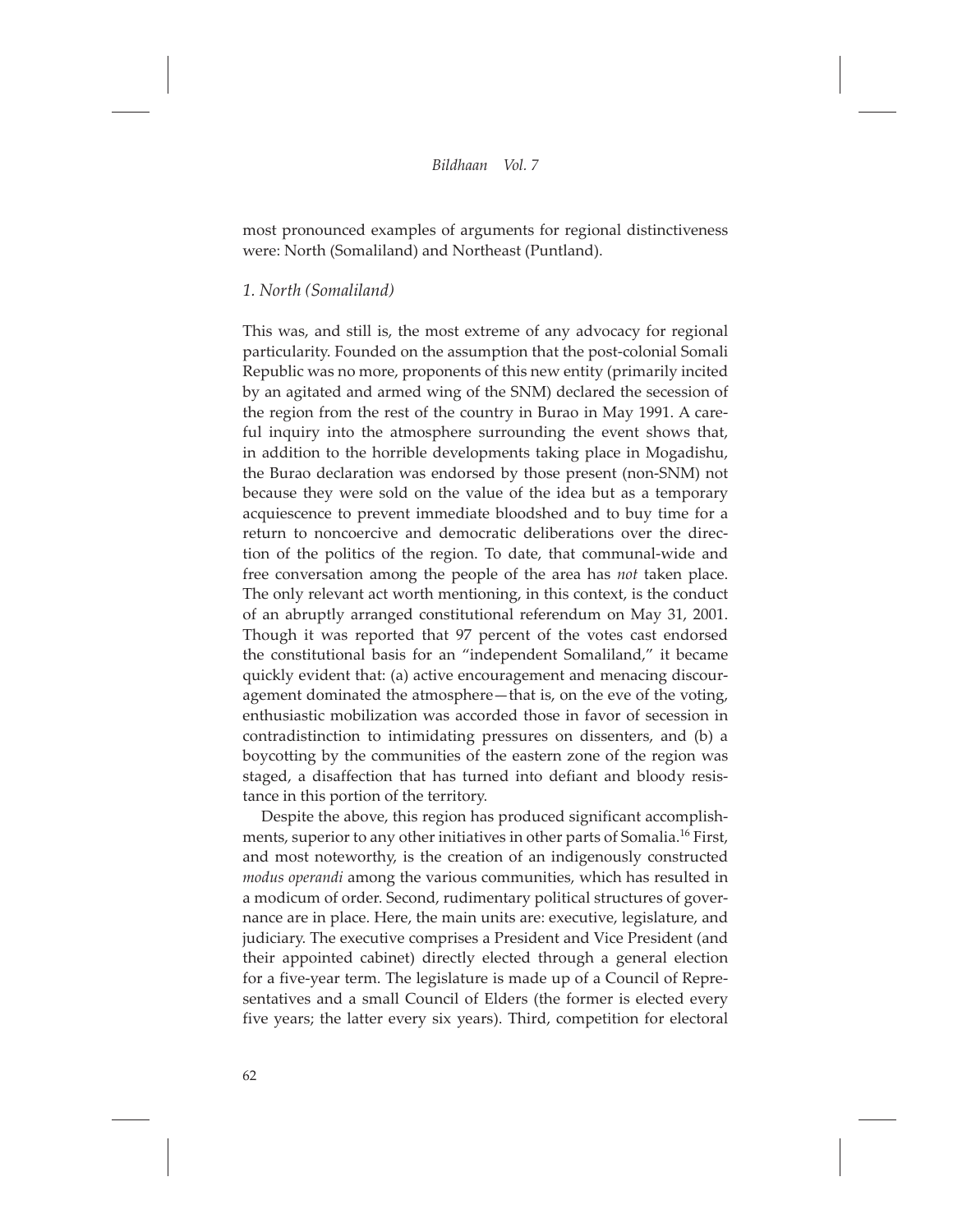office is channeled through competitive party politics. Fourth, a small but still growing proportion of children is attending school. Fifth, the rhythm of daily material existence and minimum economic transactions, particularly in urban areas (albeit overwhelmingly buoyed by overseas remittances), are visible.

Notwithstanding these commendable accomplishments, there are worrisome issues. First, there are still many small arms in the hands of individuals or households. Second, on balance, the exodus of talent continues, as there are no major sources of employment. Third, with a puny (less than \$30 million) annual budget and an absence of any external productive investment, severe impoverishment is common among the vast majority. Fourth, there is a visible return to the corrupt habits of the old and dead order—witnesses to such a reversion are the total dominance of the capital, Hargeisa, over the rest and the appearance of a commensurate sociopolitical class that monopolizes major decisions and privileges. Fifth, apostasy with regard to the sanctity of national unity is promoted while any advocacy for the preservation of the national union is criminalized. Here, there is a calculated "othering" of Somalis from outside of the region in order to deepen suspicion and, thus, create a new identity. Sixth, thus far political appointments have been profligate (e.g., a 40-member cabinet), ignoring the yawning discrepancy between, on one side, the necessity of parsimony and effectiveness and, on the other, an irresponsible use of very meager public resources. Seventh, despite nearly a decade and a half of campaigning for international acceptance, no state has yet extended recognition to a new sovereignty called Somaliland. Eighth, the elite in Hargeisa have tied their own interests to the strategic designs of Ethiopia to such an extent that, as I write, there are no reports of any public outcry over the invasion of Ethiopian troops deep into the central regions of the South and the capital. Perhaps this is a measure of how deeply beholden to Ethiopian suzerainty are the region's political class and their cause.

To recapitulate, the people of Northern Somalia (Somaliland) have made achievements worthy of note and deserving of further enthusiastic support. This is a source of victory and pride that I have called *guul*. However, the damages done are also substantial. Among the latter stands out the sectarian and instrumentalist ambition to secede that, in the act, degrades and then tears up national belonging, a phenomenon I have designated as *godob*. If used wisely, the transitional period ought to be an opportunity for the people within the region, as well as the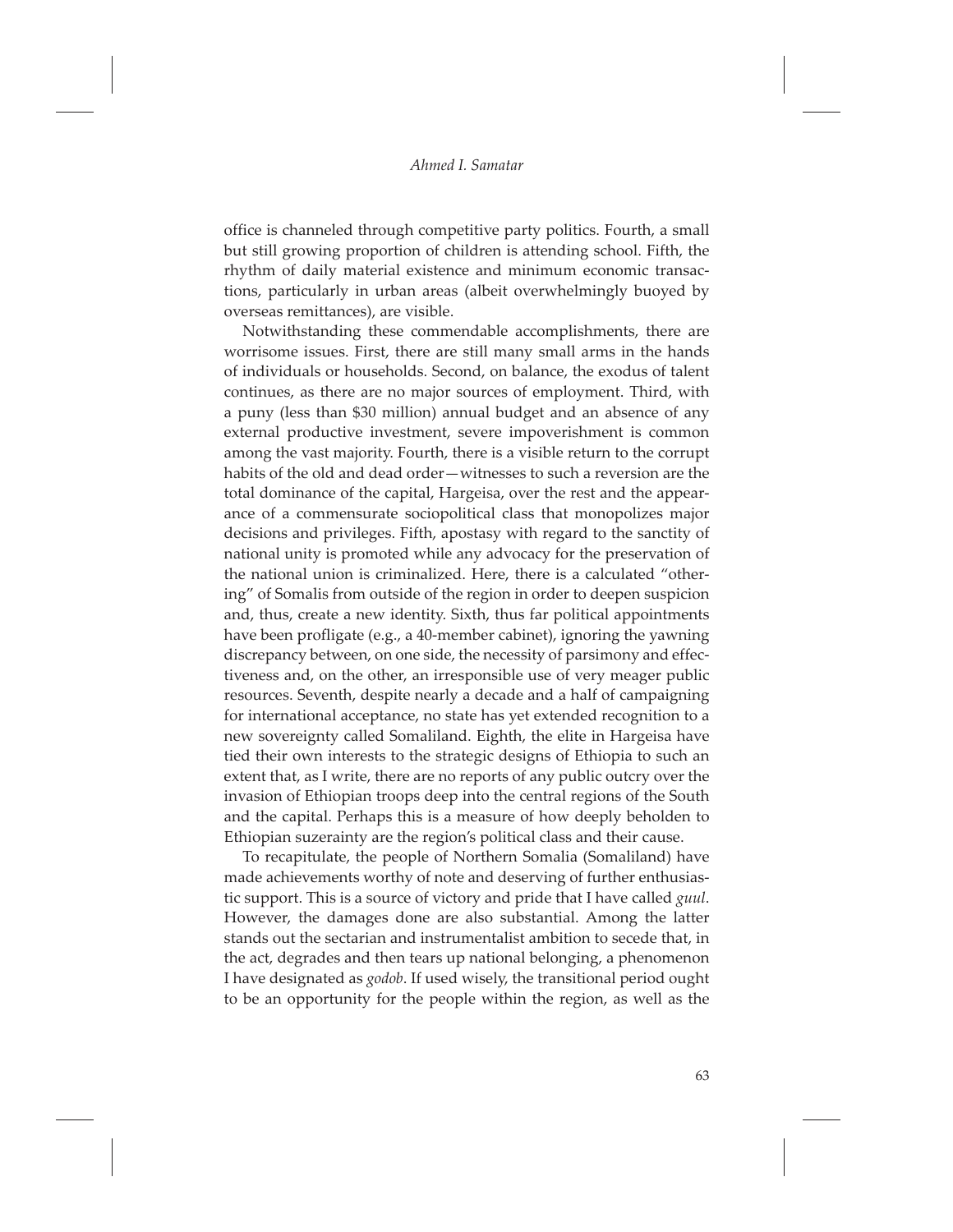rest, to explore the possibilities for a new and workable political dispensation and governance.

### *2. Northeast (Puntland)*

Like the rest of the country, the people of the Northeastern region found themselves caught in the aftermath of the implosion of the Siyaad Barre government and the demise of the national state. Subsequently, a dual yet connected struggle ensued: on one side was the release of personal and political venom as well as ambition to grab local power; on the other was the collective urge to pick up the responsibilities for the general well-being of the region. Compounded by the arrival of large numbers of people fleeing from Mogadishu or getting out of refugee camps in other zones, the challenge of balancing narrow political interests, new religious militancy, and broad civic imperatives ended in violent encounters and instability, particularly between 1991 and 1998 (five administrations in seven years!). The primary responsibility for this failure was attributed to the then dominant political organization, the Somali Salvation Democratic Front (SSDF), and its leadership. In addition, the United Somali Congress made its own forceful sectarian claims to the southern part of the region.

On July 23, 1998, in the wake of many months of multiple communal discussions and infighting, the region was given a new name, "Puntland State," with its charter to consecrate the decision. In August of 1998, a regional executive committee of nine ministers was named, to be followed by a regional assembly of sixty-nine members.

The Northeast's new government is different from that of the North in one crucial point: the former declared itself to be no more than an autonomous part of a united Somalia; the latter is still categorical in the intention to secede. As for deficiencies, there are many. First, the Northeast's material resource base is even more limited. With very low annual rainfall, for instance, there are no known areas suitable for any type of farming. Outside of the main city of Bosaaso, where the port is the focal point of some import/export transactions, and a few smaller urban enclaves, there are hardly any other significant sources of local employment. Like the North, what there is of investment comes primarily from remittances from the people of the region who have sought and continue to look for refuge in other parts of Africa and beyond. Second, until a few years ago, the politics of the region was bedeviled by elements of the old leadership of the SSDF (particularly in the form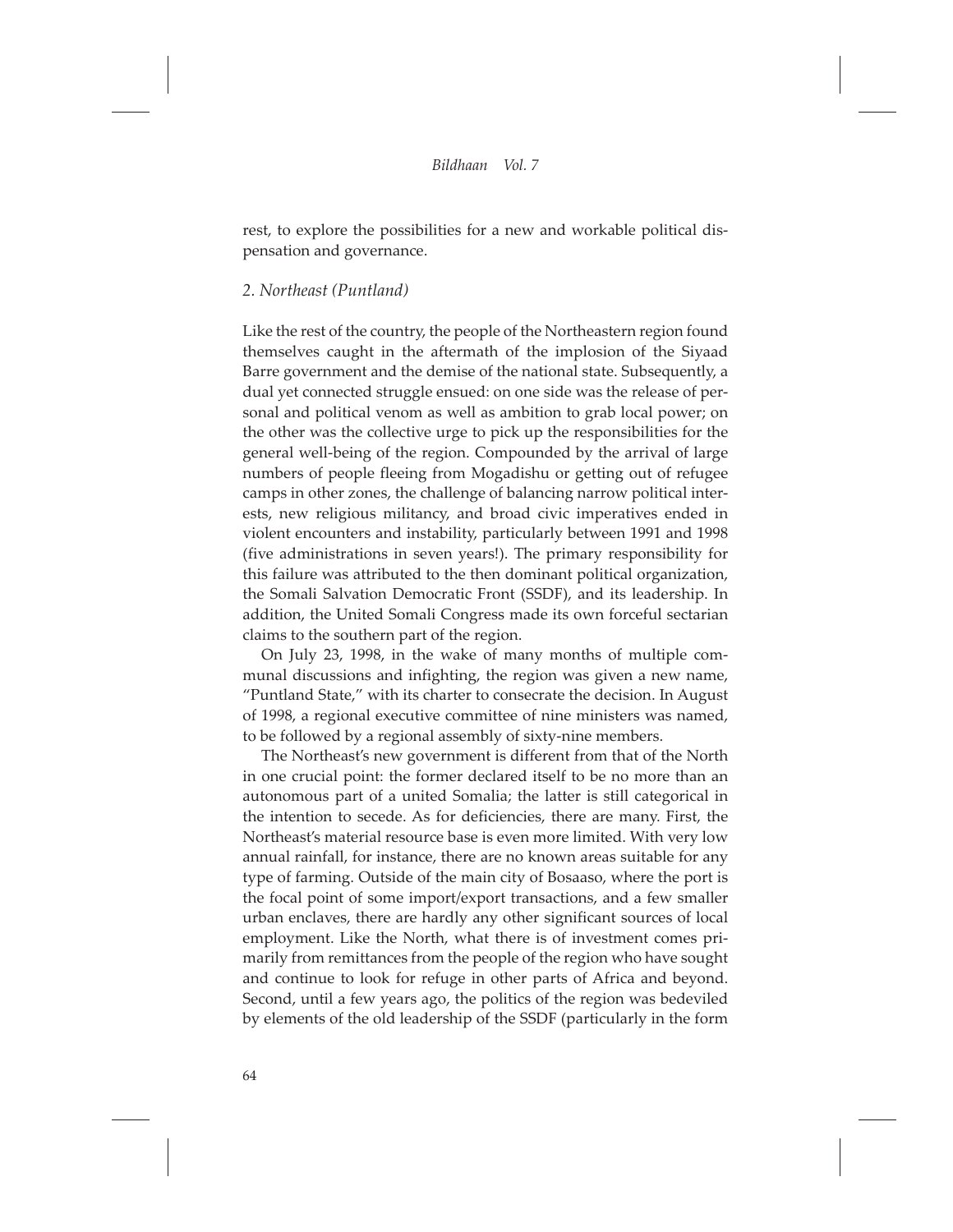of Colonel Abdullahi Yusuf), who insisted through violent acts on keeping political power to themselves. With Yusuf's attention focused in the last few years on how to salvage his Siyaad Barre-like obsession with personal rule in the hapless Transitional Federal Government, the Northeast is relatively more stable. Given the feeble nature of the power and reach of the regional institutions, however, the coast of "Puntland" has become a haven for local pirates. Such criminal activities are known to be disruptions to maritime law and freedom of the seas. Therefore, international counteraction (particularly in the form of the presence of the United States Navy) is part of the oceanscape. Third, "Puntland" is embroiled in a simmering contest with "Somaliland" over the boundaries of the eastern zones of the latter. Propelled by both a clanist ideology that sees the kin groups of Sool and Sanaaq as belonging to an identity called *Harti* and with the active encouragement of some of the denizens of the two local communities, political leadership in "Puntland" has militarily clashed with the authority of the North, poisoning in the process the relationship between the two regions. Fourth, the southern settlements (e.g., Galkayo) of the Northeast are peopled by diverse kin communities, which, in times of incompetent and sectarian leadership, easily divide themselves into highly belligerent camps. Here, both the fissiparous reputation of the leadership and an absence of significant representation from the kin communities of the southern border areas diminish legitimacy and effectiveness. The new military collaboration between Ethiopian forces and Colonel Abdullahi Yusuf's militia, which had culminated in the invasion of the southern parts of the country and the bloody engagements in Mogadishu, could only wreck any modicum of good will existing between communities sharing settlements or borders, especially in the North and the central areas.

If the North and the Northeast have been, relatively, zones of a return of some order, with the adoption of some constitutional procedures and attempts at building public institutions, then the rest of Somalia, until the now temporary rise of the UIC, has been mired in bloody underdevelopment. Unable to see through the trap of "othering" and compounded by the diversity of communities (an asset in times of peace and the construction of a cosmopolitan culture) and the allure of capturing the capital and urban centers as well as laying claim to the rich farmland between rivers, these regions have been theaters for vicious "warlord" appetites. For many keen observers, it is in these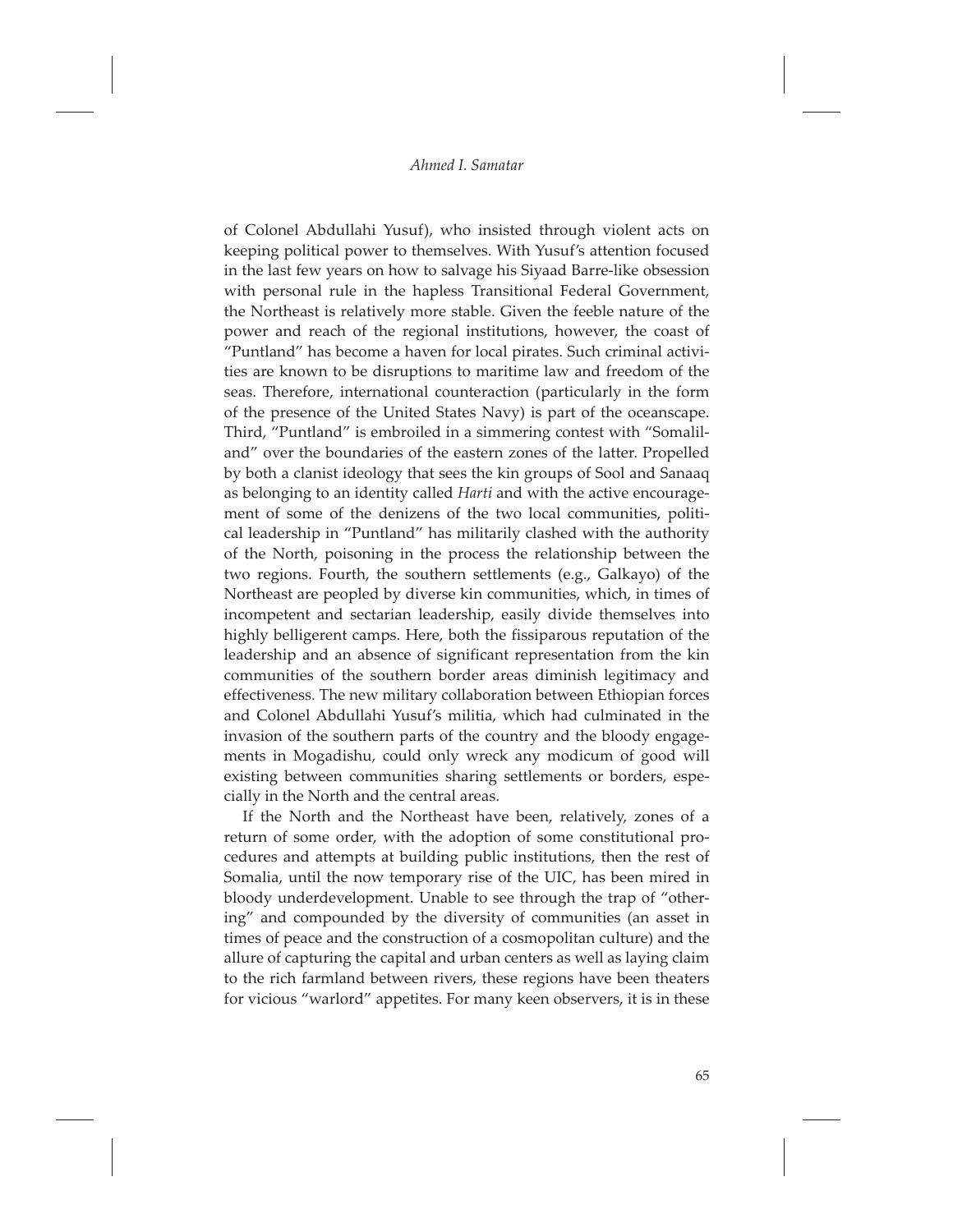parts of the country (primarily from Mogadishu to Kismayo) where the cost of dissolution to the Somali people has been the greatest.

## **B. Attempts at Reconciliation and the Revival of the State}17**

Since 1991, over a dozen gatherings, sponsored by different elements of the international society, were convened to bring representation from various groups. The declared purpose of all of these conferences was to restore peace and national authority. Two of them stand out among the rest for being at once promising and utterly disappointing.

## *1. Arta: A Betrayal of a Gift*

Warlords and factional leaders dominated each of the eleven conferences before Arta. All failed to produce consensus, as each selfappointed warlord was adamant on insisting to be the rightful candidate for the presidency of the country. As a result, most Somalis submitted to the prospect of not seeing a national state in their lifetime. The bleakness of the predicament proved so paralyzing that it would fall to the partially Somali-populated small Republic of Djibouti and its leader to recharge hopes of saving Somalia from itself. Ismail Omar Gaileh, with the zest that accompanies a new presidency, coupled with his own primordial affinity with the Somali people, made a personal assignment of the pressing necessities of reducing regional instability and Djibouti's immediate vulnerabilities.

With his surprise announcement at the U.N. General Assembly in 1999 to convene a different gathering to rebuild Somalia, President Gaileh put the full energy of his administration behind the endeavor. So it was that this meeting of Somalis took place in Djibouti in March 2000. A series of workshops were conducted for a month. Traditional leaders, businessmen, women, intellectuals, and others were invited. Most significantly, warlords were also extended a welcome, but *not* as veto holders. All in all, nearly 5,000 delegates came from every region to deliberate the future of their country. Predictably, most of the more self-important warlords stayed away; they complained that they were devalued by not being treated as the preeminent leaders of their respective communities. In response, the Djibouti hosts reinstated their welcome as individual participants, equal to the rest and, therefore, with no *a priori* privileged role. While the Government of Djibouti provided modest facilities and acted as a fair broker, the key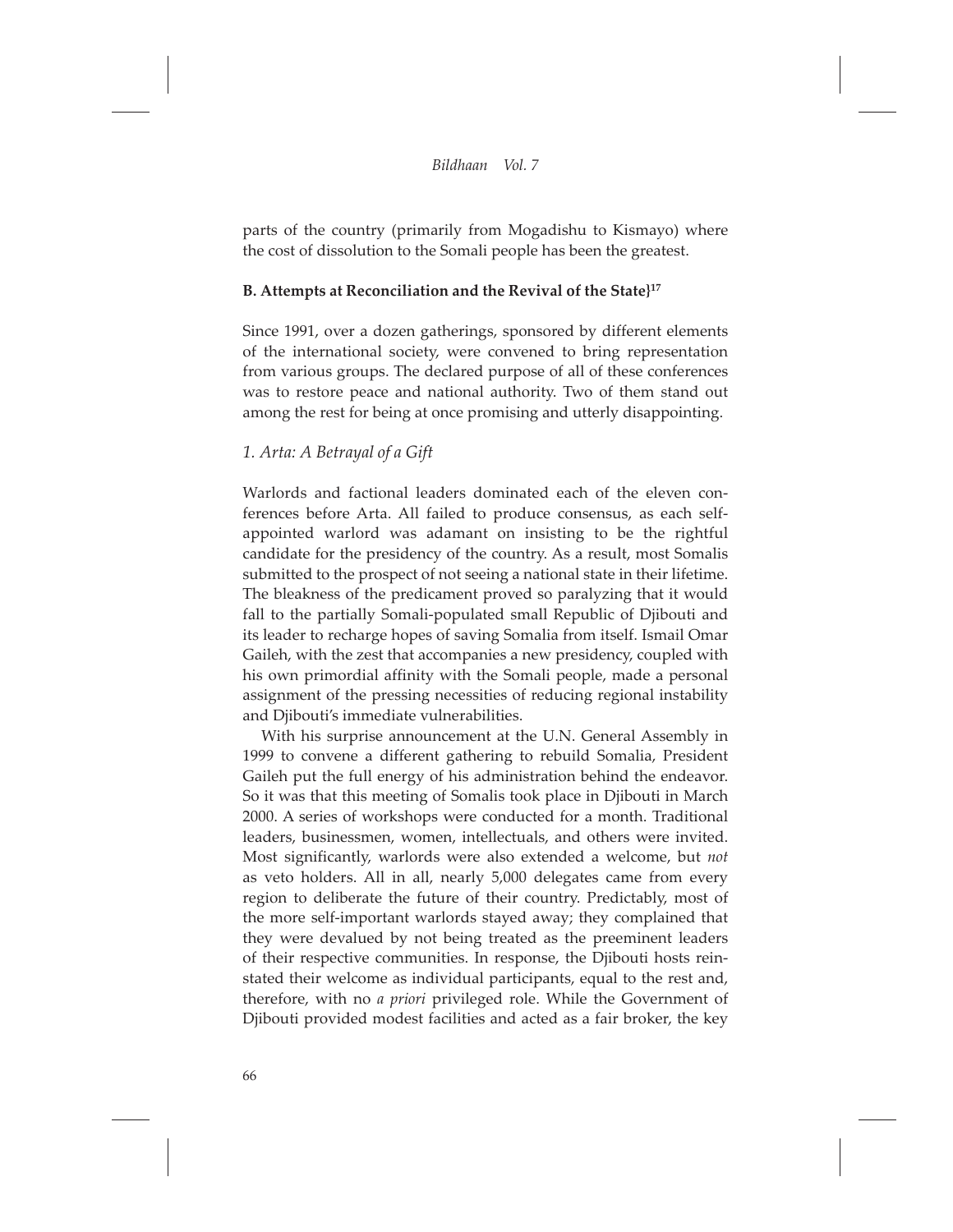actors were Somali "traditional" leaders and former politicians. One moment in the proceedings is etched in the memory of those who were present: negotiations came to a halt when sharp conflicting interests clashed. Fearful that the whole conference was in danger of collapse, Gaileh intervened by appealing to the delegates to consider their collective interest. In an emotionally charged tone, he pleaded, "*Somaliyee ii hiiliya aan idiin hiiliye*" (O Somalis, help me so that I can help you). The appeal moved the delegates and broke the logjam. Afterwards, the key obstacle proved to be the selection of the official delegates to the conference who, ultimately, were to choose a new parliament of 245 deputies. The formula for working out the distribution of the seats was set at dividing the nation into 4.5 communities. In the meantime, a national transitional charter was drafted which the delegates approved and the provisional parliament later adopted. Perhaps the most daunting task was how to equitably parcel out the parliamentary seats *within* each community. This milestone was reached after some acute wrangling and, subsequently, Somalia's first "democratically" *selected* chamber of deputies was put into place. Moreover, the chamber proceeded to elect an interim president from several competing candidates. These developments took place without notable interference from the Djibouti Government; and, critical to note, none of the defeated candidates expressed any doubt that the host government was anything but impartial. In short, the Arta reconciliation conference brought achievements that seemed farfetched only a few months earlier. The Somali public, on the whole, responded with a conspicuous sense of relief, elation, and anticipation. In short, though not immune to intrigues among the delegates and their hangers-on, Arta seemed, in the words of the ancient poet Horace, "not to draw smoke from the brightness of light," as others before it had done, "but to bring out light from smoky murk." What would result from this initial success depended on the caliber of the new leadership, its reception in Mogadishu and the rest of the country, and the attitude of the neighboring countries, particularly Ethiopia.

Interim President Abdiqasim Salad and his entourage made an unplanned visit to the ruined capital. Despite the chaos, hundreds of thousands came out to celebrate what they hoped to be the beginning of a peaceful era. But the promise soon tumbled as the Transitional National Government (TNG) was hobbled by a combination of Ethiopian-cum-warlord subversion, the clanistic formula (4.5) used to set representation, and the inherent defects of the new team.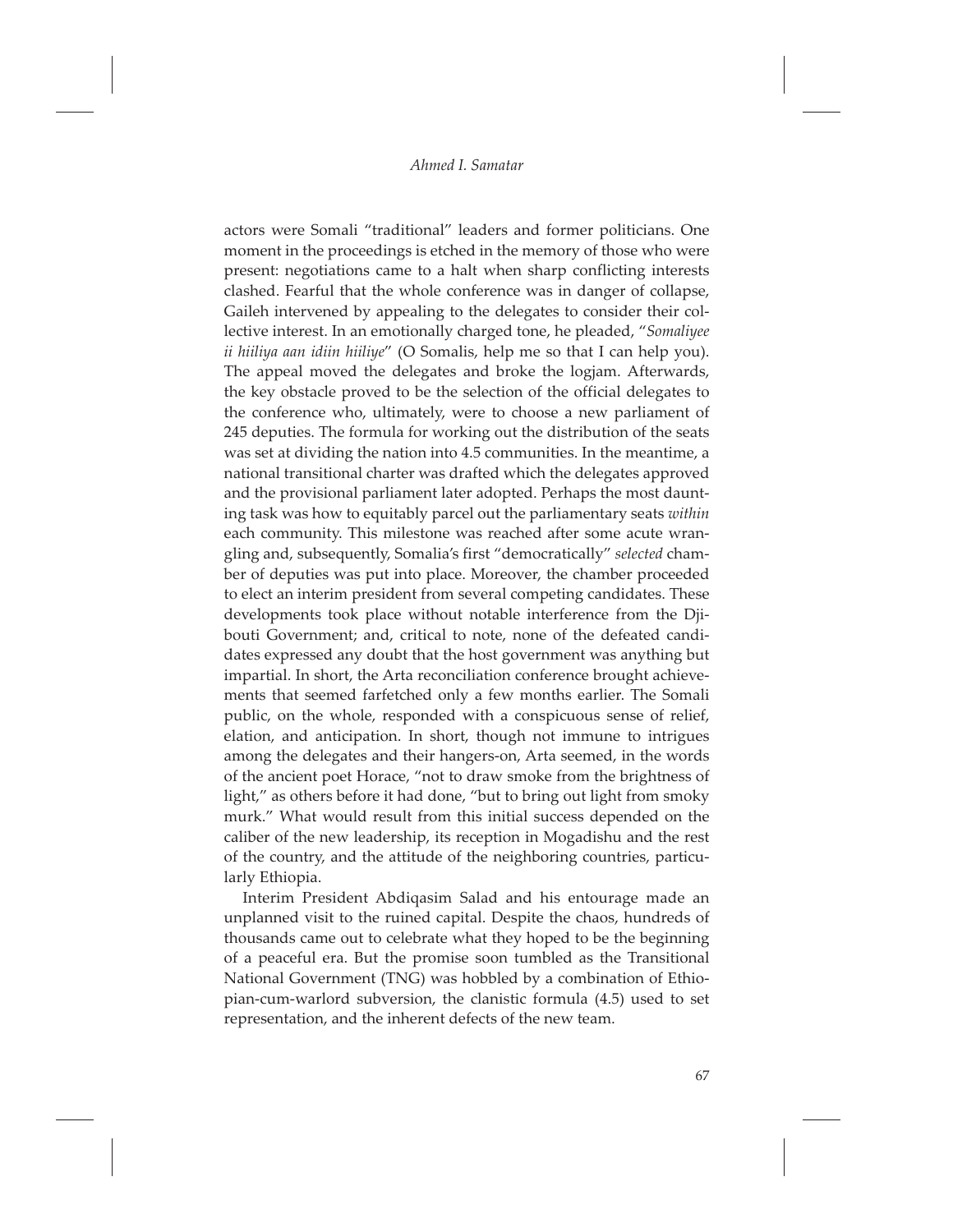The first signal of trouble was the transparently unhappy presence of the Ethiopian Prime Minister, Meles Zenawi, among the dignitaries during the inaugural ceremony to congratulate Abdiqasim Salad. In retrospect, Zenawi's attendance belied his hidden agenda of what he desired to become of Somalia. Salad immediately dispatched an envoy to visit Addis Ababa to relay that the new Somali Government was intent on collaborating closely with its neighbors and strengthening positive relations between Somalia and Ethiopia. Later, several other expeditions were sent to emphasize Somali perspectives, but every delegation met with Ethiopian skepticism. Within six months, the Ethiopian strategy became clear. It at once started to stress the incompleteness of the peace process since the warlords were absent, and also declared that Islamists of the *Al-Itihaad* orientation dominated the interim government. In response, Salad and his cohorts made several attempts to demonstrate otherwise and to reassure the Ethiopian leadership. However, the situation deteriorated to a point of no return when Ethiopia accused Salad himself of being a member of *Al-Itihaad*. From then on, Addis Ababa adopted a four-pronged strategy to destabilize and delegitimate the TNG. First, Ethiopia convened a meeting for the warlords and, in the process, helped establish an umbrella structure for them, to be named the Somali Reconciliation and Reconstruction Council (SRRC). Second, Ethiopia increased military supplies for members of the group. Third, Ethiopia actively lobbied at the OAU (now AU) and other international organizations to unseat the TNG. In this context, Ethiopia gave more encouragement to the self-proclaimed "Somaliland Republic" to enhance the latter's search for recognition as an independent country while simultaneously repeating platitudes about the unity and territorial integrity of the Somali Republic at public forums, such as the assembly of the Heads of State and Governments of the Inter-Governmental Authority for Development (IGAD) in Eldoret and, more recently, at the AU meeting in Maputo. Finally, Ethiopia intensified its campaign at the IGAD forum to convene an IGAD-sponsored conference to "complete" the Arta process.

In the eyes of some, perhaps the conference's greatest weakness was the working assumption that both clan identity and its associated numerical weight were to be the mechanism for representation. Many communities were alienated by the use of what they saw as an ill-founded and atavistic formula. In the meantime, the weaknesses of the TNG leadership were exposed. First to come to the fore was the fact that both the interim President (Mr. Abdiqasim Salad), and the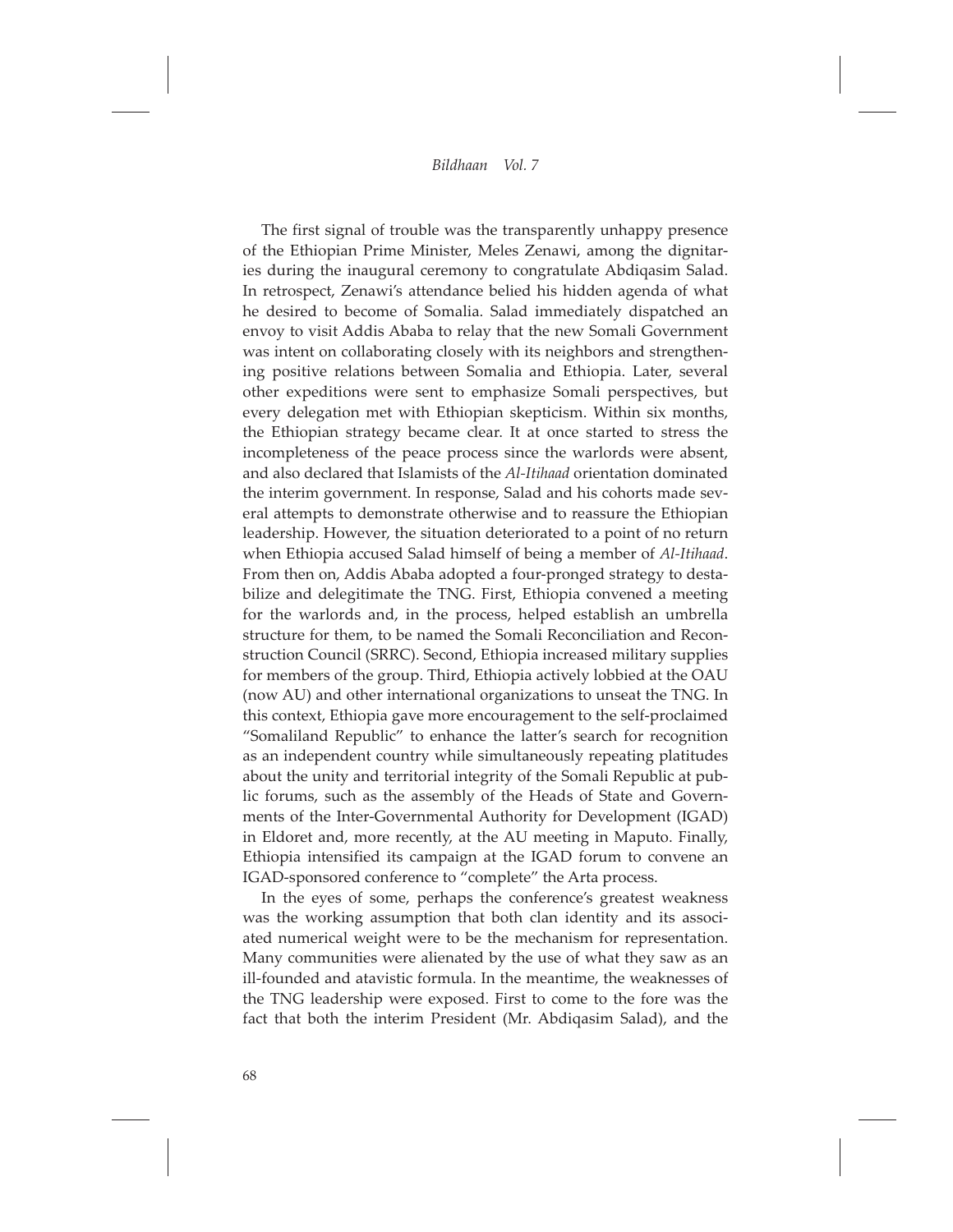Prime Minister (Dr. Ali Kalif Galyedh), as well as many of the cabinet appointees, were remnants of the Siyaad era. Having failed to publicly atone for that association undermined any popular hope for the beginning of a new political history. Second, no broad vision, let alone a specific one, was articulated for a national mobilization fit for the difficulties of the interregnum. Third, hardly any attention was paid to competence or integrity in the appointment of a new team, reviving memories of the vulgar and cheap horse-trading that crippled the old Somali national state. Fourth, no immediate tactics, never mind a strategy, were conceived to reach and win over the large and relatively talented diaspora communities. Fifth, no quick advantage was taken of the international community, which was admittedly tired of Somali insouciance toward their national well-being but which may have become genuinely responsive to a mature, collective, and intelligent plea from a new and legitimate Somali leadership. Sixth, Salad and Galyedh clashed and then turned on each other. Salad accused Galyedh of arrogance, a deficit of dexterity, and, most damaging, malfeasance, while the latter labeled the former as power-hungry and dictatorial. With barely half of the three-year term of TNG gone, and after a parliamentary vote of no confidence, Galyedh was dismissed while abroad. The TNG's tenure of three years ended without a single lasting achievement. Meditating on the utter disappointment in the autumn of 2005, and with an eye on the current developments, President Gaileh attributed the main and constant cause of the failure of leadership to a "preoccupation with grabbing as much money as possible and as quickly, even before any new governance is fully installed."18

## *2. Eldoret and Mbagathi: Corruption and Ethiopian-Warlord Axis*

Ethiopia's lobby at the OAU/AU failed, but its efforts at IGAD paid off. Members of the organization agreed to launch a Somali conference managed by what came to be dubbed "frontline states," comprised of Ethiopia, Djibouti, and Kenya (the last country acting as Chair). Under enormous international pressure, the TNG and the Djibouti Government agreed to this proposal. Moreover, the TNG assumed the neutrality of Kenya. Sadly, this naïve presumption enabled Ethiopia and representatives of the international community to change the nature of the conference from one of reconciling the TNG and the warlords to a completely new one. The generation of lists representing three groups—the TNG, the warlords, and civil society—and the appoint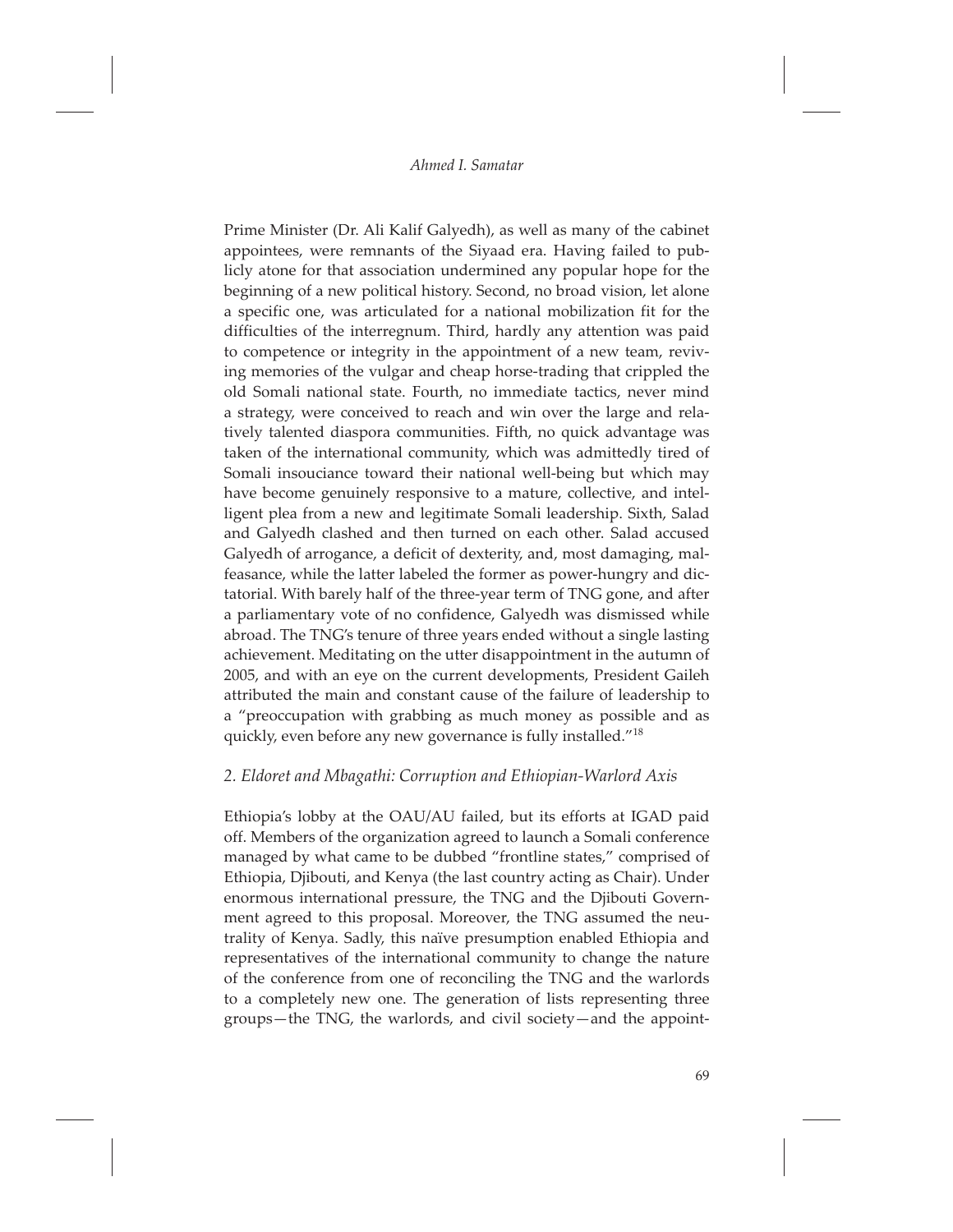ment of a Kenyan, E. Mwangle, well known for his proclivities toward venality, set the stage for a disheveled and Ethiopian-dominated process. The earliest alert that this was not a neutral approach transpired when the names of individuals in the civil society group whom Ethiopia deemed unfriendly were expunged from the list of participants. Furthermore, when members of the international community suggested that the conference needed Somali resource persons, Chairman Mwangle (Kenya's special envoy) submitted the list to warlords for their approval. They rejected it, and, consequently, this act gave them the confidence to thwart further conference deliberations that were not to their liking. The international representatives reintroduced the list to the IGAD Technical Committee. Once the Ethiopian delegation realized that the list could not be vetoed, they argued for an expansion by adding five names they felt were amenable to their agenda. As a result, the list of resource persons grew to nearly twenty. This proved to be quantitatively too cumbersome. Therefore, it was agreed that both Ethiopia's and Djibouti's additions would be put aside. In spite of this consensus, however, Chairman Mwangle made no attempt to call in the resource persons to the conference. Moreover, he never convened a meeting for those among the group who were already in Eldoret.

When the conference commenced, non-Somalis started to make the agenda. In one instance, an American doctoral student presented the points, which comprised the key items in the rules of procedure and the declaration of the cessation of hostilities. Among them was the establishment of a *federal* system of governance, a crucial issue in which Somalis did not have any say. In addition, the "mediators," including the graduate student who held the title of "advisor" to the Chair, created warlord-dominated "leaders' committees" as the paramount decision-making organs of the conference. Again, there was no input from either the Somalis (outside of the warlords) or those who study Somali society. The upshot of all these compounded occurrences was that Ethiopia and its allies continued to try to gerrymander both the composition and quantity of the delegates. The final list of the participants in the plenary sessions was finalized as a newly elected government of Kenya appointed a new envoy (and Chair) to the conference. Furthermore, in January, the site was moved to Mbagathi, on the outskirts of Nairobi. At that stage, representatives of the international community and other observers confirmed that Ethiopia single-handedly controlled two-thirds of the list of conference participants.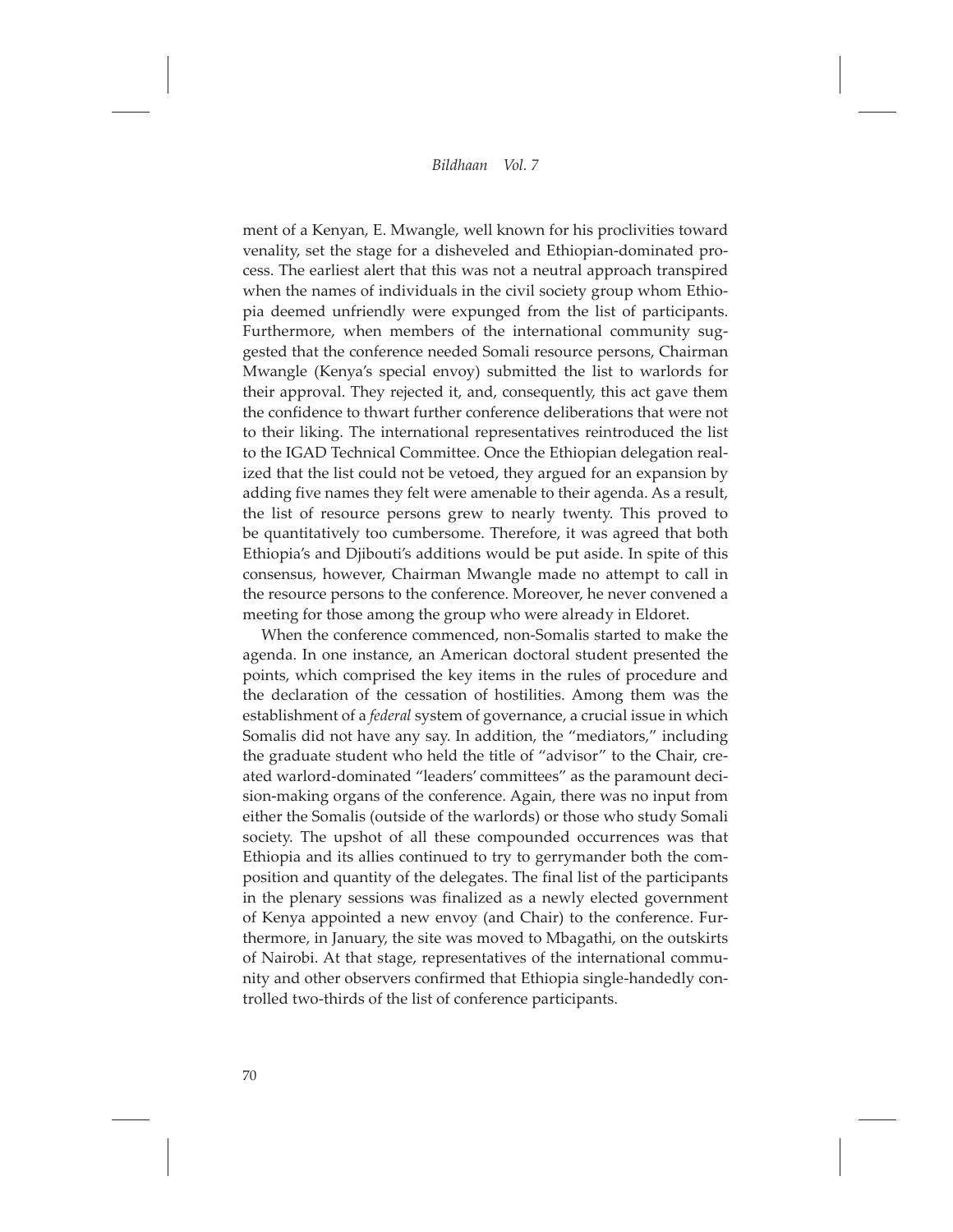Previously serving in senior diplomatic posts as well as top civil servant positions in Kenya's Ministry of Foreign Affairs, Ambassador B. Kiplagat came with a clean reputation; that is, a degree of professionalism in a postcolonial Kenya known for the opposite. This appointment injected a sense of hope into the proceedings and Somalis expected him to behave as an honest mediator, one who would correct past misdeeds. Ambassador Kiplagat moved quickly to restore propriety to the process by relocating the conference to a cheaper location housed in a college rather than in an expensive hotel in Eldoret.

The first real test came with a contest over the nature of the list of participants, and the differentiation between the pirates and the legitimate individuals who represented civic communities. Unfortunately, Ambassador Kiplagat failed to take action, for he seemed barely knowledgeable of the Somali problem, his superb diplomatic skills notwithstanding. Such a shortcoming emboldened those whose project was to have their own instrumentally advantageous way. Most significantly, the warlords and their Ethiopian backers felt ensconced in their dominant role. But the issue of legitimacy could not be easily avoided, and Ambassador Kiplagat had to find a way to come to terms with it. Subsequently, he took the initiative of bringing forth a list of "traditional leaders" whom he intended to invite to the conference. This the warlords rejected, demonstrating three pivotal factors: (1) the Ambassador's lack of knowledge about Somali culture and his unwillingness to seek counsel from informed Somalis (traditional leaders are not subjects of anyone in communal affairs, let alone warlords); (2) the degree of power ceded to the warlords since the inception of the conference; and (3) the significance of Ethiopian partisanship in distorting the negotiations. The puzzling question, then, was this: Why would a civic-minded and religious man acquiesce to the chicanery of people loyal only to their caprices (with criminal records to boot) and their patrons, allowing them to gain so much potency under his gaze? A plausible explanation was revealed when, on one occasion, the Ambassador confided in another diplomat that he "did not want to fight Ethiopia." This sentiment was reinforced by another statement he shared with a keen observer of the conference to the effect that the interests of Ethiopia and Kenya should be looked after during the conference.

Ethiopia and warlord dominance took a slight dip when Ambassador Kiplagat appointed an independent Somali group to harmonize the documents produced by the conference's six functional committees. The Ethiopian envoy and his deputy were alarmed when the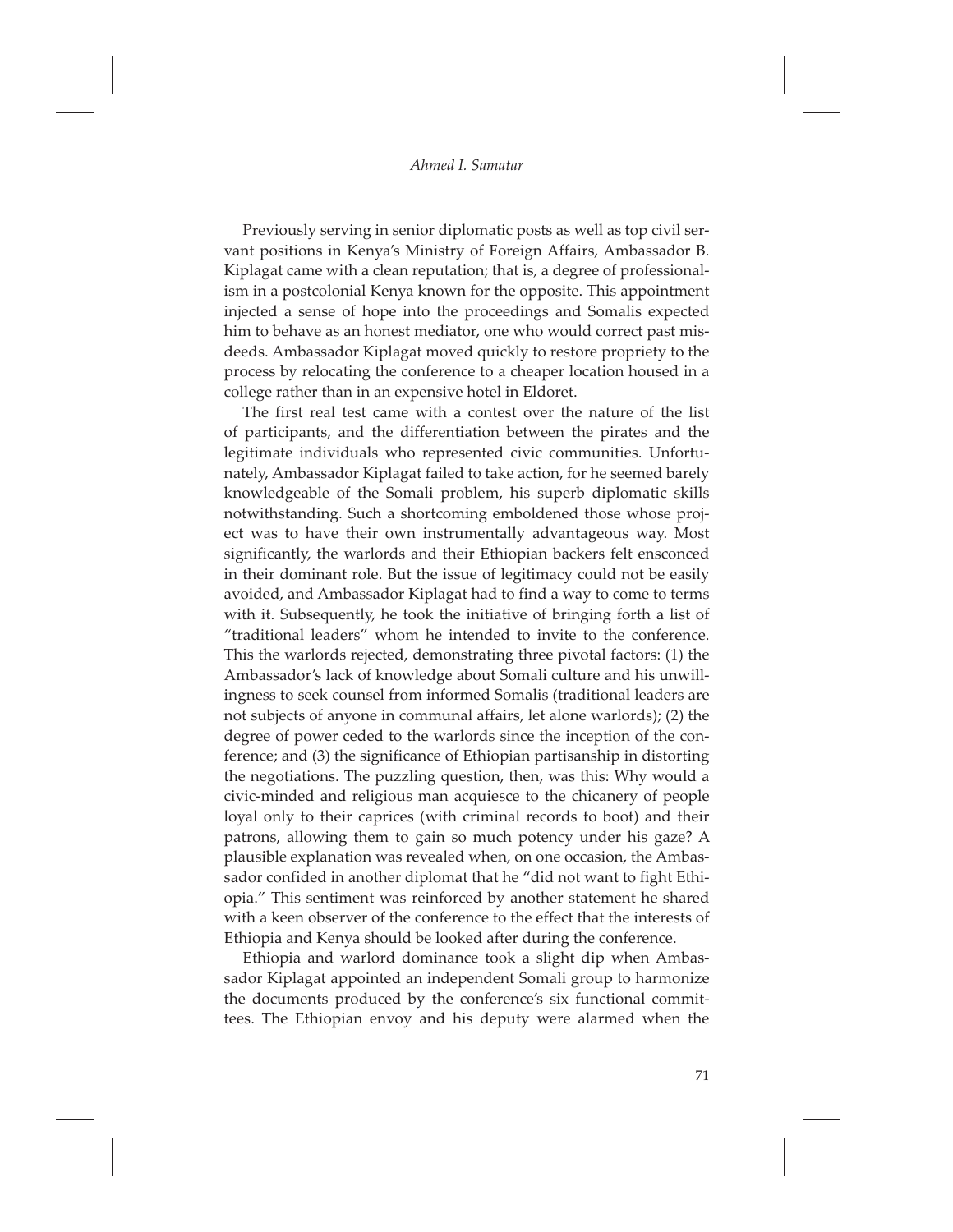Chairperson of the Harmonization Committee, Professor Abdi Ismail Samatar, was introduced. The Ambassador claimed that Samatar was "partisan," and therefore ought to be excluded. This line of argument did not convince the rest of IGAD's Technical Committee, which compelled Ethiopia to change its tactics. Ethiopia proposed that if Samatar was approved as Chair, Ethiopia should be given the opportunity to name Samatar's deputy. This demand was turned down. It is important to note here that neither Kenya nor Djibouti demanded the same privilege. From there on, Ethiopia and its clients focused their energy on how to derail the Harmonization Committee's work, and warned that they would not accept the Committee's report. Ambassador Kiplagat found himself in a tight spot. He tried to mend fences with Ethiopia and the warlords by suggesting that the Chairs and Vice-Chairs of the six committees join the Harmonization team. But soon the Ambassador realized that the quality of the work would suffer, as these additions were bound to bring their disagreements into the task of harmonizing the documents.

The Harmonization Committee handed its report to the chairman of the IGAD Technical Committee, and, after two minor changes, he requested that the document be presented to a full gathering of the entire Technical Committee and official representatives from the international community. Immediately, the Ethiopian emissaries walked out of the meeting, before reading the report or hearing its verbal presentation. Nonetheless, the discussion proceeded and the remaining members of the Technical Committee and international partners commended the overall professional quality of the Harmonization Report and, more particularly, the draft charter that could cater to the common interest of the Somali people. Despite the news that, when it became public, Somalis inside and outside the country were enthusiastically receptive to the Harmonization Committee's document, Ethiopian representatives began to discredit the draft charter and egged on their clients to resist it. The Ethiopian ambassador accused Professor Abdi Samatar of being a "traitor" and anti-Ethiopian. But he failed to articulate both the reasons behind the charges and the connection between the Harmonization Report and Ethiopia. After all, the peace process was for Somalia and not concerned, at least at this stage, with Somali-Ethiopian relations!

Later, the warlords attempted to produce their own version of the charter, but brought out a one-page document that addressed only three articles (the Harmonization Committee's draft charter had 120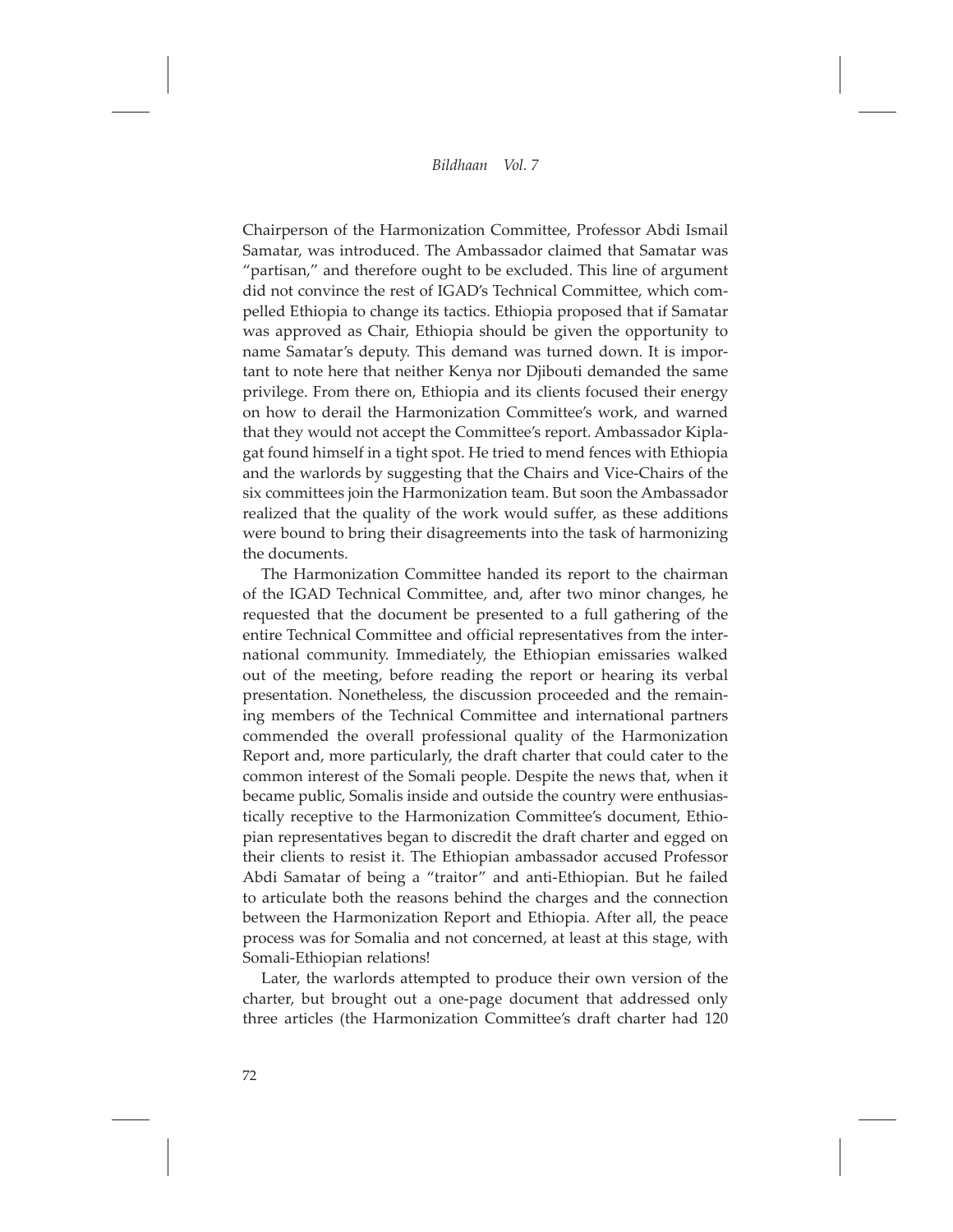articles). When this proposal did not convince anyone, they put forward a version of the draft charter favorable to their interests. Eighteen warlords signed a cover letter to Ambassador Kiplagat in which they openly stated that their version alone should be presented to the plenary of the conference. If not, they threatened, they would walk out of the peace process altogether. There were six issues that distinguished the perspective of the warlords and the draft charter forwarded by the Harmonization Committee. First, the harmonization document had 120 articles while the warlords' contained 60 articles. Second, the warlords stipulated that the proposed interim parliament should have a total of 450 members; the Harmonization Committee suggested 171. Third, the warlords asked for an open-ended size of the executive portfolios of the new government; the other specified that cabinet appointments should not exceed thirteen. Fourth, the warlords demanded that a federal form of governance be adopted immediately; the other preferred that a national constitutional commission be given the responsibility of developing a federal constitution and determining what the constituent units should be. Fifth, and most critically, the warlords proposed that they themselves select members of the new parliament. The implications of such an idea meant that unelected delegates in the conference's plenary would automatically become deputies and, moreover, the warlords would nominate the remaining fifty-nine MPs. In contrast, the harmonized charter suggested that communities ought to select their representatives in the interim parliament. Sixth, the warlords asserted that the tenure of an interim government be a period of five years; the harmonized document designated three years. The two documents were electronically posted (Hirraan.com) for three weeks, and readers were able to vote online to register their preference. Eighty percent of the respondents favored the harmonization charter.

Whatever the relative merits of the two documents, it was flabbergasting to witness the audacity of Ethiopia and its clients to demand that their self-serving draft charter *alone* should be debated in the plenary session. Also enigmatic was the fact that Ambassador Kiplagat, as Chairman of IGAD's Technical Committee, succumbed to their demands despite the fact that a significant number of the civil society group and the official delegation of the TNG did not share the warlords' demands. Soon thereafter, the Chairman's task was made easier by a growing split within the ranks of the TNG. The Prime Minister (Mr. Hassan Abshir) and the Speaker of the TNG Parliament (Mr. Abdulla Deroow) decided, without prior consultation with the TNG's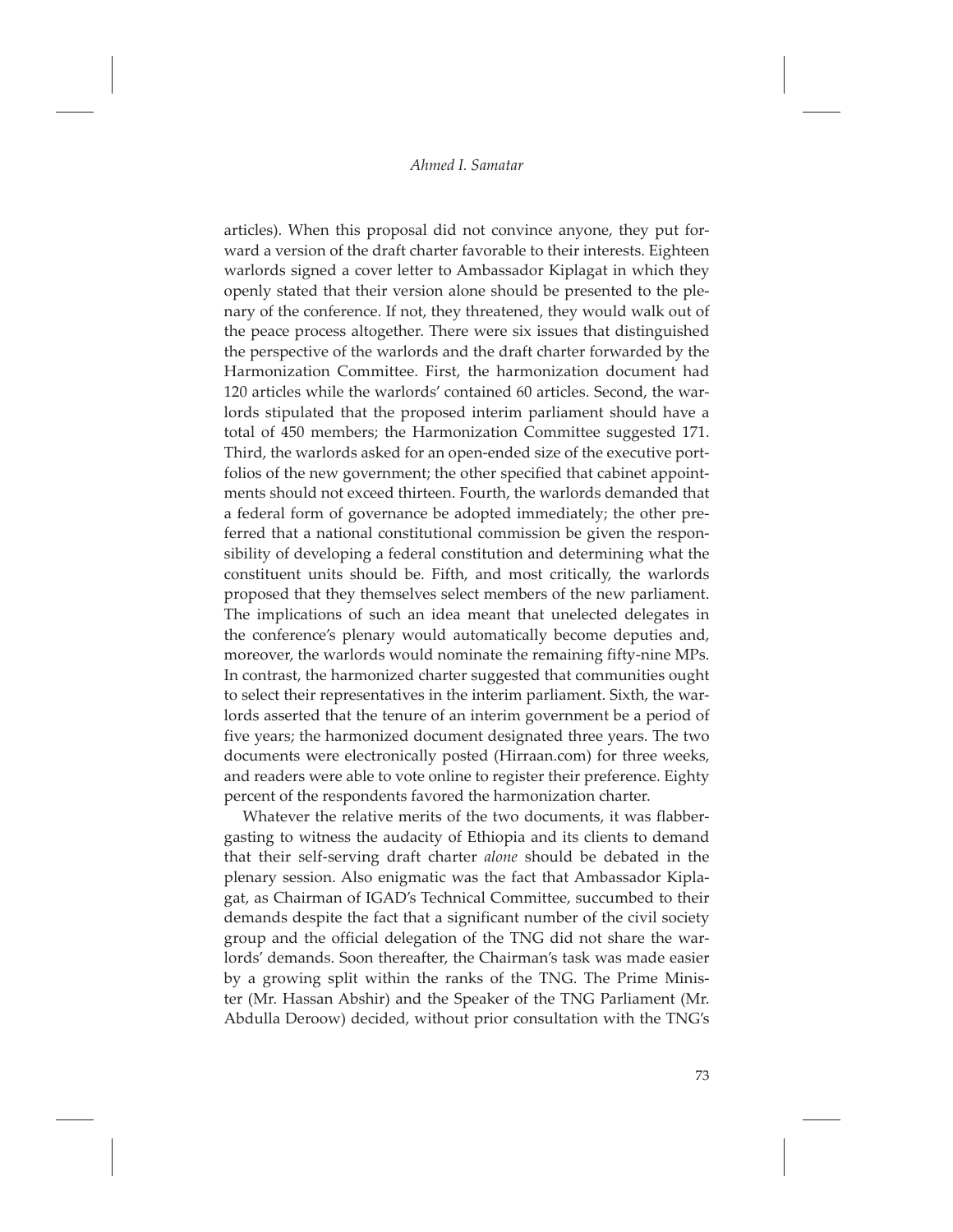decision-making committee, to vote in favor of a warlord's proposal for a compromise on major issues. With full realization that this change of mind contradicted the TNG's official (written and on file) position, the Chairman took advantage of the split by rushing the "signed compromise" to the plenary. Even more bewildering, the plenary's function as the supreme locus of final debate and decisions (through consensus), duly stipulated by the conference's rules of procedure, was premeditatedly preempted. Ambassador Kiplagat side-stepped this protocol and relayed to the plenary that the "leaders" had agreed on four key issues: the size of the assembly at 351 members; immediate adoption of federalism; an interim period of four years; and warlords and faction leaders, in consultation with traditional leaders, selecting members of parliament. Many of the delegates supporting the warlord and Ethiopian agenda, having received early notification of what was to come, cheered as Ambassador Kiplagat made the announcement. Others who were not forewarned objected to what they saw as a deceitful stampede. Subsequently, they requested that the issues be discussed. Ambassador Kiplagat responded that the decision was *final* and immediately adjourned the meeting. The Ambassador's behavior contravened the letter and spirit of reconciliation, and fueled a growing suspicion that he was predisposed from the outset toward a warlord-Ethiopian pact. At such a late hour, unless he regained his role as an impartial mediator, the entire process was likely to become illegitimate, with Kenya's accepted role as a neutral Somali neighbor fatally damaged and the peace conference doomed to the same fate as the many others that preceded it. For Ethiopia and its client warlords, their long-term project was clear: the warlords desired to either take total control of the country without concern for the niceties of representation and democratic legitimacy or to remain in command of separate fiefdoms. For its part, Ethiopia seemed bent on helping establish either a weak client state in Somalia led by a favorite warlord or, perhaps better, fragmented and Bantustan-like territories in which Addis Ababa would call the shots more directly. In brief, the last scenario Ethiopia would welcome was a united and reinvigorated country, led by independent-minded and able Somali leaders.

The conclusion of the Mbagathi conference produced the following: (a) a transitional Charter shaped by the political interests of the victorious warlords, through eighteen members of the Leaders Committee; (b) a new name for the country, Somali Federal Transitional Republic; (c) a national legislature consisting of two chambers; (d) supremacy of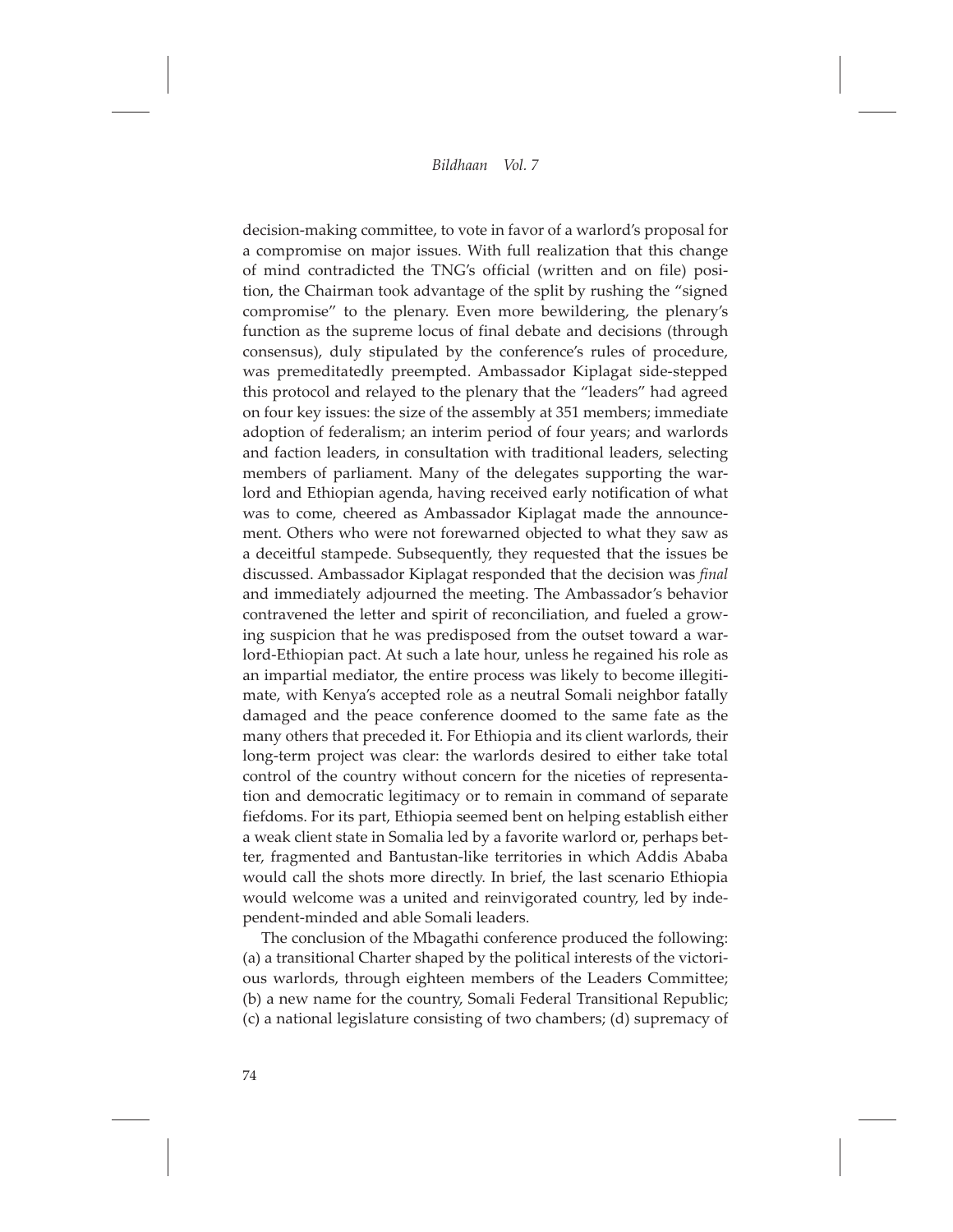law; (e) freedom of the media; (f) the right to establish and organize political parties; and (g) a tenure of five years for the Transitional Federal institutions.

A careful examination of the Transitional Charter conveys some familiar but still laudable guarantees that were key ingredients in the Constitution of the old Somali Republic. These include equality of citizens in front of the law, freedom of expression and association, and the right to education and property. But there are major deficiencies. These could be divided into two: Charter-specific liabilities and TFG shortcomings. Among the first are the endorsement of the change from a unitary state to federalism without any nationwide discussion or referendum, an open invitation for endless clanist intrigue for regional status, the affirmation of an exaggerated number of seats in the new Parliament (initially 337, later reduced to 275 for the lower house and 113 for an upper house yet to be set up), and an assumption that the extremely feeble economy of the Somali Republic would be able to support such an elaborate structure of governance. After nearly three years of existence, the main weaknesses of the TFG have become even more public. First, President Abdullahi Yusuf has proven to be short on leadership capabilities fit for making the transition into a time for reconciliation, peace-making, and visionary competence. On the contrary, he has undermined the promise by, among others: acting unilaterally (a reminder of Siyaad Barre's style); violating the division of power as set by the Charter; threatening any opposition with violence; selecting a prime minister with no leadership experience or qualifications suitable for such a complex task; acquiescing in the creation of 102 Cabinet positions whose appointees were mostly unqualified warlords or their recommended kin; continuing the use of the idiom and logic of clanism in his public and private utterances/calculations, all the way to the composition of his intimate advisors and adjuncts; and, most distressingly, inviting Ethiopia as a patron for the physical survival of his presidency and that of his regime.

The combined consequences of these structural and leadership deformities have been grave and numerous. Perhaps most telling were these facts: First, the TFG, in addition to serious internal and combustible divisions (typified by last year's resignation of eighteen key ministers), has yet to find a permanent physical location inside the country from which to govern, notwithstanding the highly temporary sites in confined Jowhar earlier, latter insecure Baidoa, and now furiously fought over Mogadishu. Compare this reality to President Abdullahi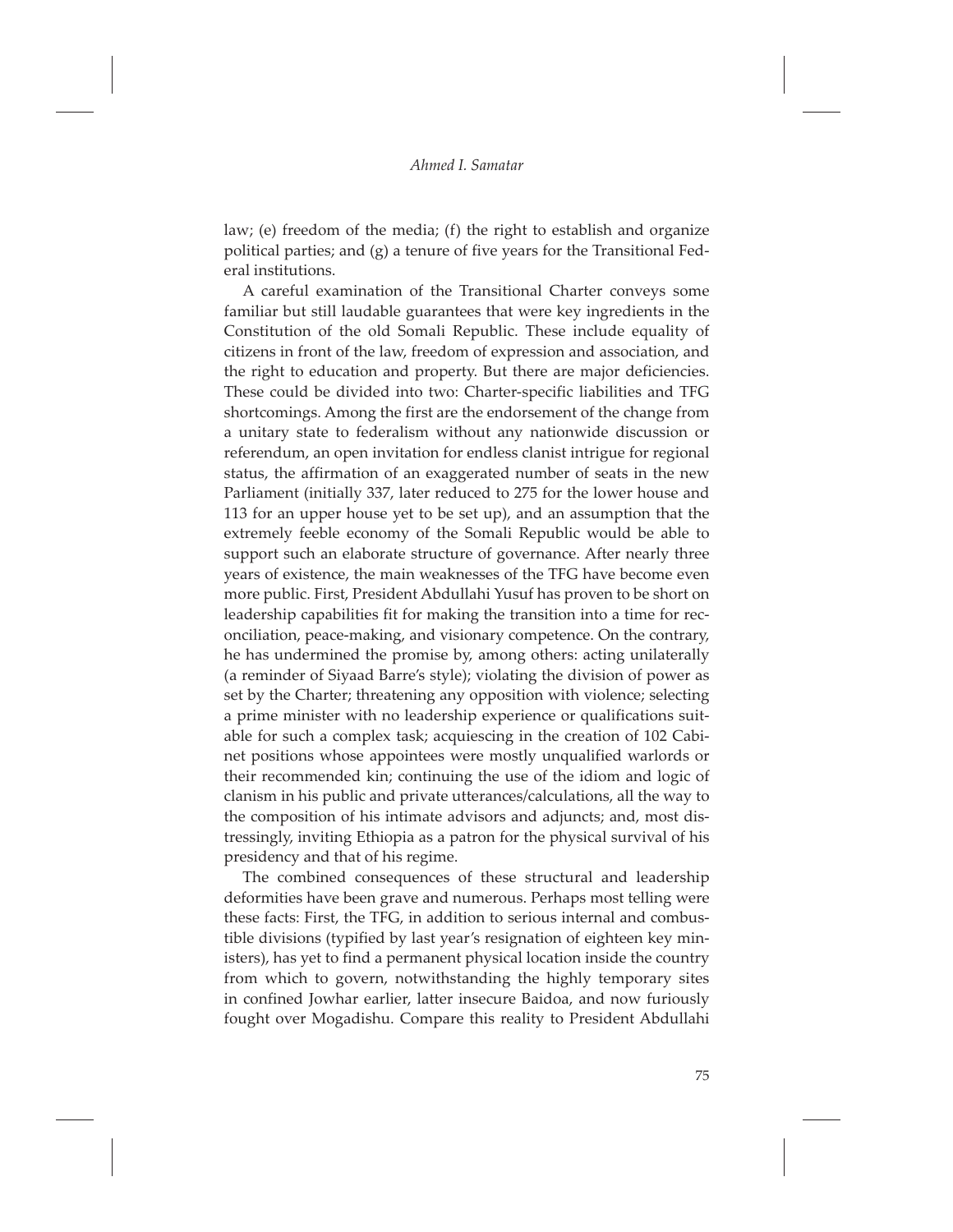Yusuf's overconfident address to the Summit of the Islamic Conference in Mecca, Saudi Arabia, on December 8, 2005:

The Transitional Federal Government (TFG) is now fully functional inside Somalia trying to reclaim the country from its lawlessness. We are basically starting from scratch and despite our meager resources we are steadily achieving a tangible progress on the ground. The consolidation of the New Government inside Somalia, together with improving stability, create a real opportunity to achieve peace and security, promote governance and the rule of law and begin recovery, reconstruction and development throughout Somalia.19

Second, the division within the TFG continues to be deep and wide:<sup>20</sup> 29 members of the cabinet resigned last August; the Prime Minister was confronted with a vote of no confidence by a large majority of 200 parliamentary deputies who gathered to debate the efficacy of the regime; and a senior minister was assassinated, while another was injured. Third, and above all, there was the appearance and fast victories of the Union of Islamic Courts, who were defeated only with the large Ethiopian invasion and brutal occupation—evidence for a thick and broad alienation on the part of the larger public from the TFG.

## **C. The Union of Islamic Courts: An Alternative?**

At the root of an awakened Islamic consciousness are at least eight factors: globalization and its nefarious economic and social effects on Islamic communities around the world; the total crash of the national state attributed to the destructive policies and corrosive personal leadership and regime of Siyaad Barre; the subsequent descent into unprecedented internecine wars; the spread of clanist warlordism in pursuit of individual and sectarian interests; an evaporation of ethical values in public affairs; a paucity of a unifying civic action to successfully respond to the prevailing conditions (particularly safety, order, and economic well-being); an absence of an attractive vision expressive of collective redemption and a regenerative future; and a glaring loss of national pride that ushered in new levels of dependence and submissiveness to external machinations.

Notwithstanding a simplistic and quick typecasting by some observers, the composition of UIC was complex. Consequently, at this stage, let alone during its brief triumph, it is still difficult to discern fully the make up of the organization, its philosophical outlook, the sources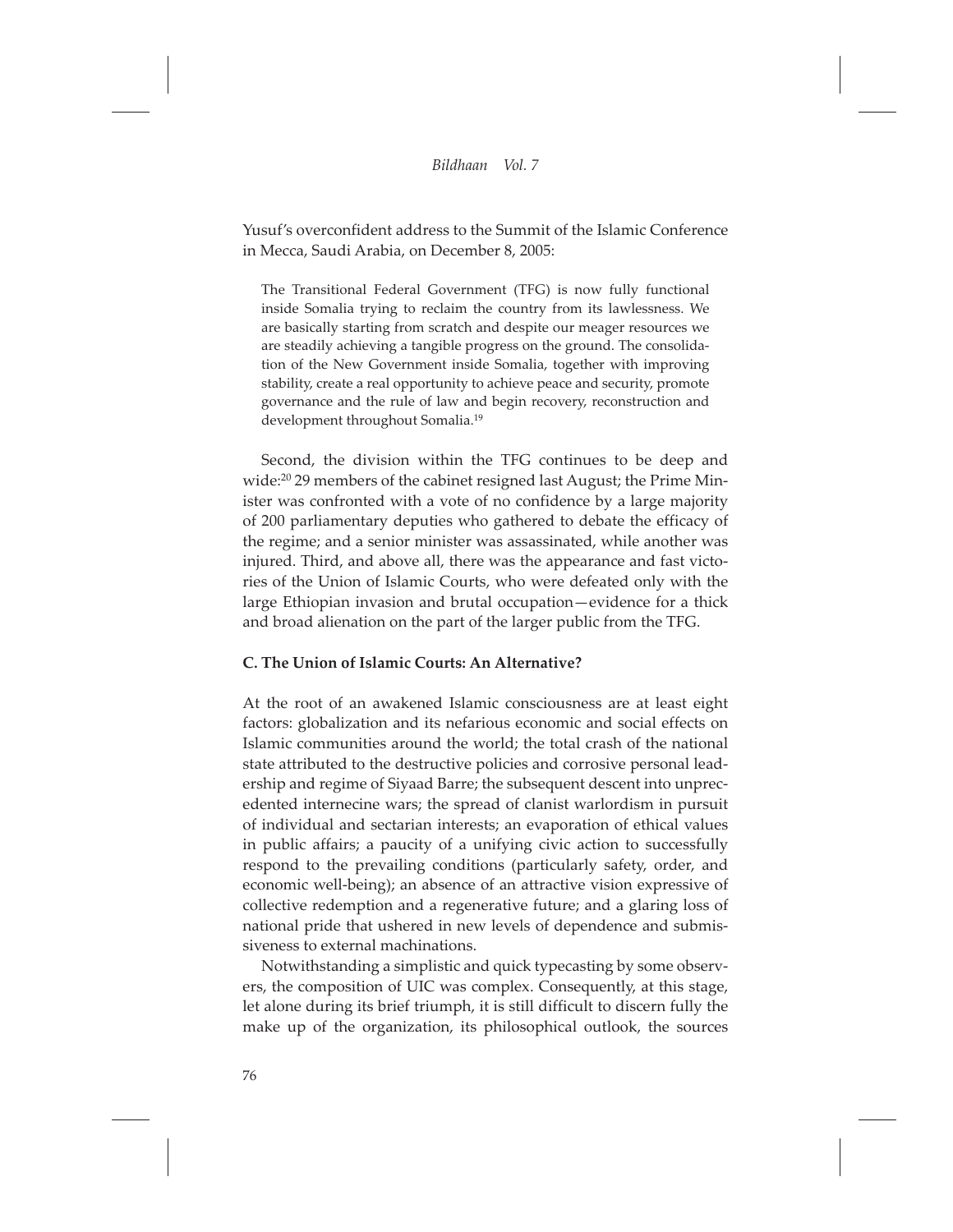of its funding, its conception of the transitional period, its style of leadership and preferred form of state and governance, its long-term aspirations for the country, and its complete strategy to interact with the rest of the world. I will keep an engagement with these "on hold" for another time. A point to note here is that, despite the demise of the structure of the UIC, there is little doubt that its broad national sentiments are held by a significant portion of the Somali people. This implies that the sharpening contest over the long-term future of Somalia by its people will be shaped by, among others, the presence of social and political Islamism. Such a development, in its generic necessity, seems unavoidable. Both historical identity and the pestilential nature of the present political climate press forth the relevance of a collective salvation informed by Islamic thought. If this is accurate, then, it seems appropriate and timely to start sorting out different orientations that might claim Islam as a source of inspiration. I proffer three broad scenarios. The defunct UIC was not an exception. In fact, its members might have conveyed all three perspectives. More importantly, both the current resistance to Ethiopian invasion and its ally the TFG, and debates over the future, are couched in Islamist terms that are similar to these orientations. Only the last option, in my opinion, has the potential to fully capacitate the faithful to deal with an entropic Somali Republic and an impatient hypermodern world.

## *1. Reactionary*

In light of contemporary global affairs and the preoccupation with "terrorism," this is the most common scenario that jumps immediately into the minds of the ill informed, especially non-Muslims. Beyond such a stereotypical reflex, however, there are occasions when the label fits. An inventory of features associated with a reactionary Islamic perspective includes: (a) a counterfeit innocence and zeal, (b) backwardlooking, literal, and completely dogmatic interpretations of the great texts of the Quran and the *Hadith*, (c) brute application of those hackneyed positions to every aspect of human life, (d) aprioristic hostility to other faiths, (e) annihilation of basic civic freedoms, (f) imposition of extreme patriarchal domination, (g) intolerance toward secular learning, the play of reason in shaping human affairs, and scientific explorations and consequent ordering of relationships between humans and the natural world, and (h) suppression of the autonomy of the aesthetic and, subsequently, the reduction of everyday life to an existence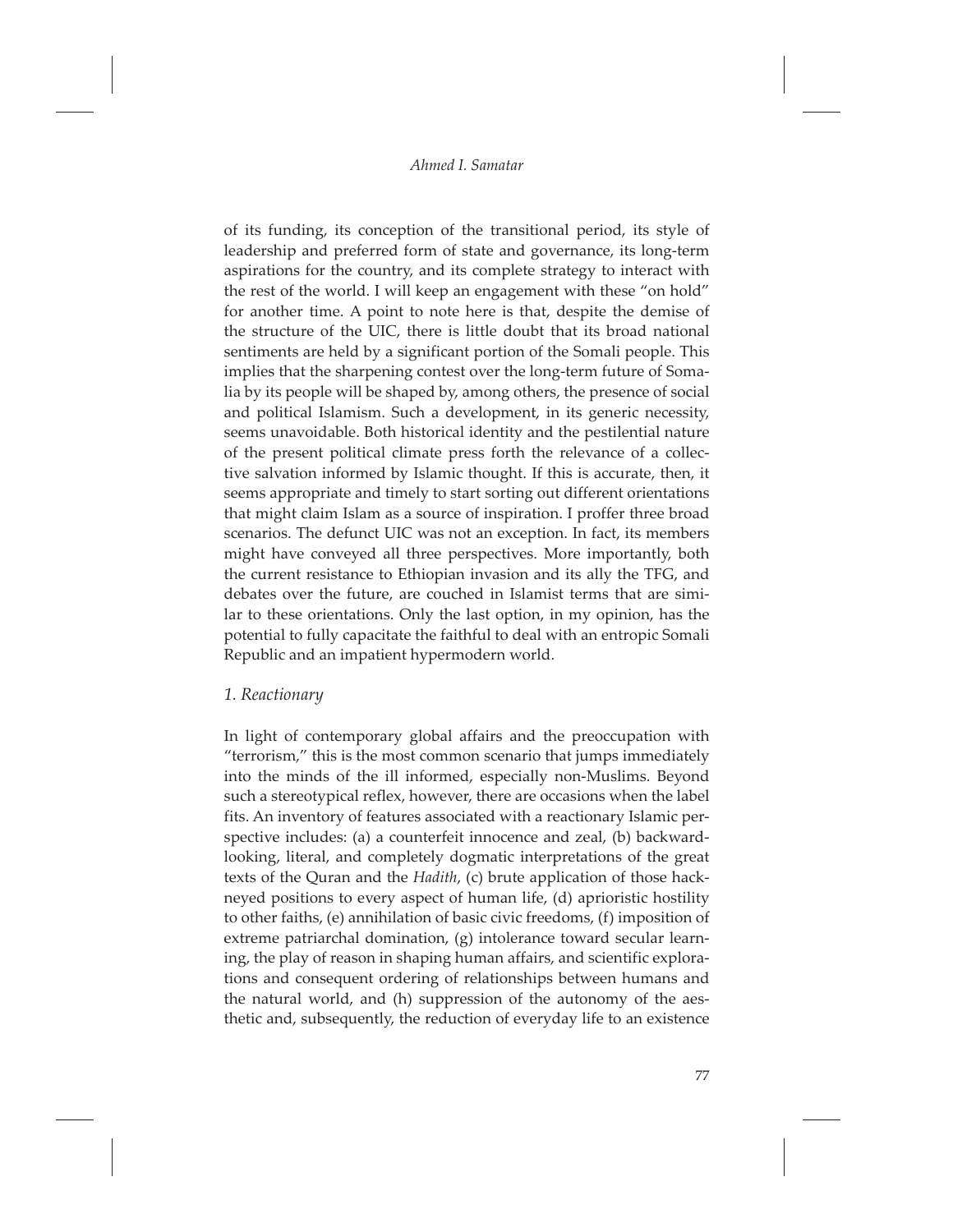bereft of such creativity and joyous sensibilities as art, music and song, poetry, theatre, dance, and sport. Albert Memmi, a long-term sympathizer with the peoples of Africa and the Islamic world, has come to the same scathing conclusion:

But the victory of the fundamentalists would be a step backward; none of the problems that threaten the modern world would be resolved. On the contrary, it would be a systematic return to the past, involving the exclusive use of traditional texts, suspicion of all novelty and critical thought, the restriction, if not suppression, of the majority of civil liberties, greater police surveillance than that experienced under lay rulers, increased attacks on women, the rigorous separation of the sexes, the stifling of most anodyne and most natural aspirations of the young music, dancing—whose youth will be stolen, confiscated by the monster of the theocratic state.<sup>21</sup>

In short, a reactionary Islamist project, appealing though it might be to some who are enveloped by a chaotic and dehumanizing context, is replete with cruel and disabling dead-ends. An example of such an order was the rule of the Taliban in Afghanistan.

## *2. Conservative*

An immediate attribute of this option is that it is at once more flexible than the reactionary mode and yet saddled with some similar problems. First, a conservative Islamist approach has a modicum of appreciation for the modern world, at least in the areas of administrative management, economic growth, technological adaptation, social welfare, and, though highly filtered, a calculating engagement with the rest of the world. Among the deficits are resistance to innovative interpretations of the great texts, major constraints on basic personal freedoms, and a limited participatory political order tightly woven into patriarchal preferences. This perspective's potential liabilities in the long haul might be weighty enough to denude the assets. The Islamic Republic of Iran, Saudi Arabia, and some of the Gulf States, in their at times drastically different styles, manifest a basic mixture of these attributes.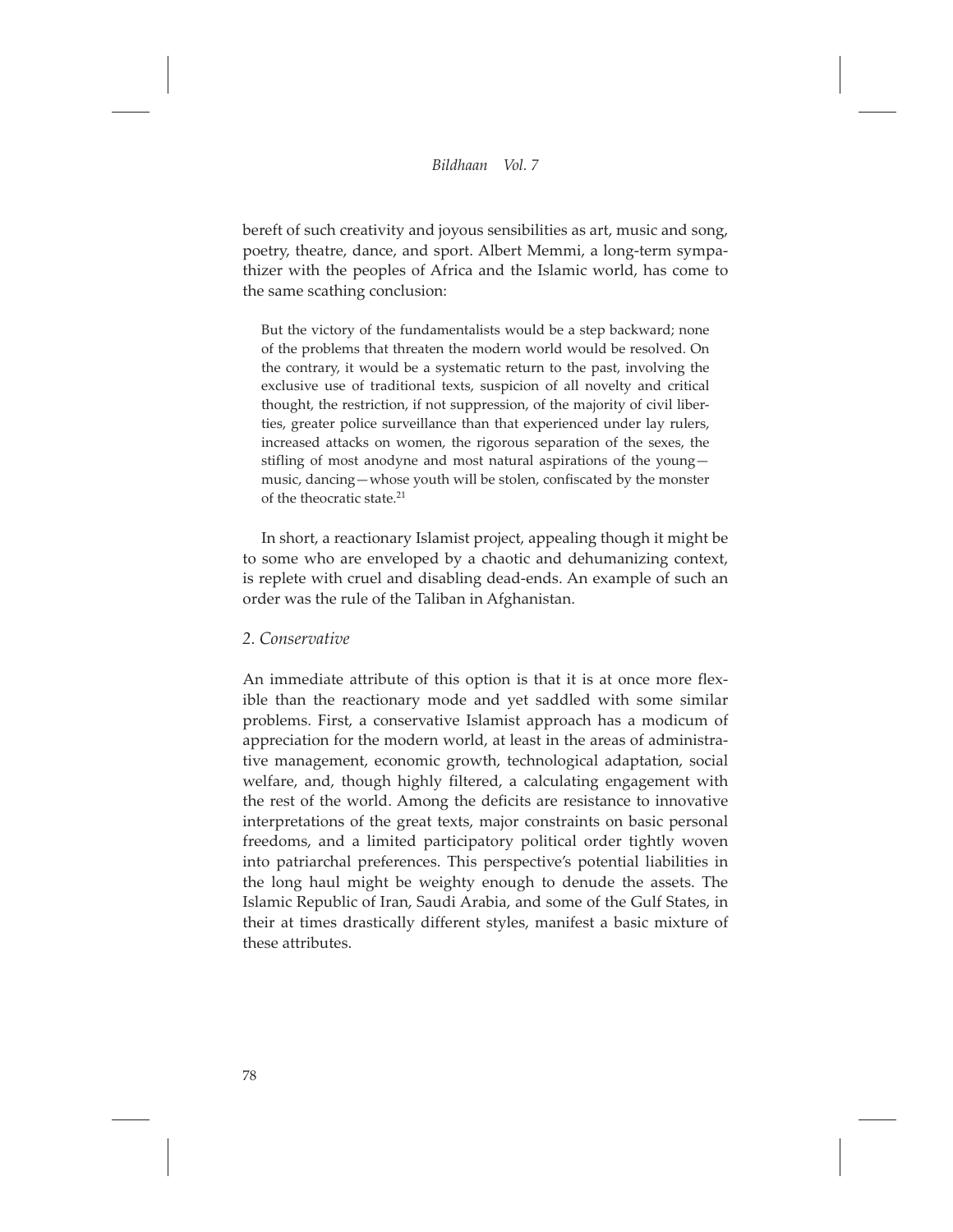#### *3. Democratic and Developmental*

This scenario integrates the best of these three sources of tacit knowledge and worthy values: Somali kinship, Islamic piety, and democracy and development. The Somali tradition of kinship (as distinct from clanism and beset with male dominance) emphasizes general fairness, generosity, and obedience to *Heer*. At the heart of a worldly Islamic philosophy is the promotion of peace, justice, and equality for all. "The basic élan of the Quran," writes Fazhur Rahman, is its "stress on socioeconomic justice and essential egalitarianism." On the other hand, democracy's chief characteristics include individual liberty, choice, and constitutional accountability of power, while development underscores a perpetual but measured transformation of the cultural, environmental, scientific, economic, and political spheres of the society. Essential indices for gauging such a strategy are an accent on ethical competence and legitimate achievement; tolerance, if not respect for, nuance and diversity through a normalization of *Ijtihad*; and freedom of thinking in a noncoercive atmosphere. No Muslim country in the modern world has fully achieved this scenario. A few are slowly moving in that direction, however, with Turkey and Malaysia as the most frequently mentioned.

In an earlier work of nearly a decade-and-a-half ago, I suggested that a dual challenge was facing Somali society: the first was how to make a successful transition from an older and now atrophied mode of being in the world to one that could enable Somalis to respond to the critical vagaries of their existence—that is, subjective experiences and objective imperatives thrown up by the demands of the modern world; and, second, that such a transition required a creative and effective synthesis of kinship, Islamic virtues, and the fruits of modernity.<sup>22</sup> Together, transition and synthesis are tantamount to a gearing up for a new ontology. That assignment and what is at stake are even more apparent today. If Somalis make headway in their epochal project, then, they will have added a precious contribution to the struggle for an *Islamic cosmopolitanism* robust enough to simultaneously co-exist comfortably with the multicivilizational modern world and to negotiate successfully the ambiguities of globalization. To be sure, this is the most daunting option—one whose pursuit will require all the intelligence, creativity, dexterity, discipline, and patience that Somalis can muster. Despite the enormous difficulties, it is a journey pleasing to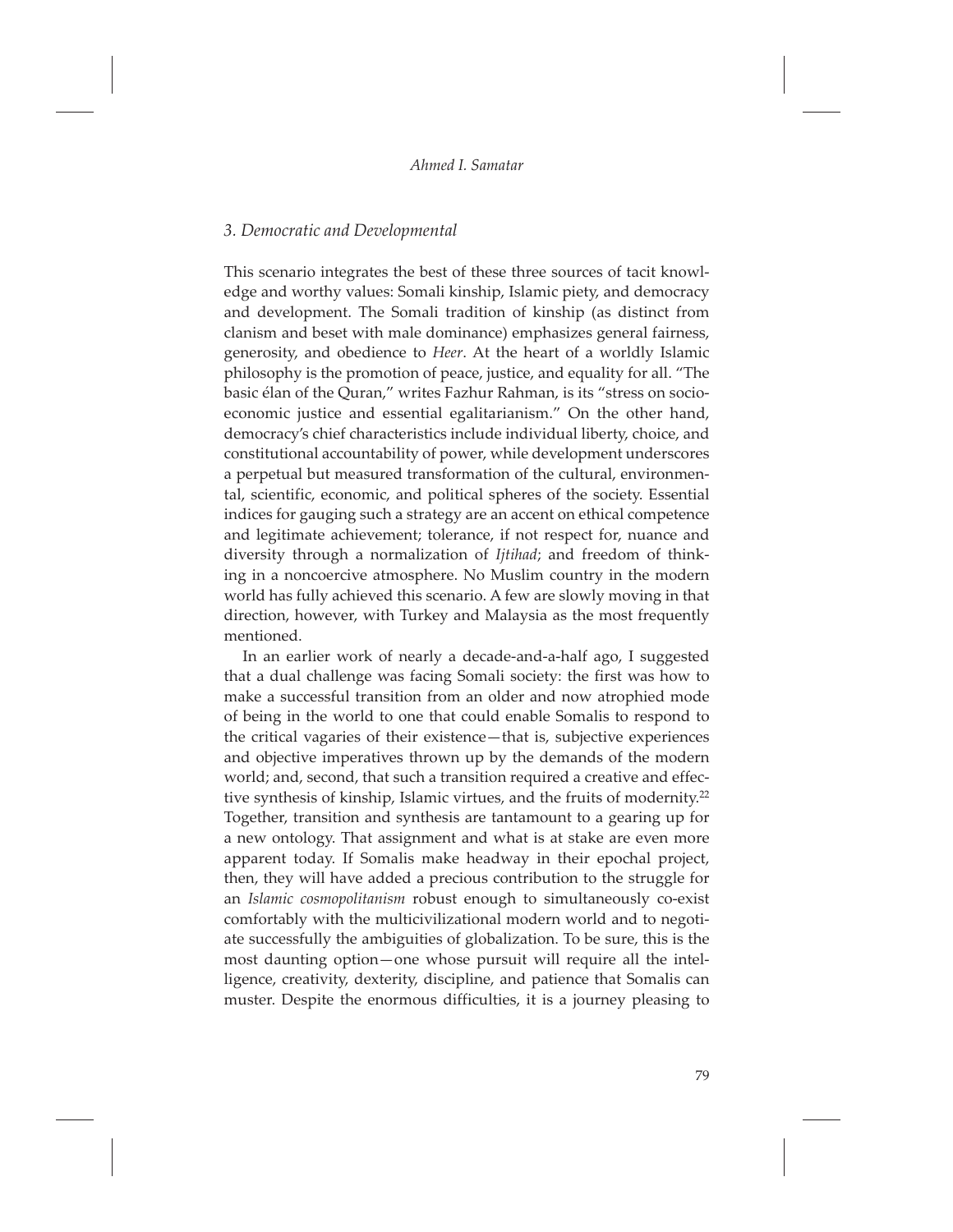Allah, possible and most thrilling to begin against the humiliating political squalor of the present.

## **V. The Necessity of the State and Options of Governance**

Somalis are no different from other societies in that none could meet its basic collective needs (ranging from security to environmental and economic well-being to education and scientific advancement) without an effective public power. As Adam Smith, the great sage of markets and international exchange, taught us long ago, "the authority and security of civil government is a necessary condition for the flourishing of liberty, reason, and happiness of humankind." While this is uniform across the modern world, the imperative is greatest among late-developing societies. The state is not and cannot be everything but its absence is a form of acute social homelessness. Even the World Bank, contemporary apostle of market economics, made this landmark assertion in 1997, with regard to the indispensability of the state for a viable society:

…good government is not a luxury, it is a vital necessity for development…an effective state is vital for the provision of goods and services and the rules and institutions—that allow markets to flourish and people to lead healthier, happier lives.<sup>23</sup>

The condition of the past sixteen years testifies to the supreme deficits that come with the destruction of national political structures. Another decade or more of the present situation is too horrible to contemplate. But, in order to construct a new national and effective state, Somalis will have to address this most difficult of issues: *the resurrection of a vibrant peoplehood*. In that regard, it is a fact that the nationalist spirit of collective belonging has been gravely damaged. The consequences include mutual suspicion, anger, pent-up revenge, outright hate, and social pulverization. At the same time, Somalia cannot amount to much even in East Africa, let alone in the world, without a revival of that very national identity. Put another way, if Somalis are unable, at least at the present, to recreate an intimate political community, they still have no choice but to establish a workable civil association that will undergird a *capable* state. This is where a lesson from a metaphorical pack of porcupines caught up in trauma similar to the Somali dilemma is instructive.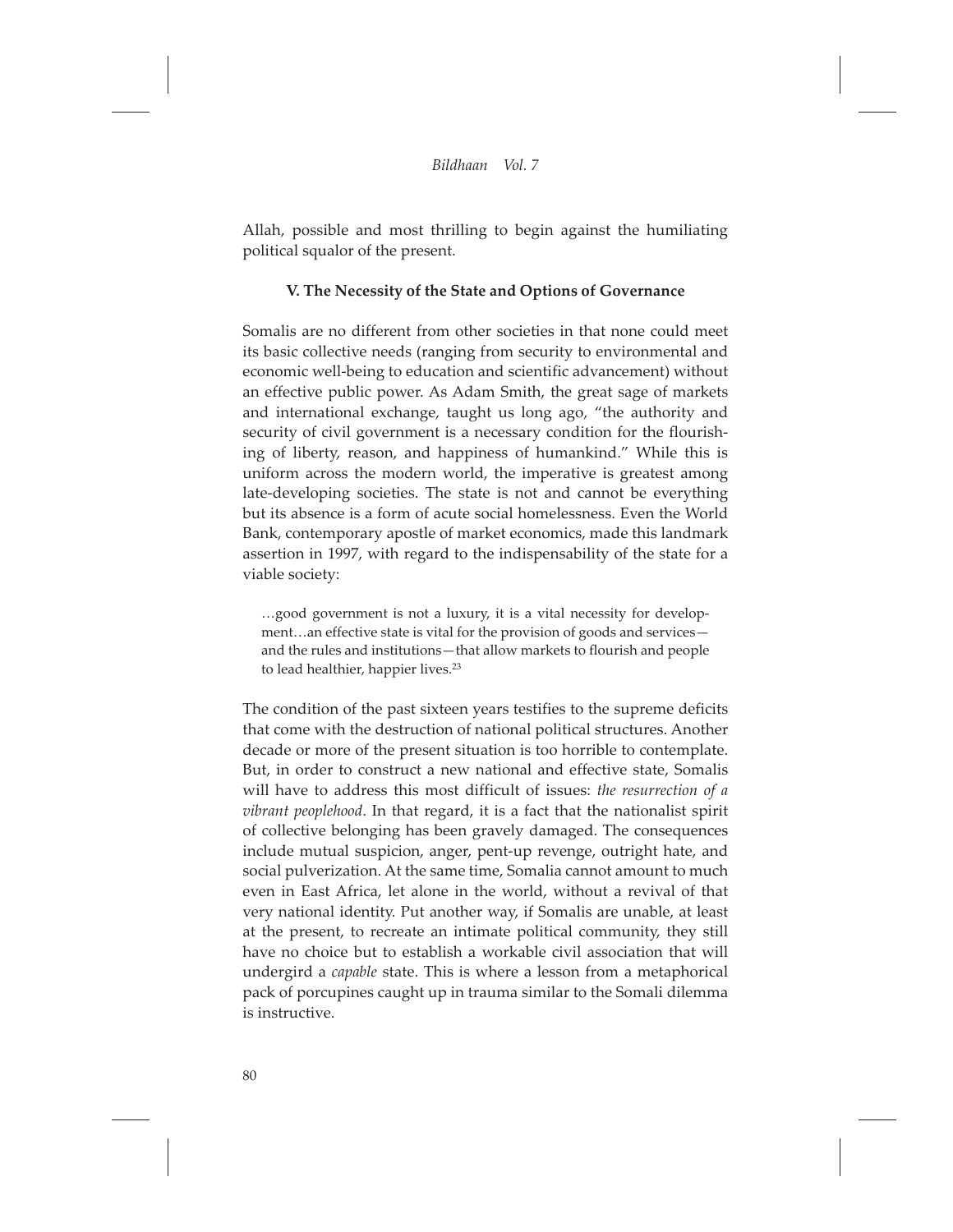There was once, the philosopher Arthur Schopenhauer tells us, a colony of porcupines. They were wont to huddle together on a cold winter's day and, thus wrapped in communal warmth, to escape being frozen. But, plagued with the pricks of each other's quills, they drew apart. And every time the desire for warmth brought them together again, the same calamity overtook them. Thus they remained, distracted between two misfortunes, able neither to tolerate nor to do without one another, until they discovered that when they stood at a certain distance from one another they could both delight in one another's individuality and enjoy one another's company. They did not attribute any metaphysical significance to this distance, nor did they imagine it to be an independent source of happiness, like finding a friend. They recognized it to be a relationship in terms not of substantive enjoyments but of contingent considerabilities that they must determine for themselves. Unknown to themselves, they had invented civil association.<sup>24</sup>

### *1. Annulment of the Union*

This option denotes acceptance of the breakup of the Somali Republic into two (and more) separate and sovereign states and a return to, at minimum, the boundaries established by the colonial powers. The rationale for this would include distinct colonial heritages, kin affiliations and sub-cultural differences, and a perception that the thirty years of union were the basis for nefarious rule best symbolized by Siyaad Barre's regime.

A tearing up of the union, based on these arguments, is hard to sustain. First, distinctions between colonial legacies (Britain and Italy) had some relevance only during the early years of independence. For instance, although both the English and Italian languages gave the educated elite of each territory a sub-identity, thirty years of union have had an impact of such significance that many southern Somalis have learned how to function in English (Italian is less frequent). Moreover, both languages and their cultural accoutrements were limited to a very small segment; the bulk of the population spoke (still speaks) Somali (Mai/Maha). Second, though spatial proximity could foster affection and intimate exchanges—including intermarriage—it can also create anxieties and mutual antipathies (especially in an environment of very scant and dwindling resources). In addition, many Somalis have, at one time or another, crossed local boundaries and found the experience pleasant and enriching. Third, neglect by earlier regimes was nationwide; the exceptions were places such as Mogadishu and commercial-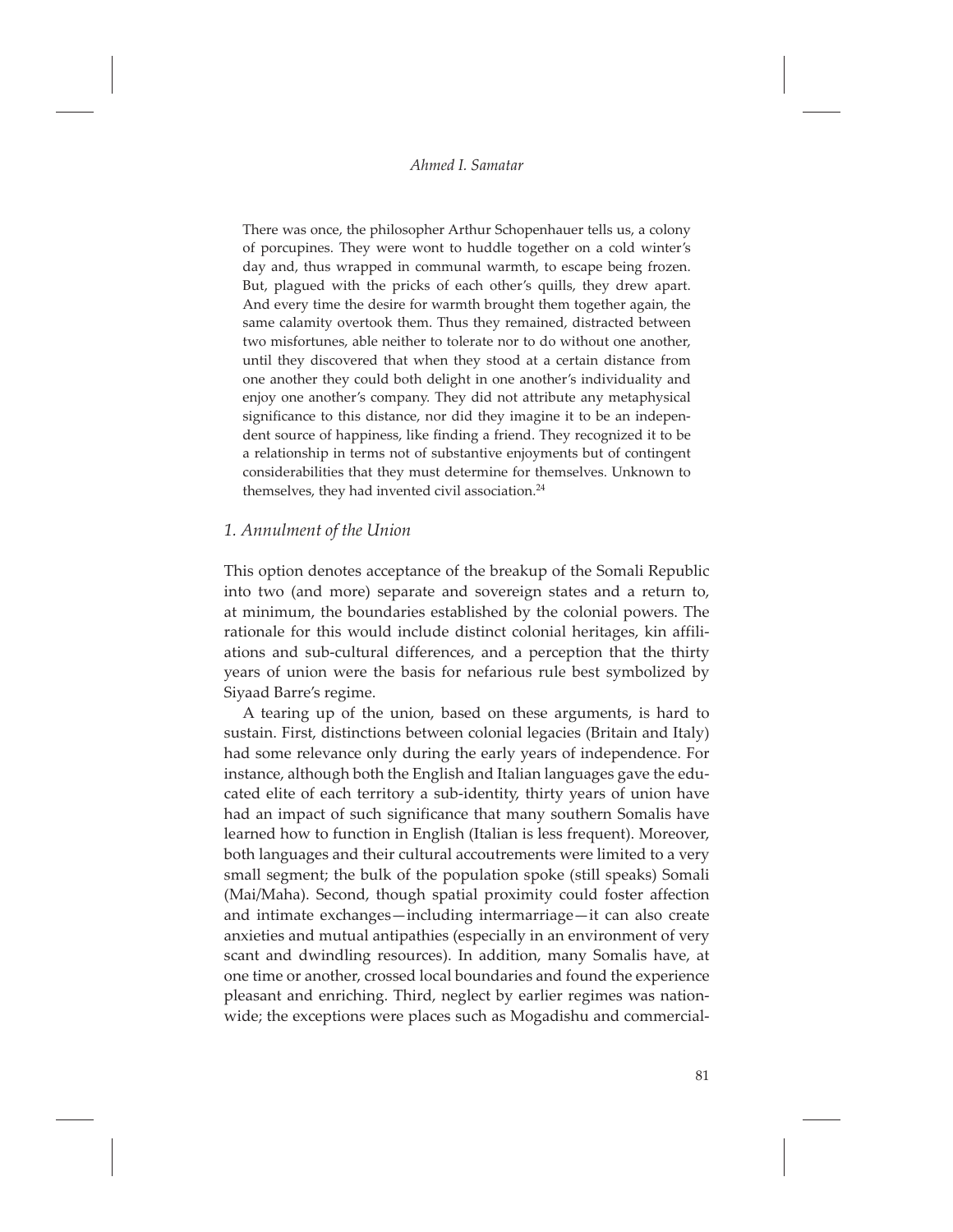ized spots in the riverine farming areas. The brutality of the Siyaad Barre regime touched many, although the destruction of Hargeisa and Burao were unmatched until Mogadishu exploded. Fourth, smallness, coupled with underdevelopment, is *not* beautiful, but hideous. It combines internal brittleness and vulnerability with external manipulations. But the accomplishments must be acknowledged and preserved. In the new dialogue to resurrect a national state, then, the leadership of the North ought to use these chips as part of a strong inspirational and bargaining stance rather than as obstacles to thwart a productive national conversation.

## *2. Confederation*

A confederated arrangement means an extremely loose relationship between two or more equal states. These states relate to each other through some international treaties and cooperate in specifically identified areas such as trade and defense. In the end, the power of authority or sovereignty belongs to each state in the confederation. This minimalist arrangement strengthens regional identities and interests at the cost of vibrant national institutions. Moreover, there is the real danger of some people wanting power for themselves regardless of the consequences for the rest. In the modern world, a confederal arrangement is mainly instructive as a historical artifact, the famous Swiss exception notwithstanding. Some will retort that the current EU resembles such a design. Here, however, one must note two points: the great diversity that the EU is aggregating (something akin to more than half the numbers of contemporary African states) is grounded on many of its members already being strong states and, moreover, the insistence on the ultimate creation of an effective pan-European form of political authority—perhaps a super state.

## *3. Federation*

This form of governance underscores *sharing* power between regions/ provinces and a central authority. Though the nuances vary, in a federal system the central government solely designs and manages areas such as defense, international, and fiscal policy. Moreover, it shares with the regions responsibilities like revenue generation, education, transportation and communication, health care, law and order, judiciary, public administration, etc. Because of the nature of the distribution of power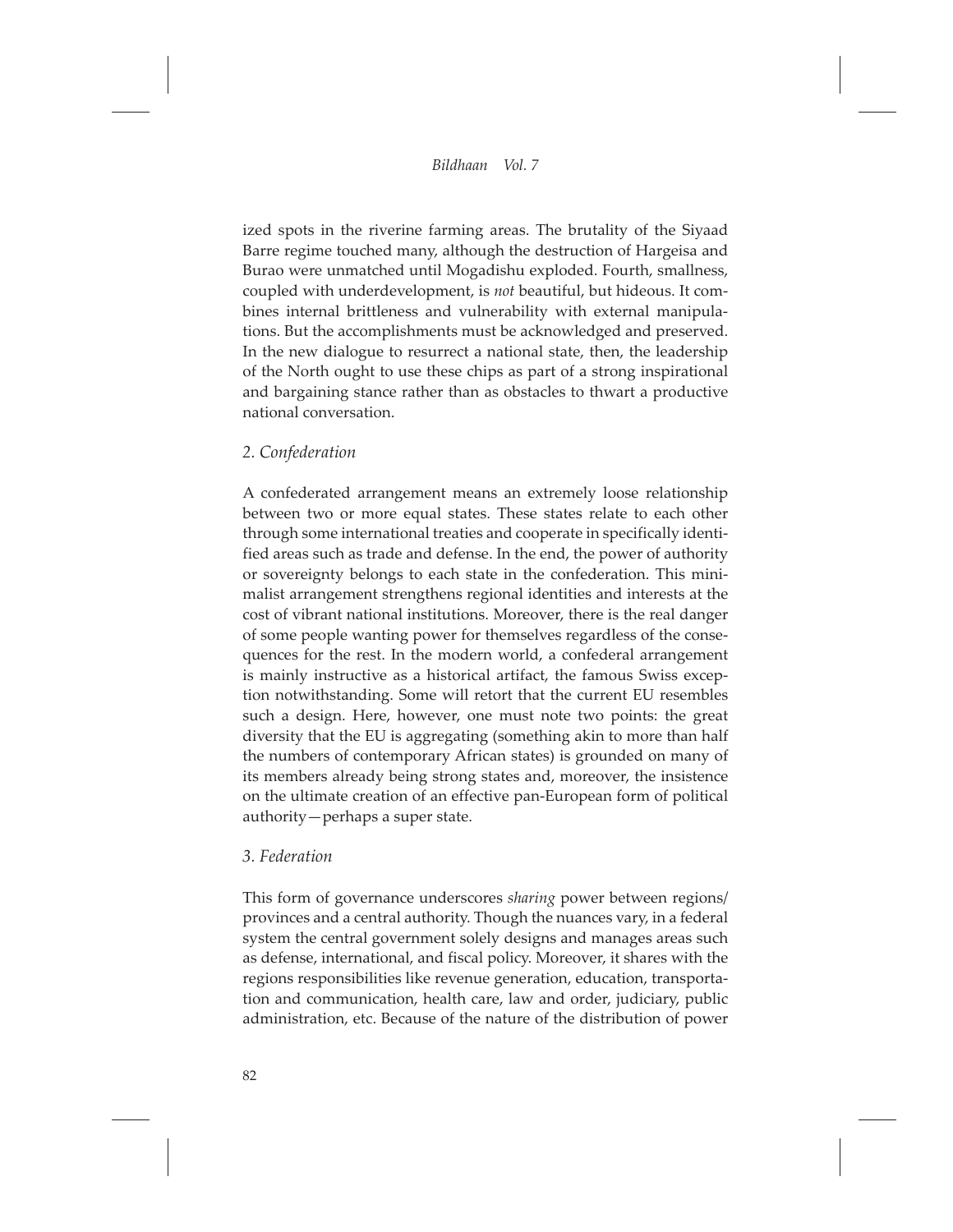between the central structures and the somewhat autonomous provinces, federalism also carries some potential major dangers. First, and particularly in the current climate, there is the difficulty of establishing legitimate provinces. Where does one draw the boundaries? Second, what becomes of equity/equality in those potential regions that will house within their boundaries different kin groups? What would be the lines of accountability between the province and the federal state? Who will pay the cost of these levels of political privileges and bureaucratic administration? Since this scenario is the one most discussed, if not strongly proposed by many, an extremely careful and workable response to these concerns is necessary.

## *4. Decentralized Unitary State*

A unitary state need *not* be a highly centralized form of governance in which the regime of the day and the capital of the country monopolize power and privilege. This, to a great extent, is the most unforgettable lesson from Somalia's post-colonial era, particularly the Siyaad Barre era. A decentralized unitary scenario implies a strong central authority but leaves some limited but *important* local decisions to the provinces of the country. In comparison with a federal system, the center will be mightier, with a clear secondary role for provincial and local authority. The latter's power is voluntarily ceded by the center; the central state, however, monitors how that power is applied. There is little doubt that a decentralized unitary state could be an effective mechanism to speak on behalf of the whole Somali nation, and immediately undertake the urgently needed projects of reconciliation, law and order, and rehabilitation of the national infrastructure. But there are unavoidable and large questions here too: How far will the authority of a decentralized unitary state go? Will the provinces have the constitutional mandate to reign in a dictatorial central leadership? What liberties must be sought *through* the structure of governance? What liberties must be promoted *within*? What liberties must be protected *from* the reach of political authority? In other words, what concrete constitutional arrangements are needed to shield the society from a repeat of the worst of the post-colonial experience? Are the porcupines ready and willing not to embrace too tightly, yet get close enough to each other to form this type of a state?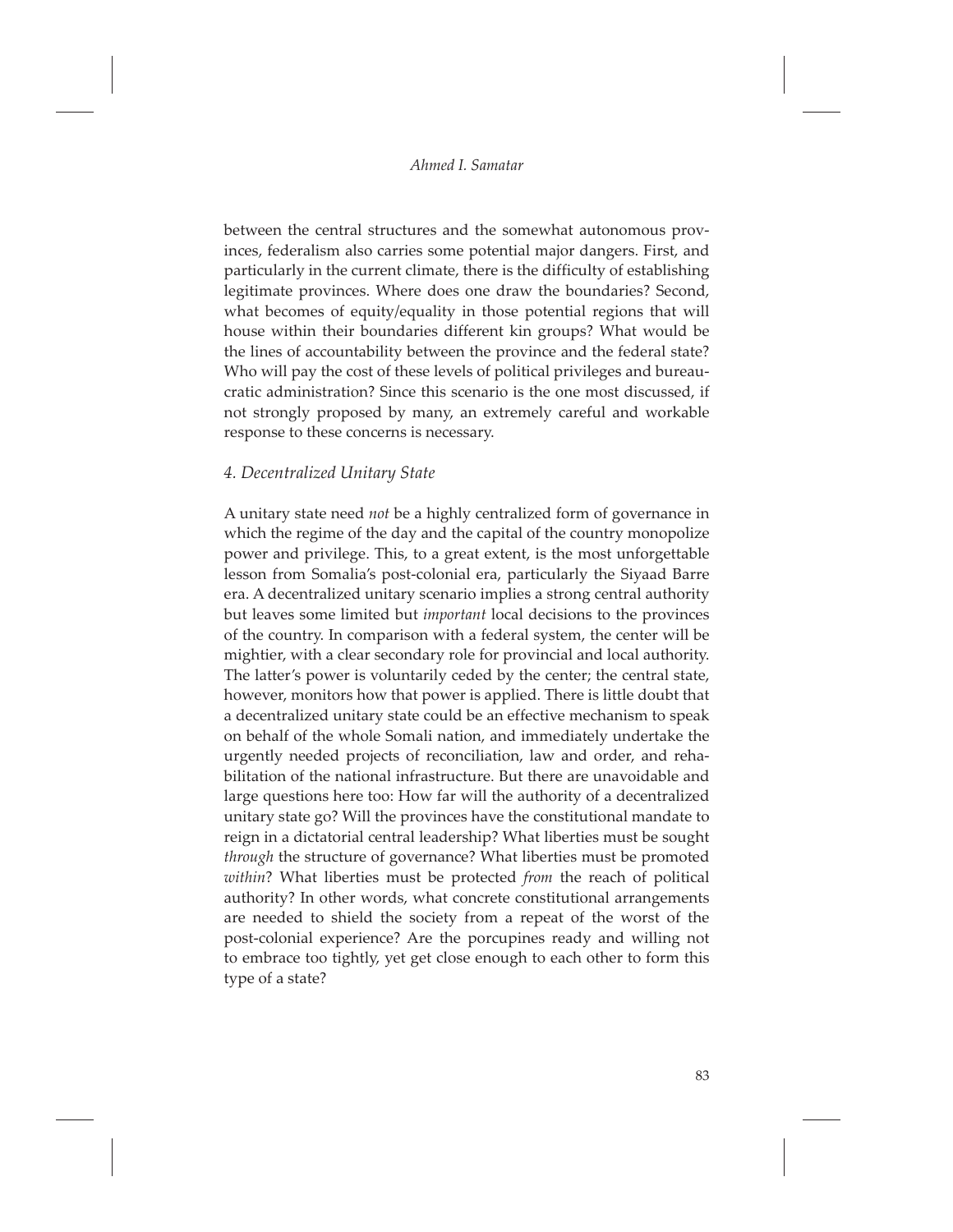## **VI. A Concluding Remark: Beyond the TFG**

The Somali people, like other humans, cannot avoid the maelstrom of their own history. Consequently, the choice is stark: bear the testing burdens of transition and invent a stronger *somalinimoo* and a correlate civic agenda or to continue, to paraphrase Bunyon, pulling flesh from each other's bones—the price of living in chronic political ignominy. In addition to the discredited way in which the TFG was born, the transitional leadership is directly responsible for at least two phenomena: a Somali invitation for an Ethiopian military invasion and consequent occupation of Mogadishu; and a demonization of any Somali political consciousness intersecting with Islamic thought and deduced practical design. Hitherto, most Somalis believed such acts to be so obscene that they ruled them out of the realm of the possible. The two items are intertwined but the latter is often prejudged through the prism of "terrorism." For Ethiopian ruling elites, it is an easy stance to embrace. It fits well into a longstanding maltreatment of Muslim Ethiopians. Despite the fact that at least half of the population is Muslim, the power of the state, the commanding nodal points of the economy, and the national cultural symbols have been dominated by the interests and identity of the Coptic Christians. More specifically, the Somaliinhabited region is still the most impoverished of them all. In this regard, although some changes in the way citizens of Somali heritage are dealt with have been less harsh compared to earlier regimes, their marginalization is still acute. Compounded by an apprehension based on the Somali national belief that the region was wrongfully ceded to Ethiopia by the colonial powers, the Ethiopian political class has consistently maintained a deep suspicion of, if not outright hostility towards, a purposeful Somali people and their state. In other words, Ethiopian leaders have always maneuvered to weaken any Somali national project. Notwithstanding the fact that the old Somali state gave direct and concrete succor to Prime Minister Meles Zenawi during his years as a hard-up dissident, the old grammar of Ethiopian obsession with Somali national identity has not changed. Consequently, it did not take much for the current leadership to jump into the front seat of the bandwagon of equating the resurgence of Islamist thinking in the Horn of Africa to being *the* dangerous "other" and thus deserving of military preemption. Among the great tragedies of the moment, however, is the hoodwinking of the United States, much admired by most Somalis, to endorse and actively support both the Ethiopian invasion and the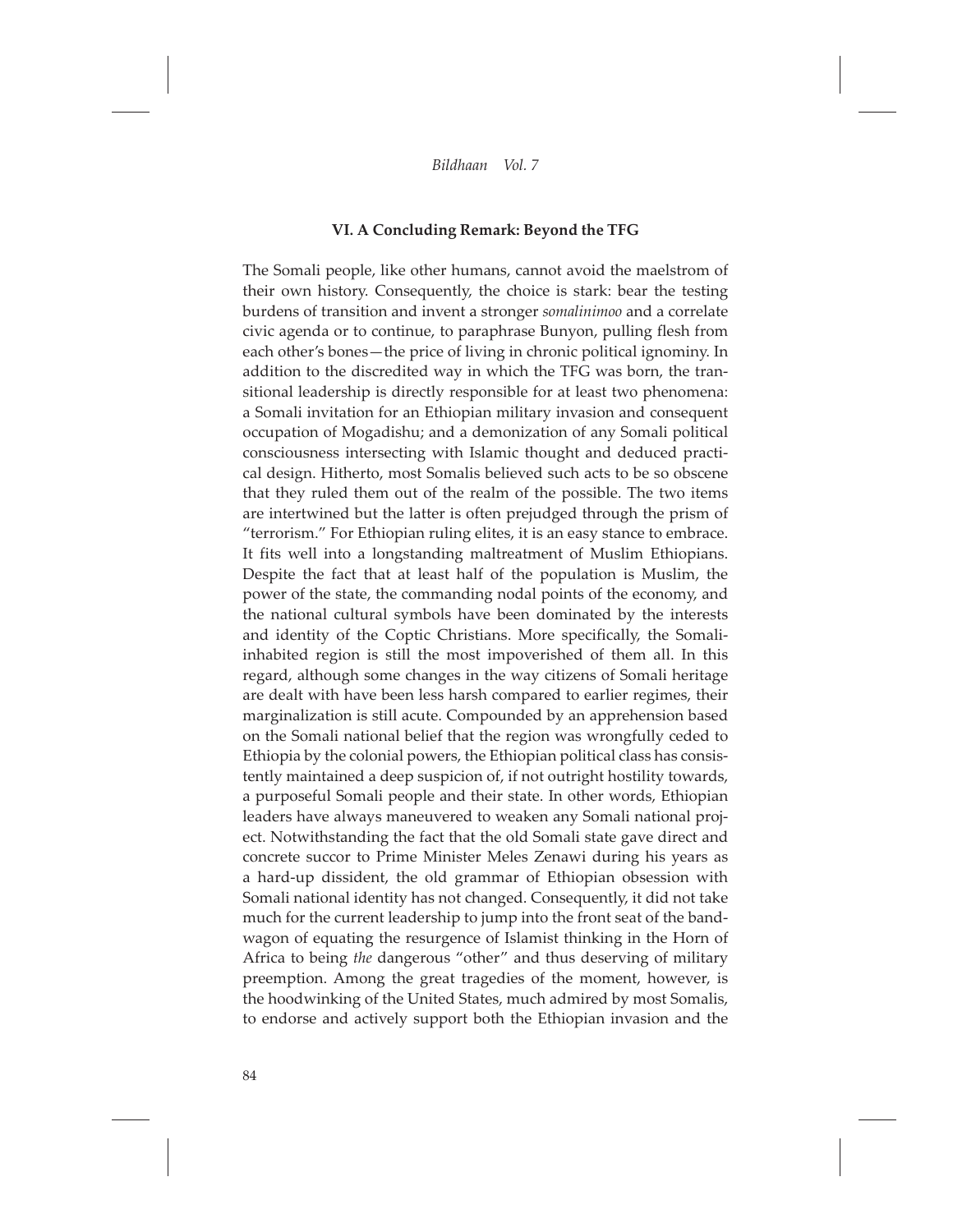much detested warlords masquerading as legitimate national leaders of a new Somali democratic political dispensation. The aerial bombardment of fishing villages in the most southern coastal tip of the country, alleged to be hiding places for individuals suspected of participating in the terrorist destruction of the U.S. embassies in Nairobi and Dares-Salaam, cost at least seventy lives. This is now part of a bitter and spreading lore among the Somali people who are at a loss as to why the United States is prone to act so blunderingly. The bewilderment is accented because most Somalis believe that the UIC invited the United States government to come in and conduct a maximum search for the suspected individuals said to have a sanctuary in the country.

If it is true in this contemporary diremption that the Somali Republic has lost almost everything, it has only one choice: to reimagine itself. To do that, the most immediate and supreme tasks for the Somali people, inside and outside, are to:

- establish a well-organized and vocal movement that salvages the country from Ethiopian occupation and manipulation;
- create a credible alternative (a prefiguration of a future that is not yet) to the TFG in terms of ideas, organization, and leadership;
- link tightly the domestic communities and a mobilized diaspora;
- effectively explain to the world, particularly the United States, the European Union, the African Union, the Organization of Islamic States, the United Nations, and major NGOs, the realities of the situation in the Somali Republic and the yearning of the majority of the Somali people for a democratic developmental order and legitimate and competent leadership, enriched by their own virtuous traditions.

#### **Notes**

This document was prepared with the assistance of my student, Erin Gullikson, and my Executive Assistant, Margaret Beegle. I also thank Heinemann for permission to use a selected portion of *The African State: Reconsiderations*, edited by Abdi Ismail Samatar and I, and Macalester College, publisher of *Bildhaan*.

<sup>1.</sup> Stephanie Nebehay, the UN Somalia humanitarian coordinator, released an alarming report that the current conflict in the Somali capital between Ethiopian troops and "Somali insurgents" was about to turn "a humanitarian crisis…into a catastrophe and very soon." In the report 12,429 cases of acute diarrhea have been identified since January and 414, mostly children, have already succumbed to the disease. "UN Somalia Humanitarian Chief Warns of Catastrophe," Geneva: Reuters, 19 April 2007.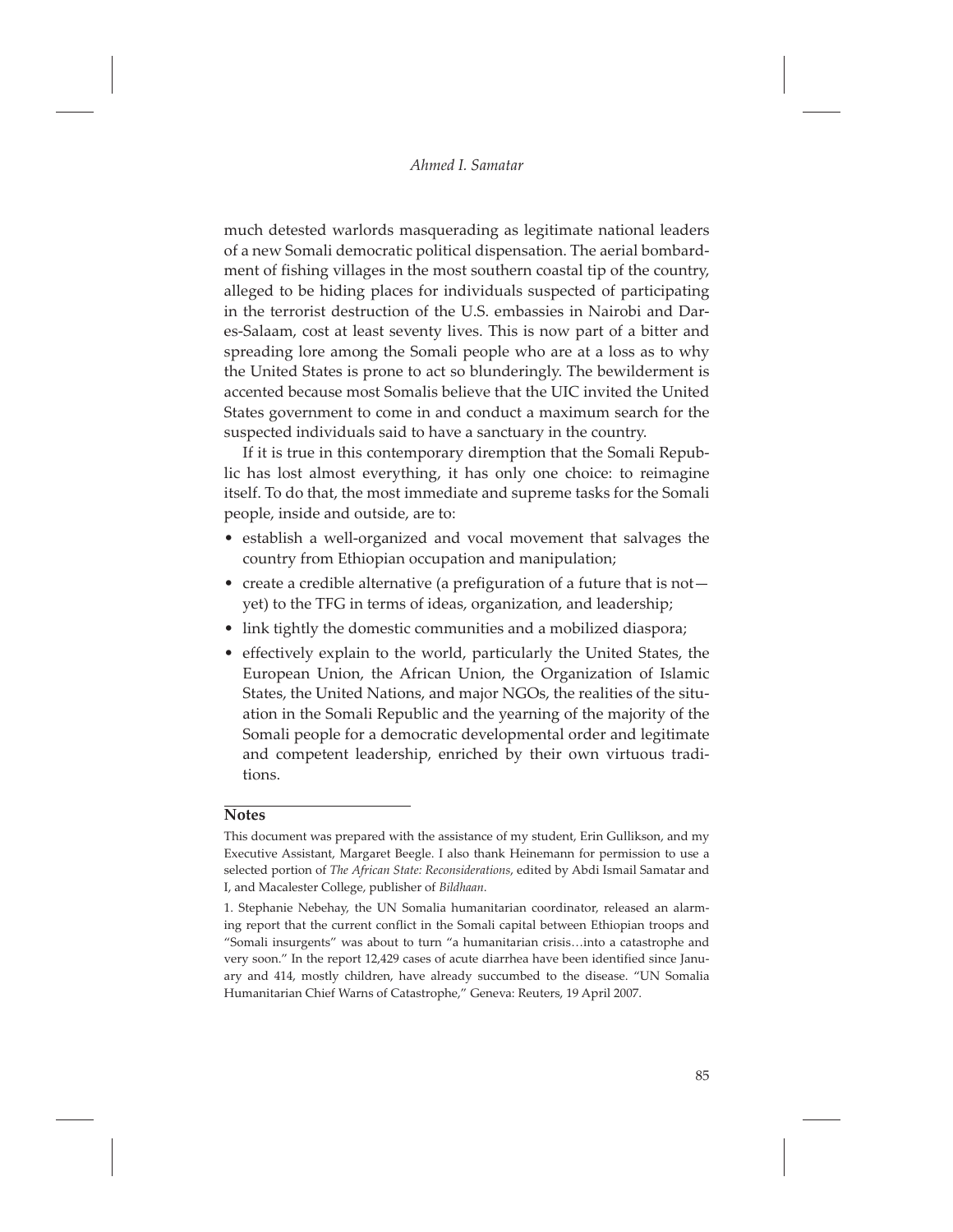2. Jeffrey Gettleman, "Islamists Calm Somali Capital with Restraint," *The New York Times*, 25 September 2006, pp. 1 and 10.

3. The current American Administration's perspective on the rise of Islamic political consciousness in almost all Islamic societies around the world seems to be guided by a deeply flawed reductionism—one that forecloses any intelligent exploration of the reason behind the embrace of Islamist thinking in situations of unbearable globalization or hypermodernity and the varieties of responsive Islamists' political orientations and agendas. Here is how a keen scholar has expressed this American strategic blunder—a repeat of earlier and costly mistakes:

U.S. foreign policy and political Islam today are deeply intertwined. Policy makers, particularly since 9/11, have demonstrated an inability and/or unwillingness to distinguish between radical and moderate Islamists. They have largely treated political Islam as a global threat similar to the way that Communism was perceived. However, even in the case of Communism, foreign policymakers eventually moved from an ill-informed, broad-brush, and paranoid approach personified by Senator Joseph McCarthy in the 1950s to more nuanced and pragmatic policies that led to the establishment of relations with China in the 1970s, even as the tensions remained between the United States and the Soviet Union. John L. Esposito, "Islamists and US Foreign Policy," *ISIM Review*, Autumn 2006, p. 6.

4. Ignacio Remonet reports that, "The Pentagon encouraged it to launch an offensive against Somalia, providing aerial reconnaissance and satellite surveillance support." Ignacio Remonet, "Somalia," *Le Monde Diplomatique*, February 2007, p. 1. The U.S. is contributing \$14 million to the cost of "peacekeeping."

5. Somali Solidarity of North America (SOSIVA), "A Word of Warning to the World: Genocide in the Making," accessed at somali.solidarity@qmail.com. This release includes the following (a tad hyperbolic) statement:

We are not using the world 'genocide' loosely here. The mass murder, rampant slaughter of innocent Somalis, the displacement of more than 100,000 people and the campaign to wipe out whole Mogadishu neighborhoods is comparable to the Darfur genocide. We perceive the Somali version of the Janjaweed as the Transitional Federal Government (TFG) supported militia from Puntland belonging to the President's clan, numbering 4,000, camped in Villa Somalia and the Military academy that are intentionally shelling and targeting heavy artillery into the neighborhoods populated by rival clans. This is a calculated clannish vengeance that the international community is unfortunately condoning.

The Chief of the European Commission's delegation to Kenya announced that he had created a team to examine serious allegations of war crimes said to be committed by Ethiopian-cum-TFG militia against civilian populations. Jeffrey Gettleman, "Somali Battles Bring Claims of War Crimes: Ethiopia and Allies Faulted as 300 Die," *The New York Times*, April 6, 2007, p. A8. See also, Ibrahim Farah, "Somali Diaspora Communiqué," Leicester, England, April 6–8, 2007; "Response of Concerned Somalis to Report of Monitoring Group Re-violations of UN Sanctioned Arms Embargo on Somalia," Mogadishu, November 28, 2006; and "*Bayaan Ka Soo Baxay Jaaliyada Daarood Ee* London," London, 21 April 2007. This last group (who consist of political figures, intellectuals, religious authorities, women, and youth representatives) met for three weeks of intensive conver-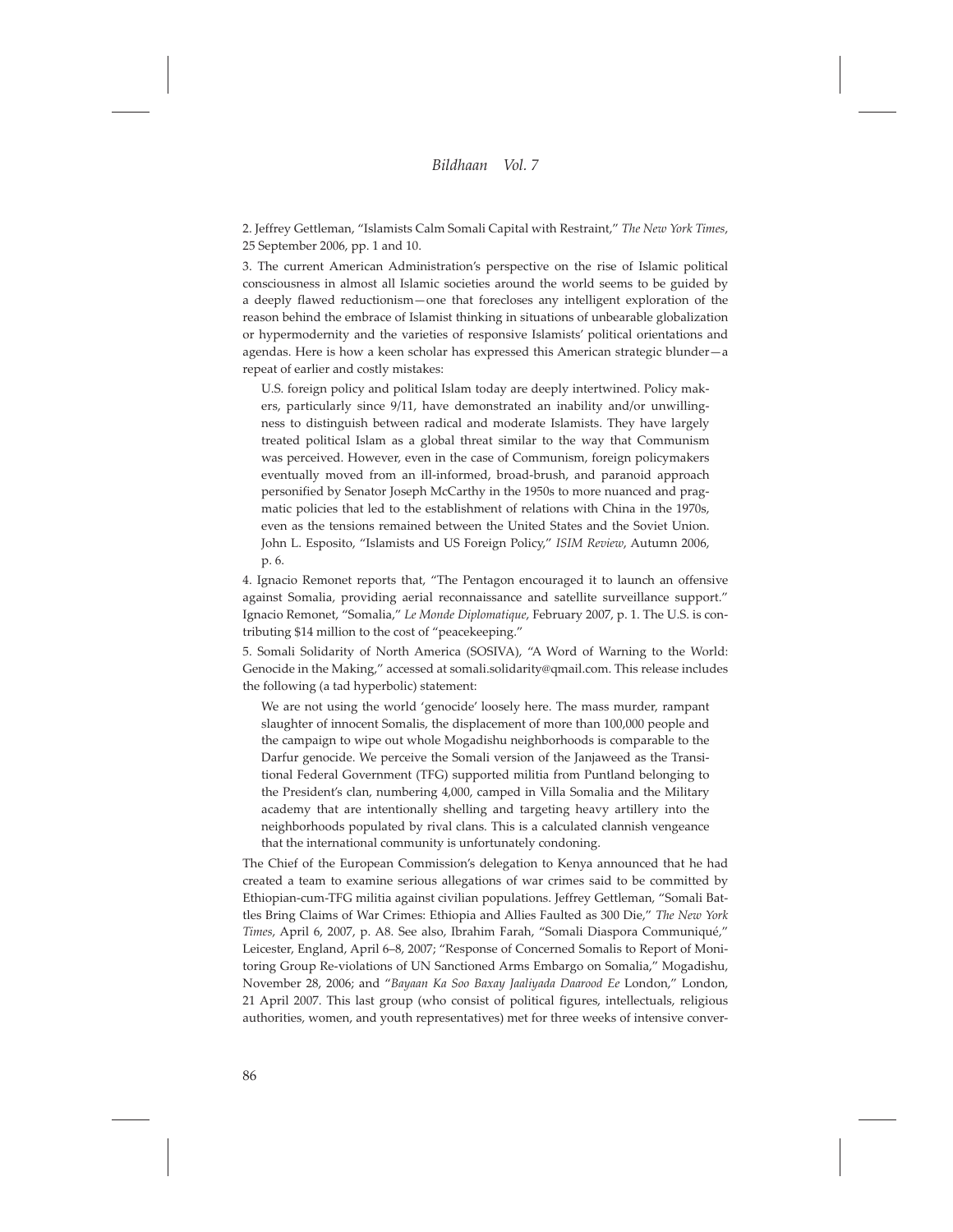#### *Ahmed I. Samatar*

sations in London. In their communiqué they articulate a number of important points but two seem to stand out: (1) "*in aan laga aamusnaan karin fal gaboodka iyo xasuuga ay ka geysanayaan magaalada Muqdisho ciidamada cadawga ee Ethopia & damiirlawayaasha u adeega* [There should be no silence over the aggression and destruction visited upon the city of Mogadishu by Ethiopian enemy forces and the conscienceless who serve them] and (2) *Waxaan ugu baaqeynaa ummada Soomaliyeed in si wadajir ah dalka & diinta loo difaaco, lagana gayb galo dagaalka looga xoreynaayo dalka gumeystaha & u adeegayaashiisa*" [We urge the Somali nation to defend, in solidarity, the homeland and the faith; and to partake of the battle to liberate the country from colonialists and their collaborators].

6. Jeffrey Gettleman, "The New Somalia: A Grimly Familiar Rerun of Chaos," *The New York Times*, 21 February 2007, p. A3.

7. Jacob Burkhardt, *The Civilization of the Renaissance in Italy*, translated by S.G.C. Middlemore (New York: The Modern Library, 2002), p. 4.

8. Julien Benda, *The Betrayal of the Intellectuals*, translated by R. Aldington (Boston: Beacon Press, 1955), pp. 30–31. On the tasks of the intellectual, I add here two that have been asserted (for poets/critics) by Breyten Breytenbach: "He [she] is the questioner and the implacable critic of the mores and attitudes and myths of his [her] society… . he [she] is also the exponent of the aspirations of his [her] people." Breyten Breytenbach, *End Papers: Essays, Letters, Articles of Faith, Workbook Notes* (New York: Farrar, Straus and Giroux, 1986), p. 99.

9. The following section of the essay directly draws on Abdi Ismail Samatar and Ahmed I. Samatar, eds., *The African State: Reconsiderations* (Portsmouth, Maine: Heinemann, 2002), pp. 5–12.

10. Antonio Gramsci, *Ordine Nuova*, quoted in Ralph Miliband, *Marxism and Politics* (London: Oxford University Press, 1977), p. 181.

11. *The Mail and Guardian*, Johannesburg, South Africa, 3 September 1999.

12. This section directly draws on my "Statelessness as Homelessness," in *The African State*, pp. 226–234.

13. Abdi Ismail Samatar and Ahmed I. Samatar, "Somalis as Africa's First Democrats: Premier Abdirazak H. Hussein and President Aden A. Osman." *Bildhaan*, vol. 2, 2002, p. 59.

14. Christopher Clapham, "Democratization in Africa: Obstacles and Prospects," *Third World Quarterly* 14, no. 3 (1993): 430.

15. Julian Prior, *Pastoral Development Planning* (Oxford: OXFAM, 1994), pp. 66–67.

16. Mark Bradbury, Adan Yusuf Abokor, and Haroon Ahmed Yusuf, "Somaliland: Choosing Politics over Violence," *Review of African Political Economy* 30 no. 97 (2003): 455–470. Also, A. Huliaras, "The Viability of Somaliland: Internal Constraints and Regional Geopolitics," *Journal of Contemporary African Studies* 20, no. 2 (2002): 157–182.

17. This part of the essay draws directly on Ahmed I. Samatar and Abdi Ismail Samatar, "Somali Reconciliation: Editorial Note." *Bildhaan*, vol 3, 2003, pp. 3–11. Also see Che Aulu, "The Reasons for Fairness in the Reunification of Somalia," *Africa Insight* 34, no. 1 (2004): 69–76.

18. Interview with President Ismail Omer Gaileh, Baltimore, Maryland, November, 2005.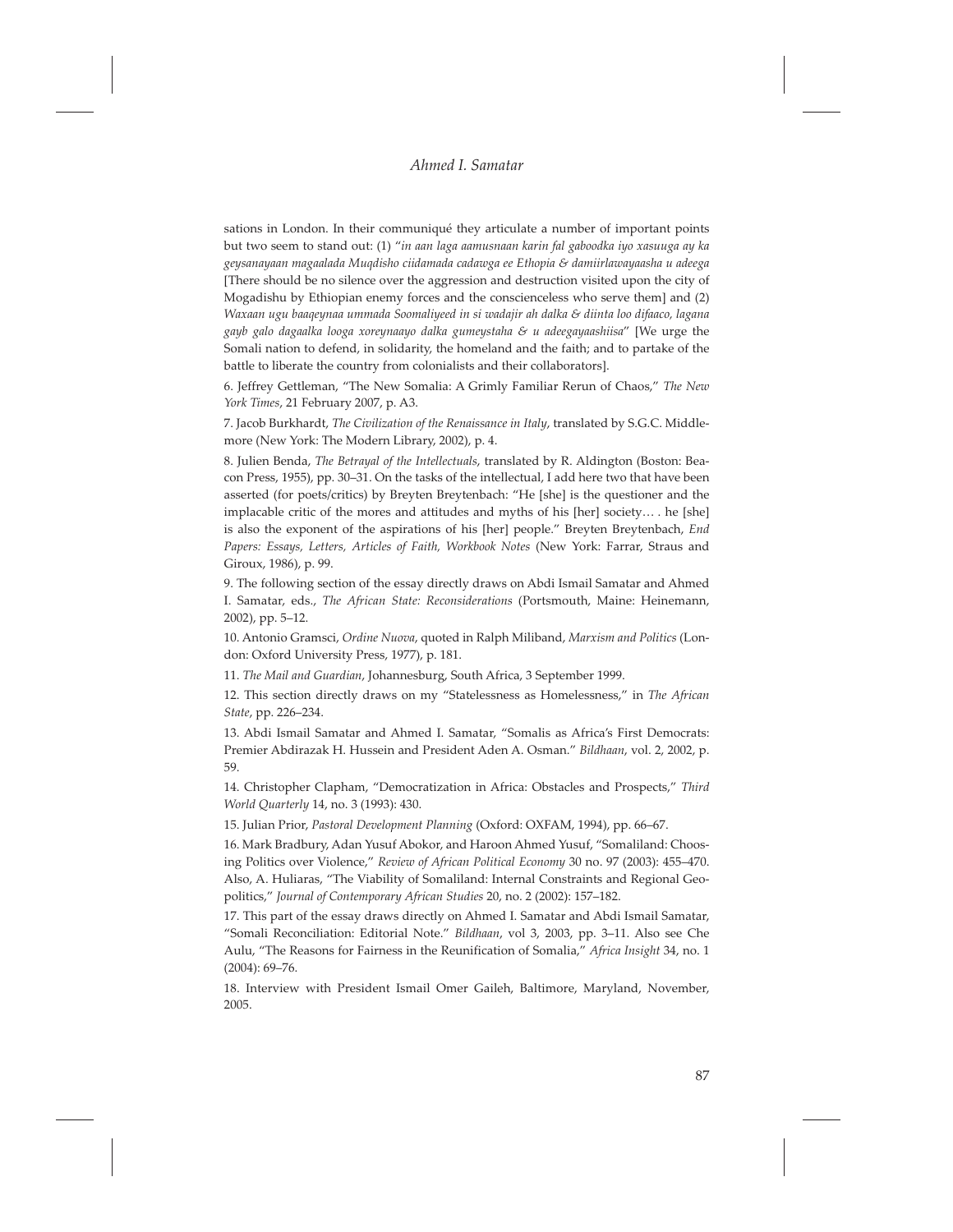19. Also see "Statement by H.E. Abdullahi Yusuf Ahmed, The President of the Republic of Somalia at the 60th Anniversary of the United Nations General Assembly, New York," September 17, 2005.

20. See "Joint Communique" released by Sherif Hassen Sheikh Adem, Hussein Mohamed Farah Aidid, and Sheikh Sherif Sheikh Ahmed. They are identified as: "Chairman of the Somali Parliament," "Deputy Prime Minister and Minister of Somali Public Works," and "Chairman of the Executive Council of the Union of Islamic Courts of Somalia." Asmara, April 17, 2007. The salient declarations made in the communiqué are:

- "We congratulate the heroic people of Somalia, and their victorious resistance, and we call upon all citizens everywhere to oppose the Ethiopian occupation, defend their country, and guarantee the freedom and independence of the nation."
- "We condemn the brutal occupation of Ethiopia in Somalia and call for its immediate withdrawal from sovereign Somali territory."
- "We condemn the atrocities committed from Thursday 29th March to 1st of April 2007 by the Ethiopian armed forces that have resulted in the killing of approximately 1,086 civilians and wounding of 4,244 sustaining various light and serious injuries."
- "We condemn the destructive actions undertaken by the Deputy Secretary of State for African Affairs, which incited Ethiopian troops to continue down its path of destruction and genocide against defenseless civilians via promising financial and political support to continue its illegitimate war and devote Ethiopian brutal occupation."
- "We ask the international community and the United Nations to establish a special International Tribunal in the search for the crimes committed against the Somali people and prosecute the criminals responsible for these hideous crimes."
- "We condemn Ethiopia for establishing detention camps in its territory like that of 'Guantanamo Bay' in Cuba, where innocent people are being tortured."
- "We inform the world that the Ugandan troops currently in the Somali Capital are a 'Trojan Horse' for the unjust Ethiopian occupation."
- "We regret and condemn the stand of Ethiopia, Kenya, and Uganda in the Ministerial Meeting of IGAD member states that was held on Friday, April 13, 2007 against the independence and sovereignty of Somalia, where they praised and incited the brutal assault carried out by the Ethiopian troops in Somalia. We commend the honest and genuine approach of the governments of Eritrea, Sudan, and Djibouti towards their view in the Somali issue."
- "We request the concerned local and international humanitarian organizations to deliver urgent relief supplies to displaced Somalis everywhere, in particular food and medical treatments because concentration of human population formed suddenly may result in sweeping epidemics such as cholera and typhoid."

21. Albert Memmi, *Decolonization and the Decolonized* (trans. Robert Bononno), Minneapolis: University of Minnesota Press, 2006, p. 48. Also, Sadia Ahmed, "Islam and Development: Opportunities and Constraints for Somali Women," *Gender and Development* 7, no. 1 (1999): 69–72.

22. Ahmed I. Samatar, "The Curse of Allah," in *The Somali Challenge: From Catastrophe to Renewal*, Ahmed I. Samatar, ed. (Boulder: Lynne Rienner, 1994), p. 138.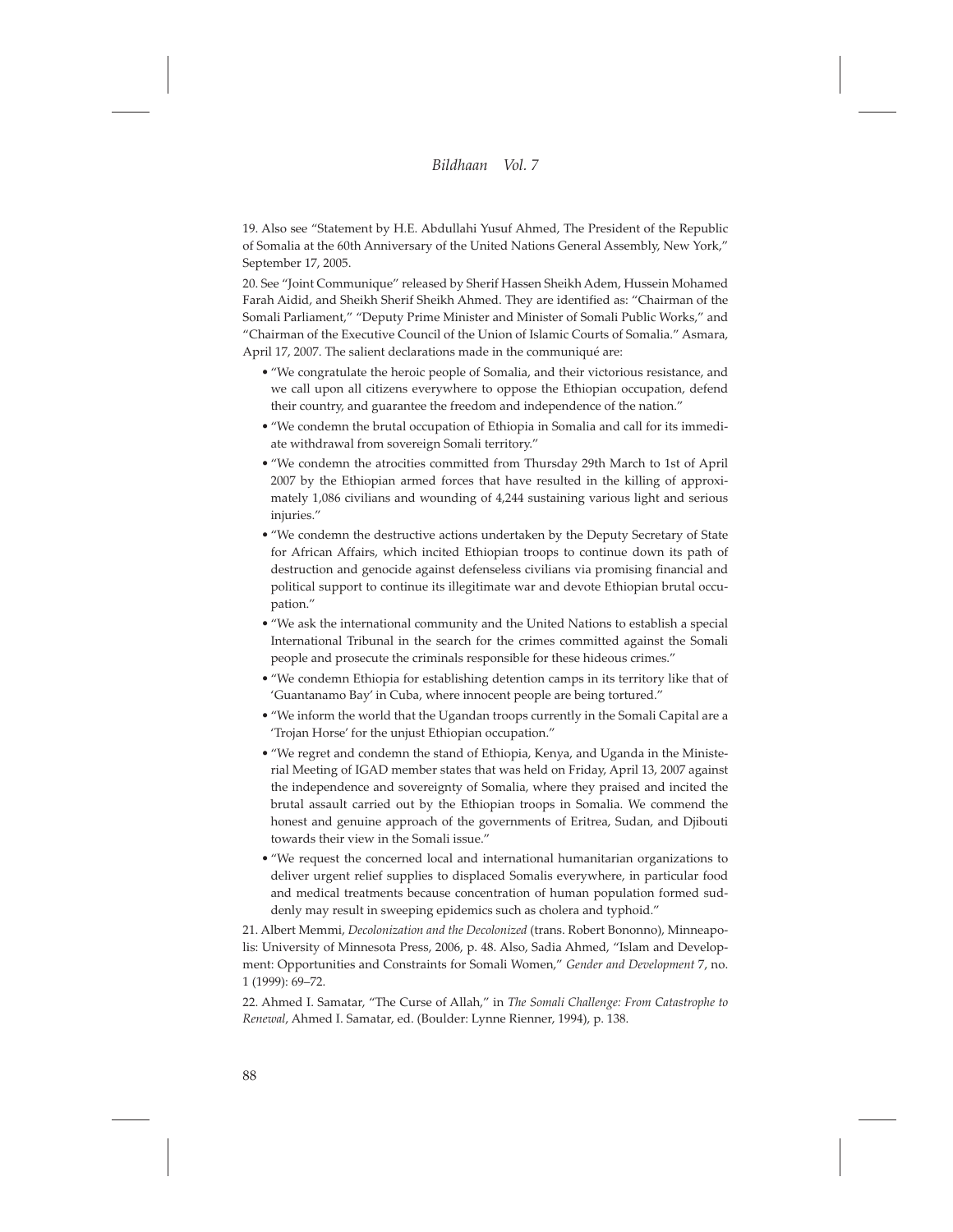23. World Bank, *World Development Report* (Oxford: Oxford University Press, 1997).

24. Quoted in Michael Oakshott, *Rationalism in Politics and Other Essays* (Indianapolis: Liberty Fund, 1991), pp. 460–461.

## **Bibliography**

Ake, Claude. *The Feasibility of Democracy in Africa*. Dakar: Codesria, 2003.

Arkoun, Mohammed. *The Unthought in Contemporary Islamic Thought*. London: Saqi Books, 2002.

Benhabib, Seyla. *The Rights of Others: Aliens, Residents and Citizens*. Cambridge: Cambridge University Press, 2004.

Besteman, Catherine, and Lee Cassanelli, eds. *The Struggle for Land in Southern Somalia: The War Behind the War*. Boulder: Westview Press, 1996.

Brown, Carol. *Religion and the State: The Muslim Approach to Politics*. New York: Columbia University Press, 2000.

Bulliet, Richard. *The Case for Islamo-Christian Civilization*. New York: Columbia University Press, 2004.

Burckhardt, Jacob. *The Civilization of the Renaissance in Italy*. New York: Modern Library, 2002.

Cassanelli, Lee. *The Shaping of Somali Society: Reconstructing the History of a Pastoral People, 1600–1900*. Philadelphia: University of Pennsylvania Press, 1982.

Cook, Michael. *Forbidding Wrong in Islam*. Cambridge: Cambridge University Press, 2003.

Davidson, Basil. *The Black Man's Burden: Africa and the Curse of the Nation-State.* New York: Three Rivers Press, 1992.

Durkheim, Emile. *The Elementary Forms of Religious Life*. New York: The Free Press, 1995.

Esposito, John, and John Voll. *Islam and Democracy*. Oxford: Oxford University Press, 1996.

Hasmi, Sohail. *Islamic Political Ethics: Civil Society and Conflict*. Princeton: Princeton University Press, 2002.

Ibn Zafar al-Siqilli, Muhammad. *The Just Prince: A Manual of Leadership*. London: Saqi Books, 2003.

James, William. *The Varieties of Religious Experience: A Study in Human Nature*. New York: Random House, 1994.

Kapteijns, Lidwien, with Maryan Omar Ali. *Women's Voices in a Man's World: Women and the Pastoral Tradition in Northern Somali Orature, c. 1899–1980*. Portsmouth, N.H.: Heinemann, 1999.

―――. "The Disintegration of Somalia: A Historiographical Essay." *Bildhaan: An International Journal of Somali Studies*, Volume 1, 2001.

Khundmiri, Alam. *Secularism, Islam, and Modernity*. New Delhi: Sage Publication, 2001.

Lawrence, Bruce. *Shattering the Myth: Islam Beyond Violence*. Princeton: Princeton University Press, 1998.

Lewis, I.M. *A Study of Pastoralism and Politics among the Northern Somali of the Horn of Africa.* New York: Oxford University Press for the International African Institute, 1961.